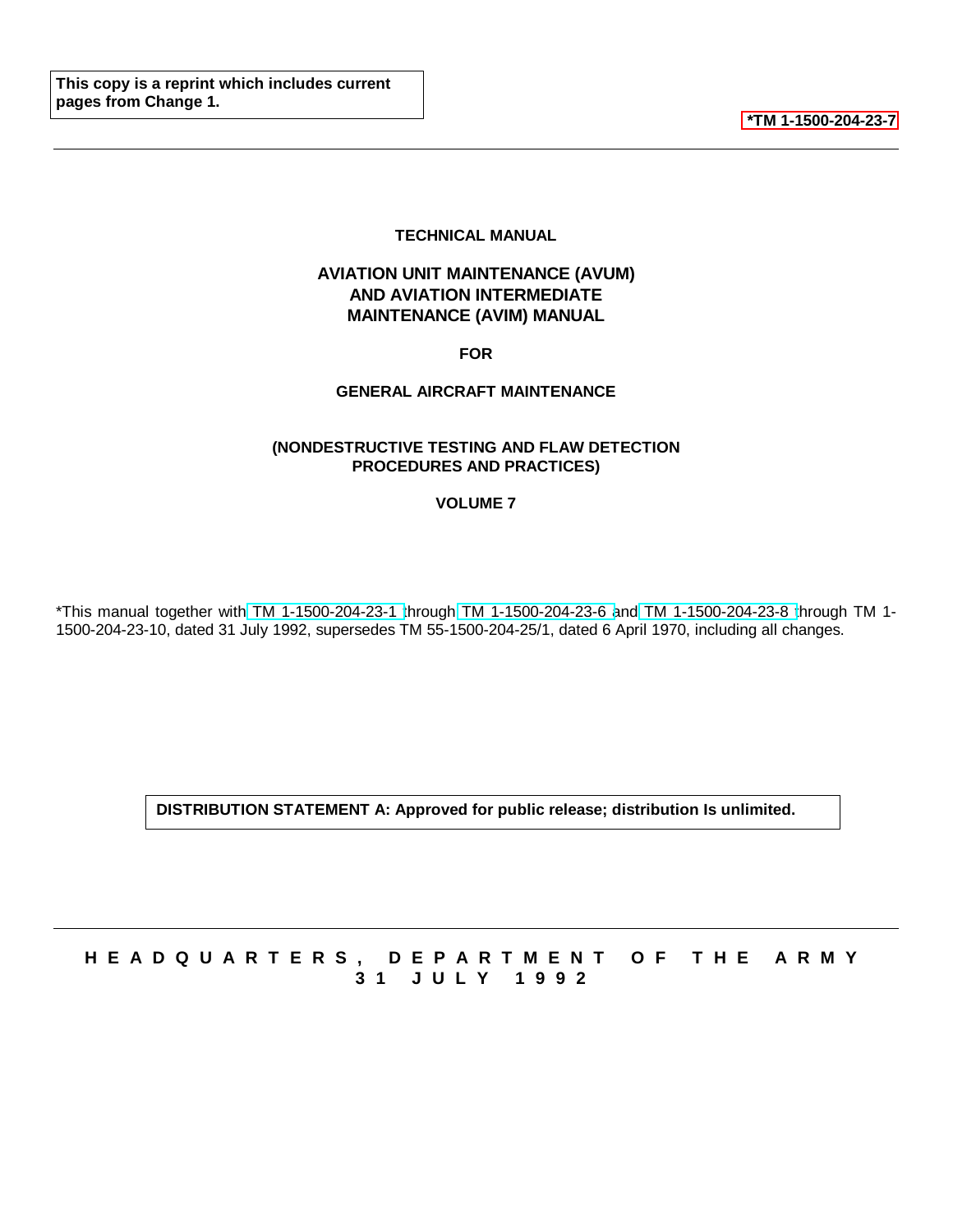#### **CHANGE HEADQUARTERS DEPARTMENT OF THE ARMY NO. 1 WASHINGTON, D.C., 30 December 1993**

#### **AVIATION UNIT MAINTENANCE (AVUM) AND AVIATION INTERMEDIATE MAINTENANCE (AVIM) MANUAL**

#### **FOR**

#### **GENERAL AIRCRAFT MAINTENANCE**

#### **(NONDESTRUCTIVE TESTING AND FLAW DETECTION PROCEDURES AND PRACTICES)**

#### **VOLUME 7**

#### **DISTRIBUTION STATEMENT A: Approved for public release; distribution is unlimited.**

#### **TM 1-1500-204-23-7, 31 July 1992, is changed as follows:**

1. Remove and insert pages as indicated below. New or changed text material' is indicated by a vertical bar in the margin. An illustration change is indicated by a miniature pointing hand.

Remove pages **Insert pages** 

i and ii [i](#page-6-0) and ii 1-1/(1-2 blank) [1-1/\(1-2 blank\)](#page-7-0)

2. Retain this sheet in front of manual for reference purposes.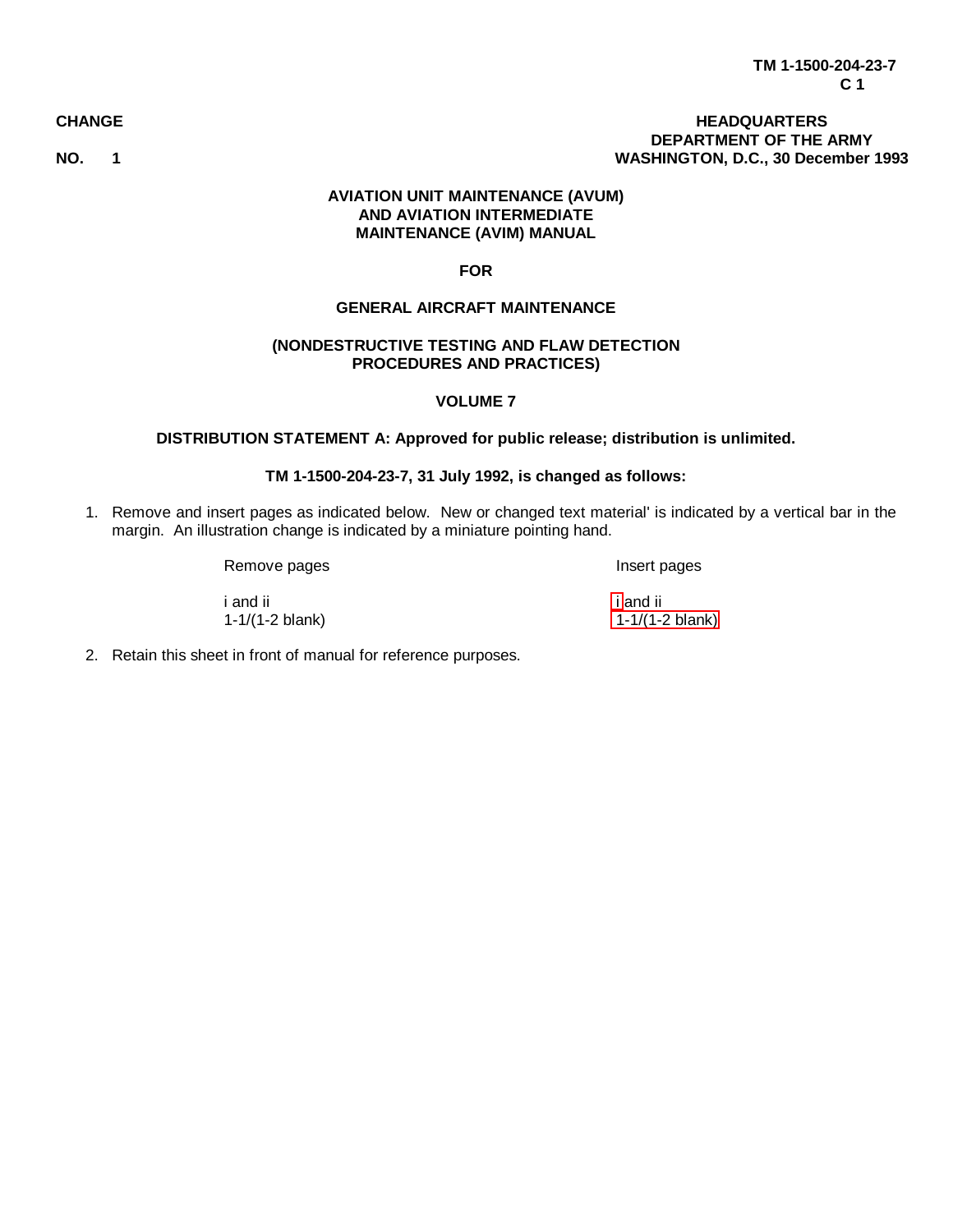By Order of the Secretary of the Army:

GORDON R. SULLIVAN General, United States Army Chief of Staff

Official:

Mitta A. Hamilton

MILTON H. HAMILTON Administrative Assistant to the Secretary of the Army 05900

Distribution:

To be distributed in accordance with DA Form 12-31-E, block no. 3302, requirements for TM 1-1500-204-2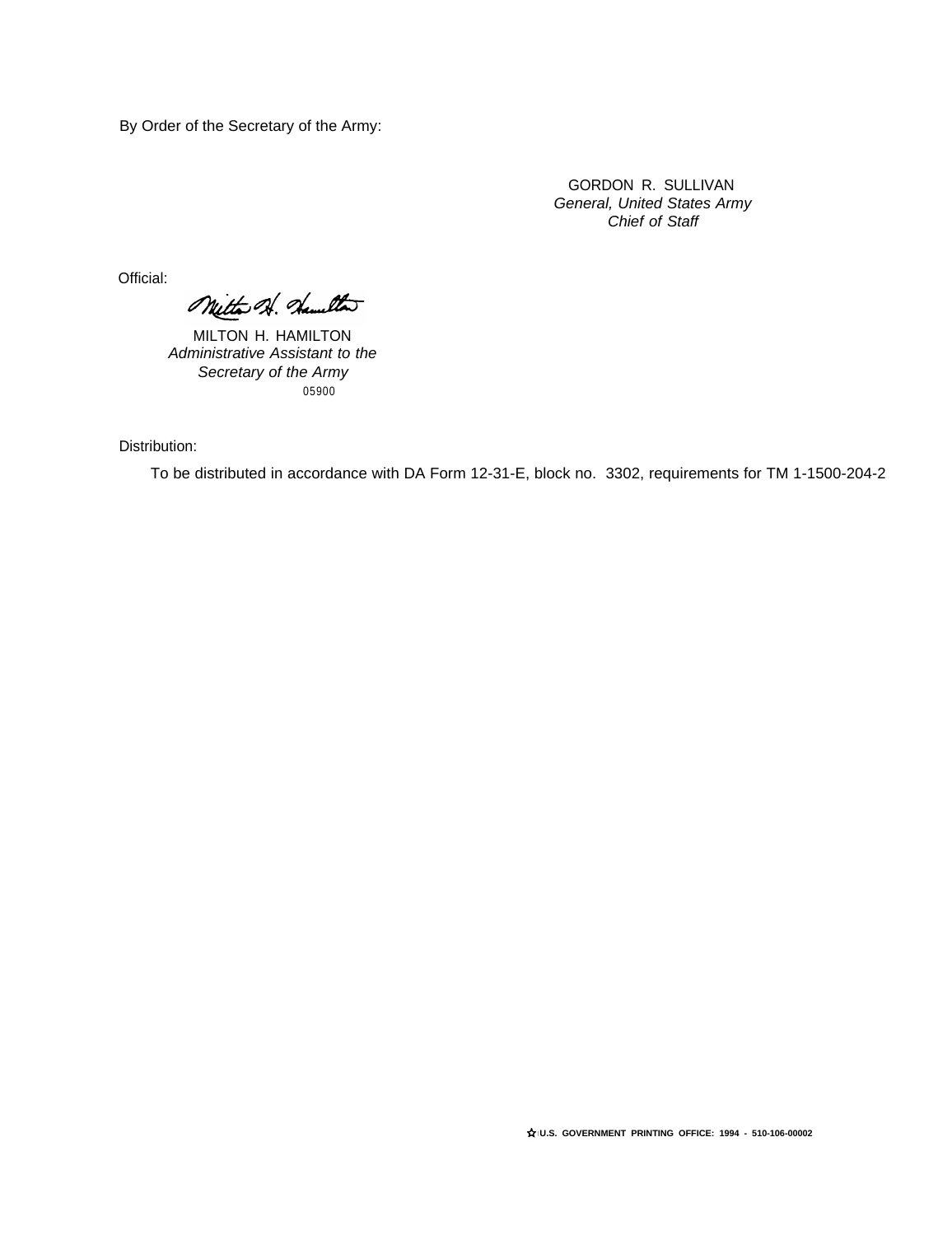#### **PRECAUTIONARY DATA**

Personnel performing Instructions involving operations, procedures, and practices which are included or implied in this technical manual shall observe the following Instructions. Disregard of these warnings and precautionary information can cause serious Injury, death, or an aborted mission.

WARNINGS, CAUTIONS, and NOTES are means of attracting attention to essential or critical information in a manual. Definitions are outlined as follows:

WARNING: An operating or maintenance procedure, practice, condition, statement, etc., which if not strictly observed, could result in injury or death of personnel.

CAUTION: An operating or maintenance procedure, practice, condition, statement, etc., which if not strictly observed, could result in damage to, or destruction of, equipment or loss of mission effectiveness or long term health hazards to personnel.

NOTE. An essential operating or maintenance procedure, condition, or statement, which must be highlighted.

#### **WARNING**

#### **ELECTRICAL TESTS**

Electrical power up to 500 volts is used in testing the equipment. Exercise extreme caution during these tests.

#### **ELECTRICAL EQUIPMENT**

All switches and electrical equipment shall be of the enclosed explosion-proof type. All metal apparatus shall be grounded to avoid the danger of Igniting test fluid fumes or creating electrical shock.

#### **USING SOLVENTS/PAINTS**

Standard precautions such as fire prevention and adequate ventilation shall be exercised when using solvents or applying primer and coating Wear gloves or gauntlets when handling solvents as solvents may cause skin disorders.

Cements and solvents used to repair liferafts are flammable and shall be treated as such Never smoke or permit any type of open flame near when using cements or solvents.

Dichloromethane (methylene chloride) vapor is heavier than air; adequate ventilation shall be provided for working personnel. Dichloromethane (methylene chloride) is toxic when vapors are inhaled over an extended period of time.

Acrylic monomer and polymer base adhesive, MIL-A-8576, contains a volatile liquid which may prove toxic when vapors are inhaled over extended periods. Use only with adequate ventilation.

Observe fire precautions when using aliphatic naphtha, Federal Specification TT-N-95.

**a**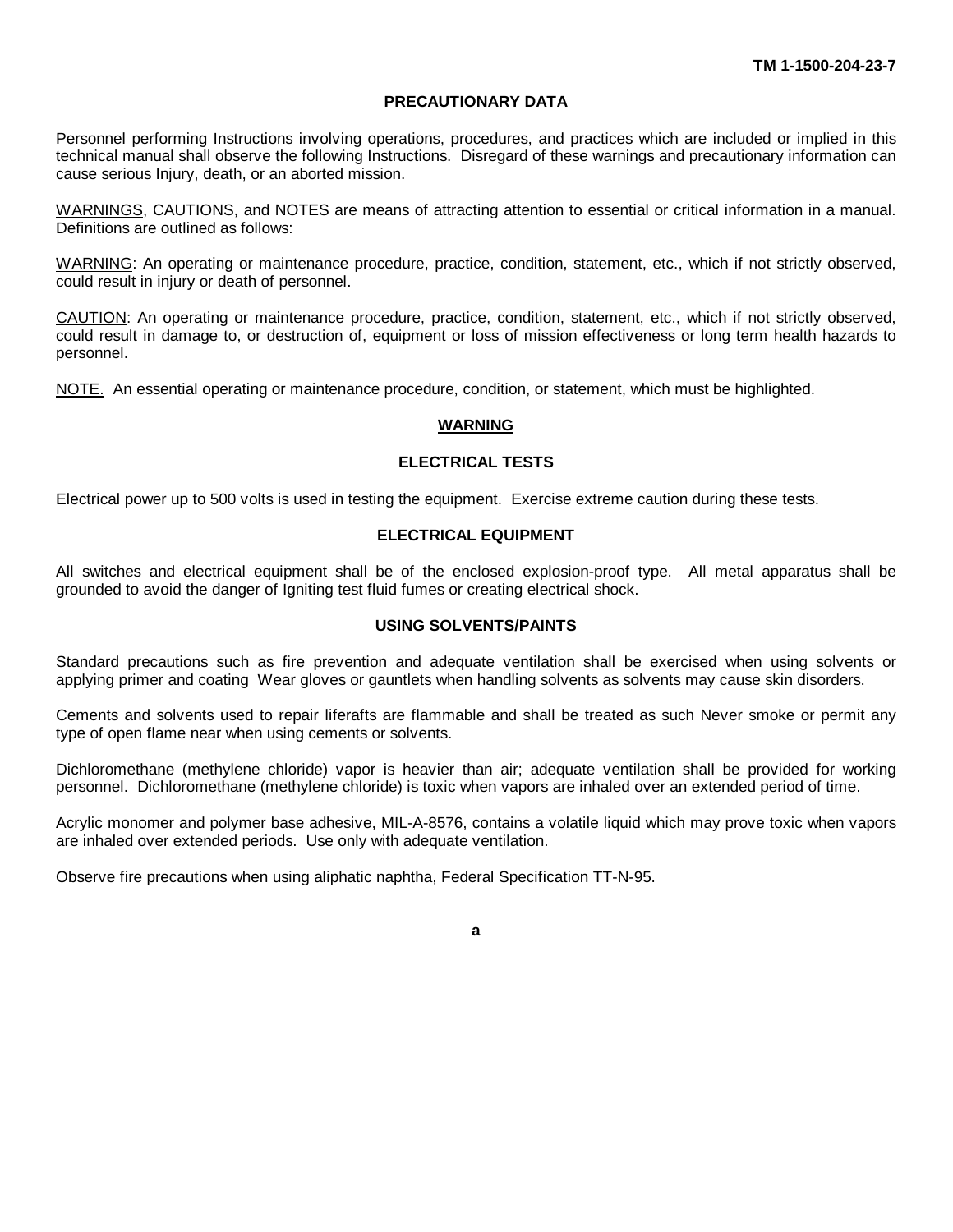#### **HANDLING PLASTICS**

Wear gloves to protect hands while handling hot plastic. Boiling water shall not be used for heating acrylate base plastics.

Provide adequate ventilation when working with Furane Plastics, Epocast H-991-A, Furane hardener 941, or equivalents as these materials are toxic.

#### **LUBRICATING OIL**

Lubricating oil, MIL-L-7808 or MIL-L-23699, contains an additive which is poisonous and absorbed readily through the skin. Do not allow oil to remain on skin any longer than necessary.

#### **FUEL**

When servicing aircraft or support equipment, clean up spilled fuel with cotton mops or cotton rags. Wash off any fuel on hands, body, or clothing.

#### **HANDLING ACID**

Wear protective clothing when mixing acid with water. Always pour acid into water, never water into acid.

#### **MAGNESIUM ALLOY FIRE**

Do not use water or any standard liquid or foam-type fire extinguishers on a magnesium alloy fire, as they may cause an explosion. Use dry sand or talcum powder, Federal Specification U-T-30.

#### **REMOVING CORROSION**

Take precautions to prevent possible dust explosions when removing corrosion from steel alloys. Use goggles or face shield when removing paint or corrosion with a wire brush or by the grinding method.

#### **TIRES AND WHEELS**

If it is necessary to approach a wheel with a hot brake, do so either from directly In front or directly behind the aircraft.

Use extreme caution when prying out foreign material imbedded in tire tread.

Do not use air bottles or booster pumps not designed for tire inflation.

#### **OXYGEN SYSTEM**

Do not allow petroleum base products to come in contact with oxygen system components, as an explosion or fire may result.

Do not use masking tape to seal openings in oxygen regulators Masking tape constitutes a safety hazard when used on either serviceable or repairable oxygen equipment.

Do not use drycleaning solvent, Federal Specification P-D-680, near oxygen storage or transfer systems, the combination of these two will form a highly explosive mixture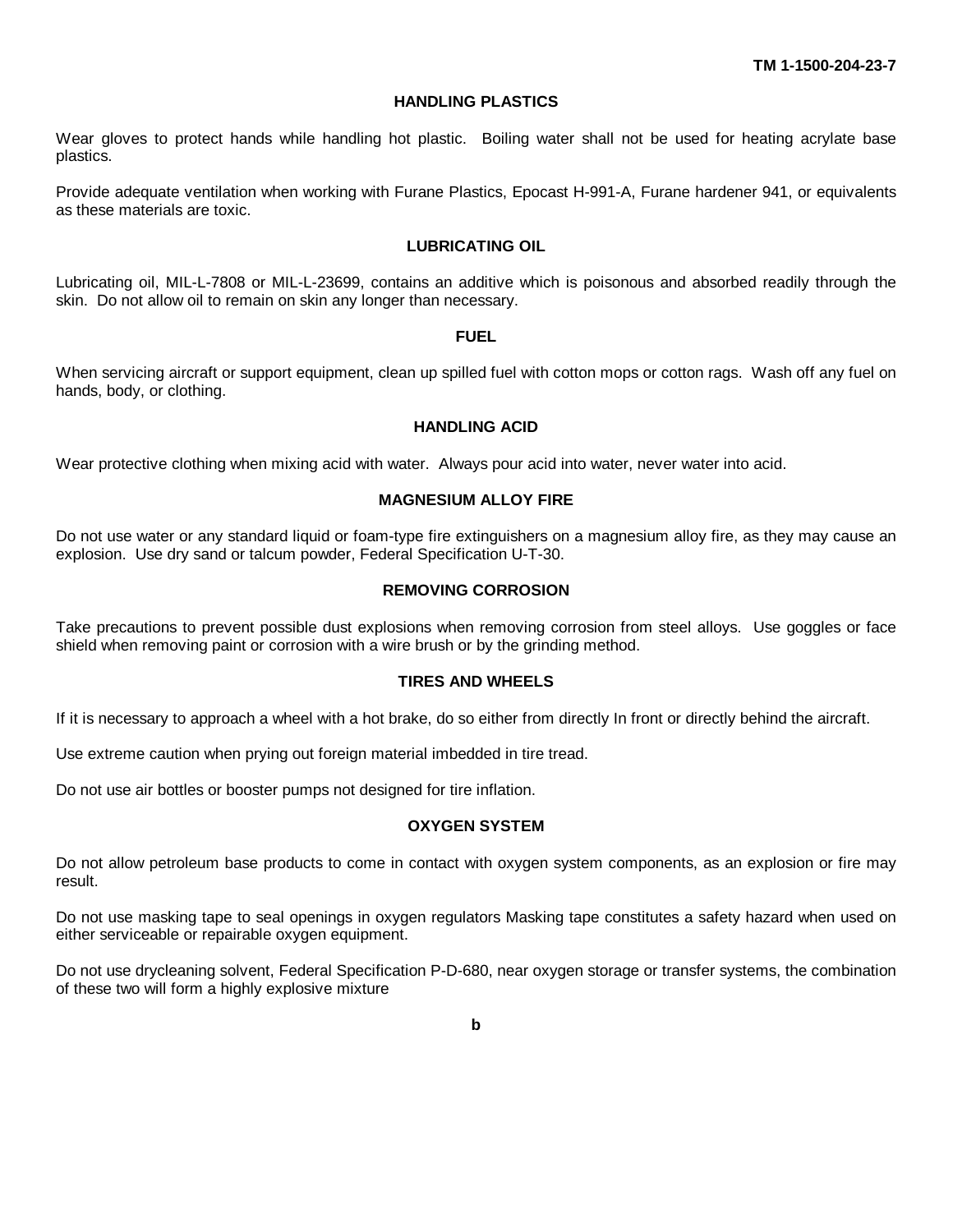#### **GROUND SUPPORT EQUIPMENT**

Do not attempt to lift any load when the hydraulic axle jack is tilted. To prevent accidental falls, appropriate maintenance platforms/safety stands Illustrated in appropriate workstand manuals or any other approved locally procured/manufactured safety stands/restraint equipment will be used when working (above 10 feet) on aircraft In a nontactical environment.

Install safety lock when an adjustable-height maintenance platform is In use

Ensure the air hose used with compressed air is safe for the pressure being handled.

Release air pressure In air compressor tank before performing maintenance on air compressors

Disconnect power before changing belts on electrically-driven compressors.

Disconnect electrical power before opening or disassembling any part of electrical equipment.

#### **RADIOGRAPHIC EQUIPMENT**

Exercise extreme caution when performing radiographic Inspections to prevent personnel from coming in contact with radiation. Radiation from X-ray units and radioisotope sources is extremely destructive to living tissue.

#### **FIRE EXTINGUISHERS**

Halon type fire extinguishers, Monobromotrifluoromethane (CF3BR) and Bromochloromethane (CB) are odorless gasses. When used in confined areas, available oxygen for breathing may be depleted. Use supplied breathing air when using these gasses in enclosed spaces.

#### **HYDRAULIC FLUID**

To avoid contamination, do not use previously opened cans of hydraulic fluid. A new, sealed can of fluid must be opened and used. When opening can, clean top and use a clean sharp, unplated instrument to prevent contamination

#### **COMPRESSED AIR**

Compressed air shall not be used for cleaning purposes except if reduced to less than 30 psi and then only with effective chip-guarding and personal protective equipment.

**c/(d blank)**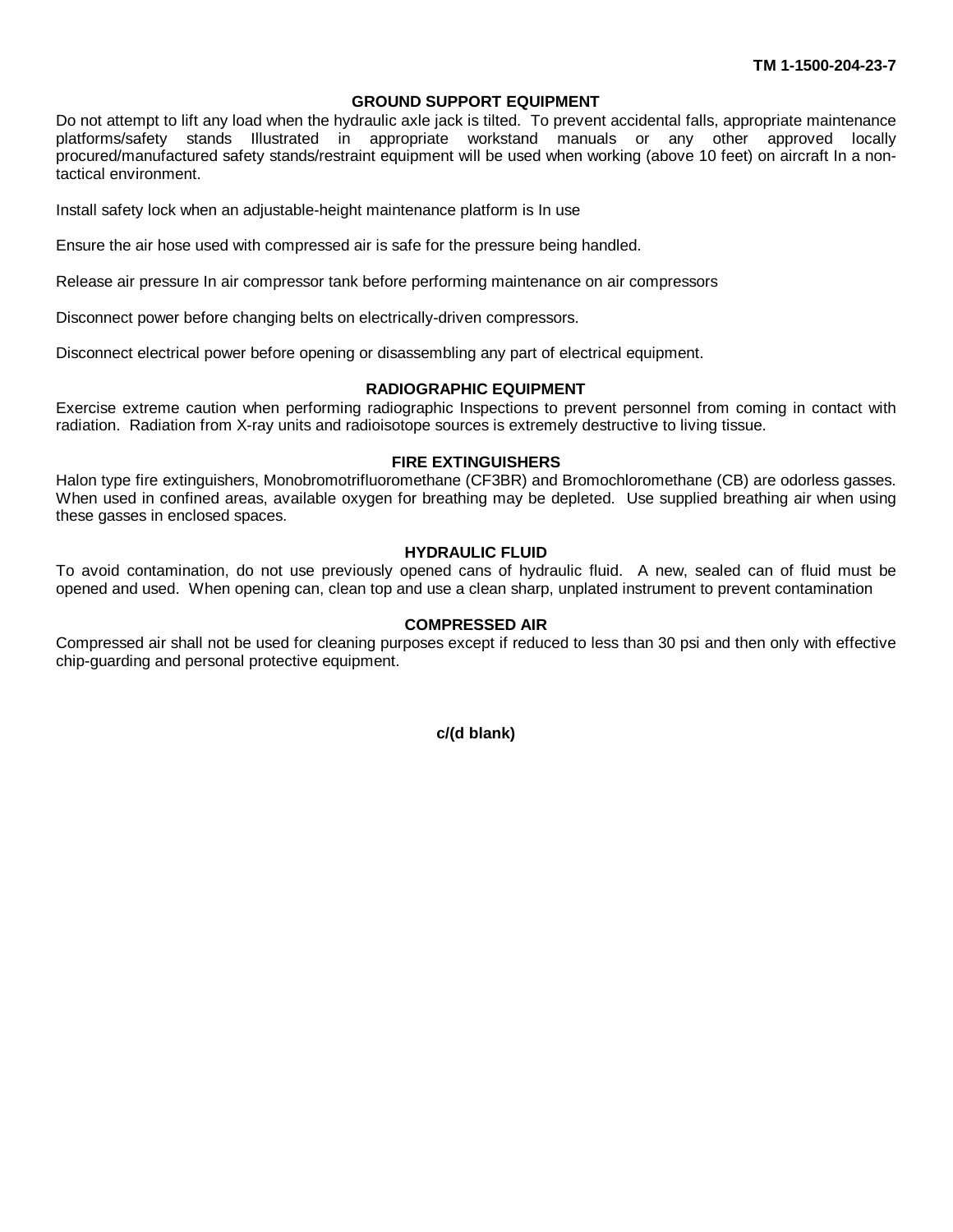Page

#### <span id="page-6-0"></span>**TECHNICAL MANUAL HEADQUARTERS DEPARTMENT OF THE ARMY No. 1-1500-204-23-7 WASHINGTON D.C., 31 July 1992**

### **Aviation Unit Maintenance (AVUM) and Aviation Intermediate Maintenance (AVIM) Manual**

**for**

#### **General Aircraft Maintenance Manual**

#### **(Nondestructive Testing and Flaw Detection Procedures and Practices)**

#### **Volume 7**

#### **REPORTING OF ERRORS AND RECOMMENDING IMPROVEMENTS**

You can help improve this manual. If you find any mistakes or if you know of a way to improve the procedures, please let us know. Mail your letter, DA Form 2028 (Recommended Changes to Publications and Blank Forms), or DA Form 2028-2 located in the back of this manual direct to: Commander, U.S. Army Aviation and Troop Command, ATTN: AMSAT-I-MP, 4300 Goodfellow Blvd., St. Louis, MO 63120-1798. A reply will be furnished to you.

#### **DISTRIBUTION STATEMENT A: Approved for public release; distribution is unlimited.**

| CHAPTER 1        | <b>rage</b><br>$1 - 1$ |
|------------------|------------------------|
| <b>CHAPTER 2</b> | $2 - 1$                |
| <b>CHAPTER 3</b> | $3 - 1$                |
| <b>CHAPTER 4</b> | $4 - 1$                |
| CHAPTER 5        | $5 - 1$                |
| CHAPTER 6        | $6 - 1$                |
| CHAPTER 7        | $7 - 1$                |
| APPENDIX A       |                        |
| <b>GLOSSARY</b>  |                        |
| <b>INDEX</b>     | Index-1                |

**Change 1 i/(ii blank)**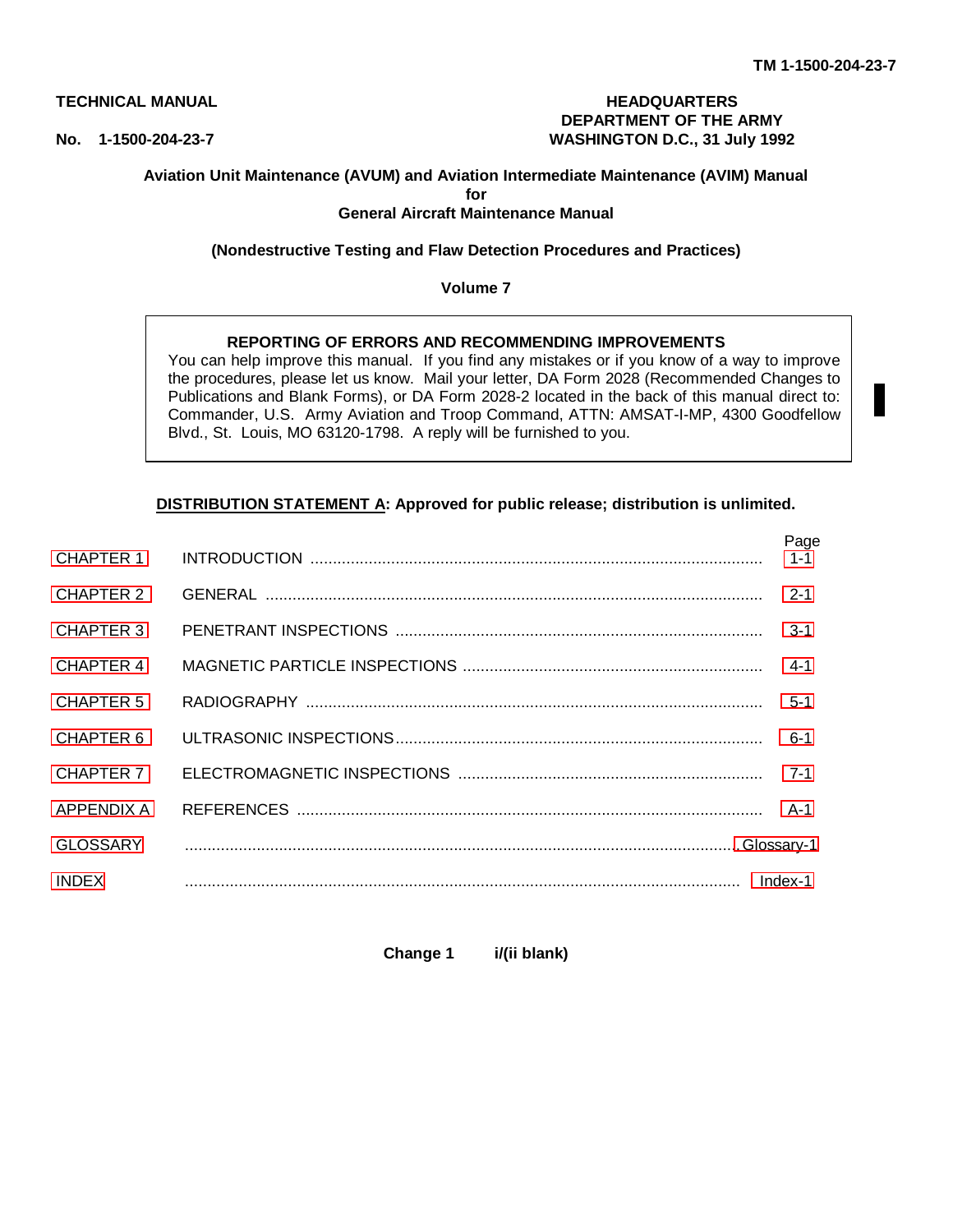#### **CHAPTER 1**

#### **INTRODUCTION**

<span id="page-7-0"></span>**1-1. Purpose**. This volume provides general information pertaining to nondestructive testing and flaw detection procedures and practices. Specific aircraft application, usage, and substitution is found in the individual aircraft maintenance manual. This volume is maximum benefit to the mechanic who desires general information about nondestructive testing and flaw detecting procedures and practices. Refer to TM 55-1500-335-23 for general application of various nondestructive inspection methods. This volume should not be used to perform nondestructive inspection procedures. This volume is not requisitioning authority, and applicable repair parts and special tools list should be consulted to obtain the unit of issue and National Stock Number of the items required for maintenance.

**1-2. Scope**. General information to guide aircraft maintenance personnel is covered in this volume; however, no attempt has been made to include special parts or equipment which are applicable only to individual or special aircraft. General information is covered in [Chapter 2.](#page-8-0) Penetrant inspections are discussed in [Chapter 3](#page-13-0) and magnetic particle inspections in [Chapter 4.](#page-28-0) Information regarding radiography is presented in [Chapter 5.](#page-37-0) [Chapter 6](#page-46-0) covers ultrasonic inspections. Finally, electromagnetic inspections are presented i[n Chapter 7.](#page-49-0)

**1-3. Consumable Materials**. Refe[r to TM 1-1500-204-23-6](#page-0-0) for consumable materials in this volume.

**Change 1 1-1/(1-2 blank)**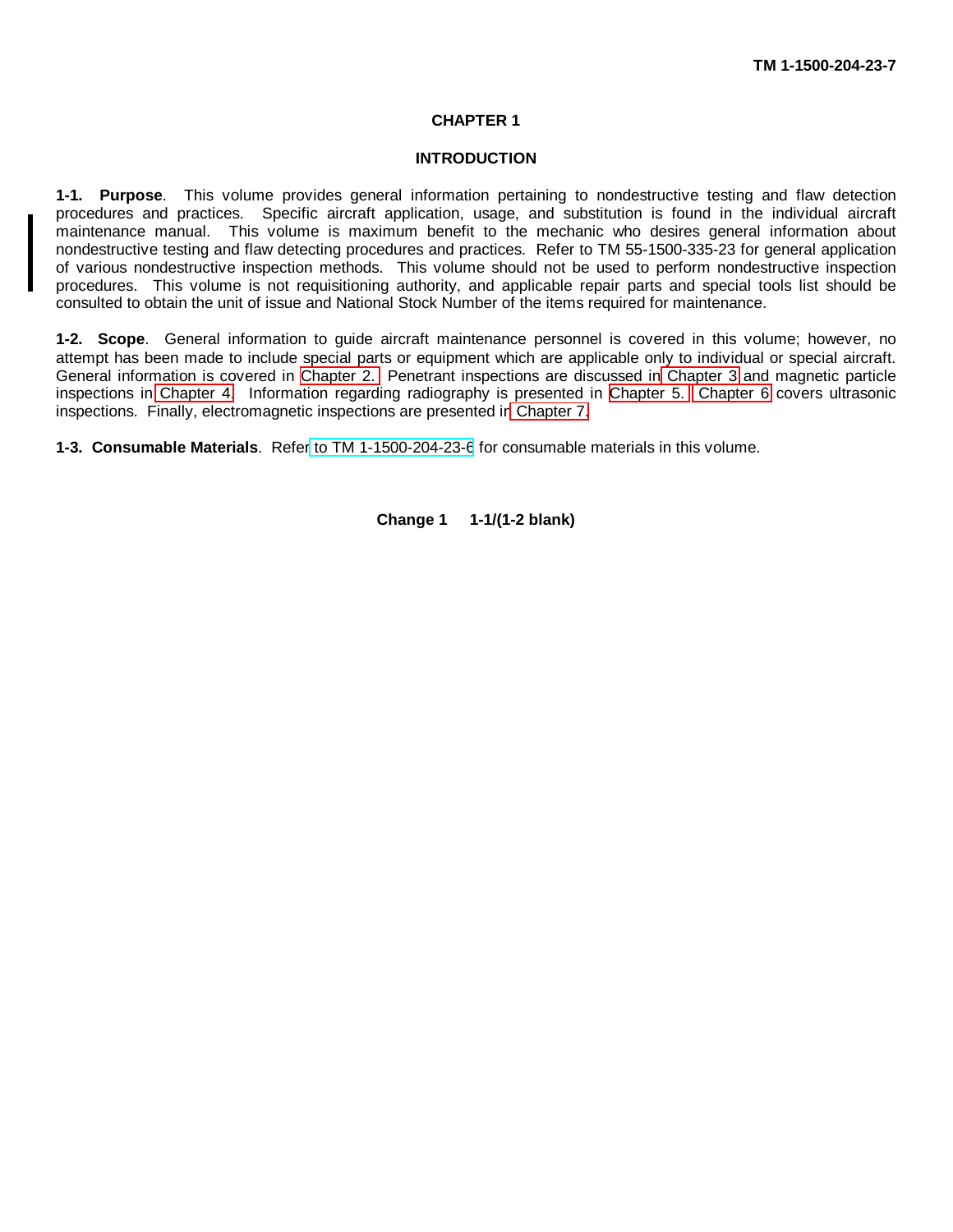#### **CHAPTER 2**

#### **GENERAL**

<span id="page-8-0"></span>**2-1. General**. The field of Nondestructive Inspection (NDI), testing, and flaw detection is varied and complex.

It cannot be covered in detail in this volume. This chapter will provide a brief description of the various, methods available, shop and personnel requirements, and an explanation of special terms. The effectiveness of a particular method of testing and inspection depends upon the skill, experience, and training of the mechanic doing the test. Additionally, each method is limited in its usefulness as an inspection tool by its adaptability to the component being tested.

**2-2. General Shop Rules**. The practices and procedures described in this chapter pertain to the repair functions of aviation activities and are applicable to all levels of maintenance Because of the many types of Army aircraft, each shop within the manufacturing and repair section must, of necessity, have personnel trained in general practices and procedures to the extent that different type and model aircraft do not upset a smooth running shop.

a. Responsibility. All supervisory personnel in the manufacturing section are responsible for a continuing and effective shop safety program. To implement and maintain this program, shop supervisors will utilize bulletin boards, signs, and any other effective method. Shop personnel will cooperate In the shop safety program by making helpful recommendations and continually exercising care and caution in the operation of all shop equipment. All shop personnel will strive to improve the safety program and be especially alert to observe and correct hazardous conditions and unsafe shop practices. All accidents, no matter how minor, shall be reported to the shop supervisor, and all published instructions regarding safety shall be strictly adhered to. Also, safety engineers and safety officers will ensure that proper safety procedures are adhered to in accordance with AR 385-10, Army Safety Program; AR 385-30, Safety Color Code Markings and Signs, AR 385-32, Protective Clothing and Equipment; The Occupational Safety and Health Act of 1971, OSHA 1910.251; all applicable fire codes, NFPA 410; and other accepted civilian and military safety practices.

b. Shop Housekeeping. Housekeeping is the yardstick by which the shops in the manufacturing section are judged. A clean, well-arranged shop is a safe shop and reflects credit on all personnel concerned with Its operation. The following shop practices shall be observed.

(1) Oil pans or drip pans shall be used where leaking oil, grease, and similar material may cause hazardous accumulations on equipment or floors. All spills shall be cleaned up immediately Approved sweeping compound may be used to remove these materials from the floor.

#### **CAUTION**

#### **Floors shall not be cleaned with volatile or flammable liquids. A flammable film may remain and cause a fire hazard.**

(2) Floors shall be maintained smooth and clean, free of all obstructions and slippery substances Holes and irregularities In floors shall be repaired to maintain a level surface free from tripping hazards

(3) All unnecessary materials on walls shall be removed and projections shall be kept to a minimum

(4) Aisles shall be clearly defined and kept free of hazardous obstructions. Where possible, aisles shall be suitably marked by painting.

(5) All machines, work benches, aisles, etc, shall be adequately illuminated

c. Shop safes. Unsafe equipment and fire hazards are the main factors to be observed while planning safety procedures.

(1) Equipment safety. Unsafe equipment shall be reported immediately. The following equipment safety practices shall be observed:

(a) Machines shall be located to provide operators with sufficient space to handle materials and perform job operations without interference

(b) Bolt down all machinery that can move or walk due to vibration (drill press, bench grinder, etc ).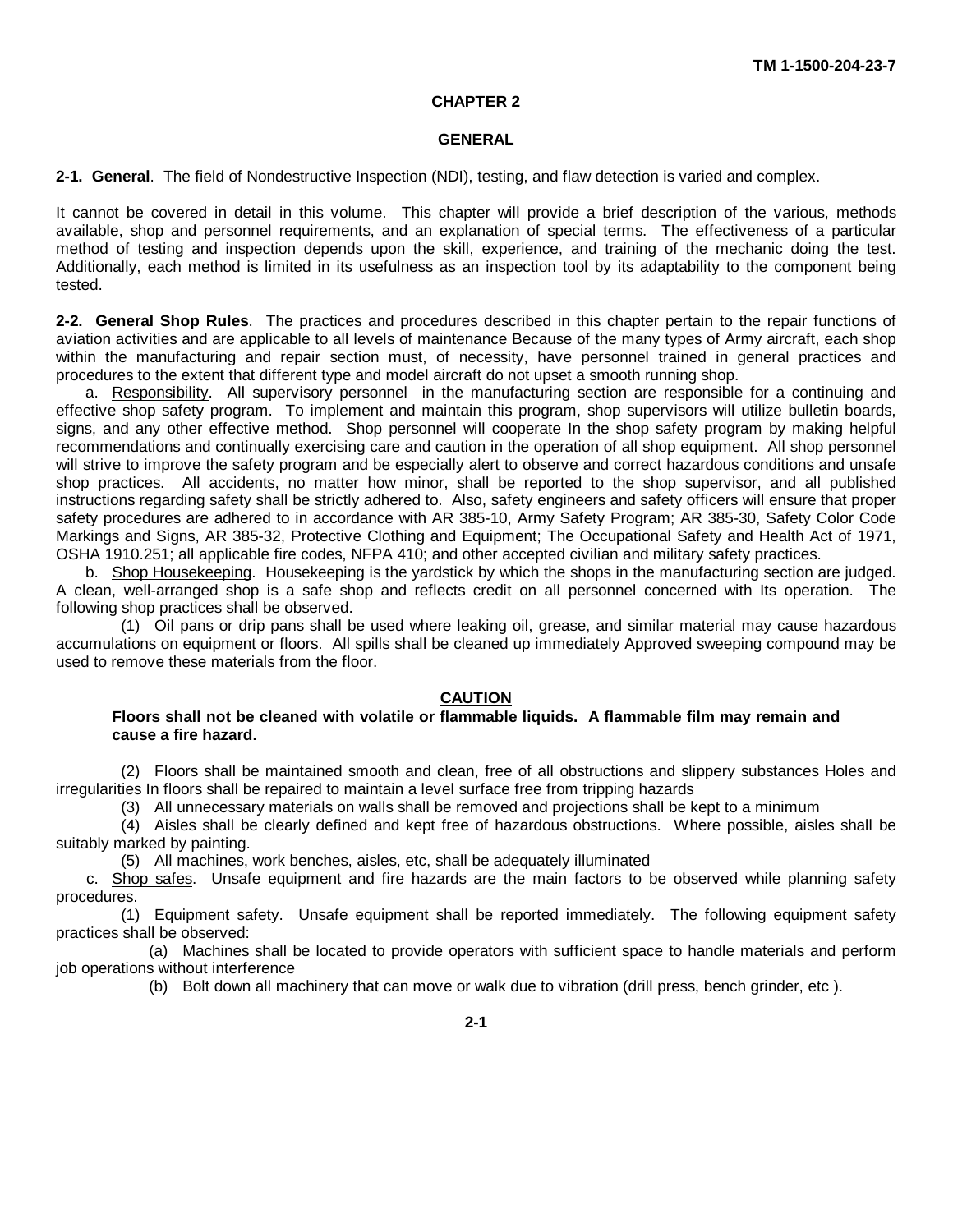(c) Substantial low resistance conductors shall be used to ground all stationary and portable machines, equipment, or other devices in which static charges may be generated or which require electrical circuits of a hazardous nature.

(d) Shop machinery shall be operated only by qualified personnel observing safe practices

(e) Safety devices, such as guards, interlocks, automatic releases, and stops, shall always be kept in operating condition

(f) Ensure that all unauthorized personnel are clear of area before opening valves or energizing electrical circuits for starting machinery

(g) Suitable mechanical guards, such as enclosures or barricades, shall be permanently installed on all machinery not already equipped with such to eliminate danger of injury from moving parts. (h) Machinery shall not be adjusted, repaired, oiled, or cleaned while machine is in operation or power is

on. (i) Personnel operating machinery shall wear protective clothing as prescribed. A protective face shield

or goggles shall be worn when operating a grinder regardless of whether grinder is equipped with attached shields.

(j) Jewelry shall not be worn while performing any maintenance

(2) Fire safety. A constant vigilance must be maintained to seek out fire hazards. Fire hazards are constantly present in the shop where sparks, friction, or careless handling can cause an explosion that may destroy equipment or buildings, and injure or kill personnel. Refer to AR 385-10, The Army Safety Program and The Occupation Safety and Health Act of 1971. The following fire safety practices shall be observed.

- (a) NO SMOKING signs shall be placed in areas where smoking could create a fire hazard.
- (b) Personnel shall be trained in the use, knowledge, and location of shop fire fighting equipment.
- (c) Each shop shall be equipped with fire extinguishers suited for type of fire most likely to occur.

(d) Use correct fire extinguishers for class of fire as follows: · Class A fire (wood, paper, trash, etc.). Use water or soda-acid fire extinguisher.

- Class B fire (oil, paint, fuel, grease, etc.). X Use bromotrifluoromethane or carbon dioxide fire extinguisher.
- $\bullet$ Class C fire (electrical equipment). Use bromotrifluoromethane or carbon dioxide fire extinguisher
- Class D fire (combustible metals-magnesium, titanium, zirconium, sodium, lithium, and potassium). Use dry powder type fire extinguisher

(e) Oily waste, rags, and similar combustible materials shall be discarded in self-closing metal containers which shall be emptied daily.

- (f) Flammable materials shall not be stored in the shop
- (g) Use only approved cleaning solvents

d. Shop Tools and Materials. Handling tools and materials require observance of the following common safety practices:

- (1) Do not leave tools or objects in elevated positions from which they can fall or be knocked off.
- (2) Do not point a compressed air stream toward any part of the body
- (3) All unserviceable tools will be plainly marked and removed from service
- (4) Electrical cables and air hoses to portable units will be laid out so there is no danger of tripping
- (5) Electrical tools must be connected to a low resistance ground.

(6) Keep bench tops covered with material hard enough to prevent chips and other foreign material from becoming imbedded. Keep bench tops clean and free from chips and filings.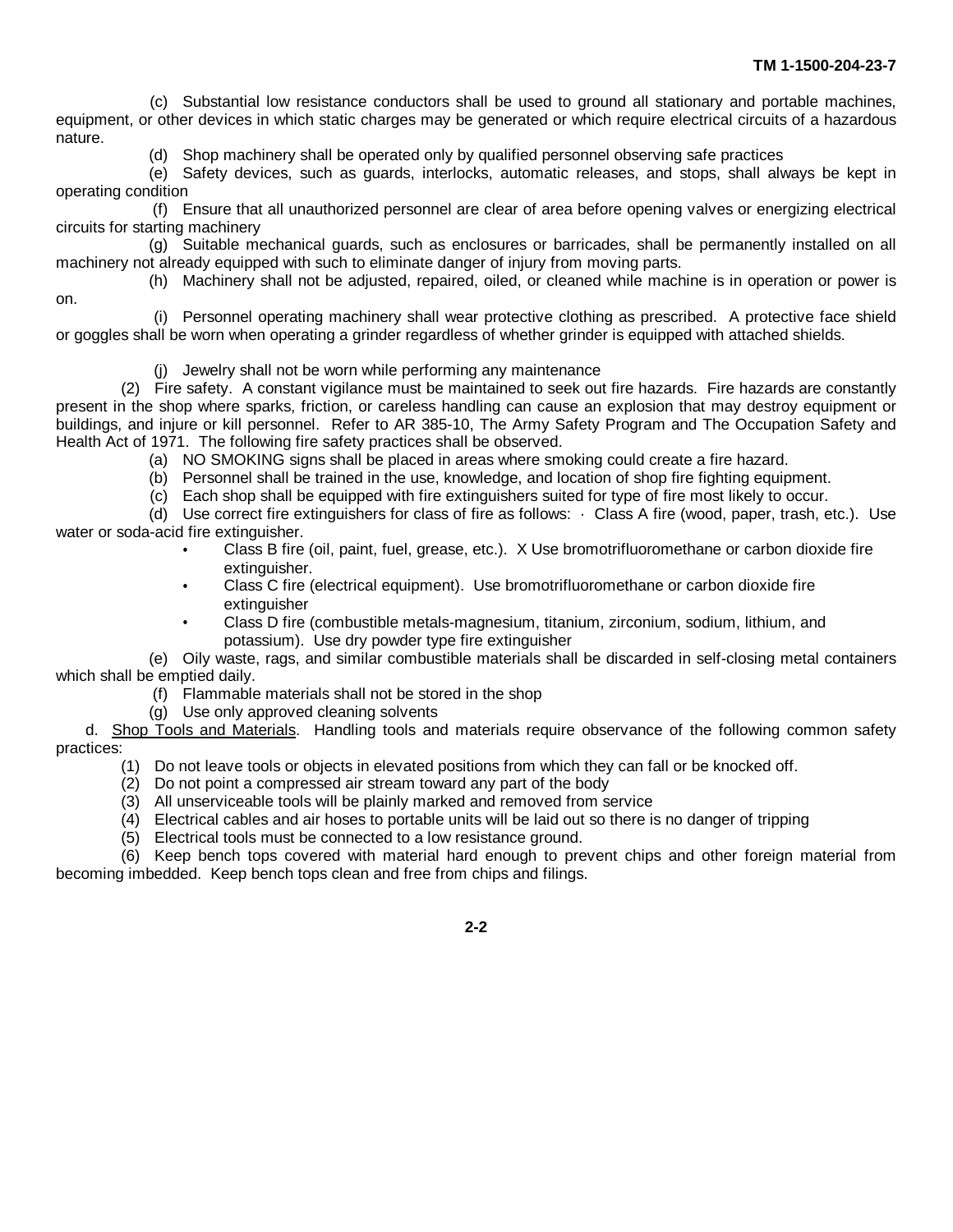(7) Keep vise jaws covered with soft metal jaw caps

e. Maintenance of Shop Equipment. Maintenance of shop equipment consists of cleaning, preventive maintenance, and replacement of defective parts. Preventive maintenance includes before-operation, during-operation, after-operation services performed by operator, and scheduled services to be performed at designated intervals. Consult the operation and service Instructions manual for specific maintenance instructions on particular types of equipment

**2-3. NDI Shop Requirements**. A typical NDI shop facility consists of various rooms adapted for specific NDI tests. Proper electrical and plumbing connections must be provided for smooth shop operation Refer to TM 55-1500-335-23 for room and equipment schedules

**2-4. Types of Inspections**. Destructive and nondestructive inspections and tests are accomplished to detect flaws and defects. The following paragraphs explain both types.

a. Destructive Tests. Destructive tests are used to detect flaws and defects in aircraft components. Damage caused by this type of test renders the part unserviceable. Brinell, Rockwell, and Vickers hardness tests are examples of destructive tests.

b. Nondestructive Tests. NDI testing methods are those methods which may be applied to a structure or component to determine its integrity, composition, physical, electrical, or thermal properties, or dimensions without causing a change in any of these characteristics These methods include.

- Liquid penetrant methods
- Magnetic particle methods
- Electromagnetic methods
- Ultrasonic methods
- Penetrating radiation methods

c. Need For Both Types of Tests. Destructive and nondestructive tests are both used to perform inspection functions. No method should ever be considered conclusive. Limits for acceptance and rejection are as much a part of an inspection as the method Itself Refer to the applicable maintenance manual for correct testing method.

**2-5. Personnel Requirements**. Effective utilization of NDI can be attained only by highly trained and well experienced personnel. Commanders will ensure that properly trained and qualified personnel will be available The training requirements are waived for the black lights, ultrasonic leak detector, and optical equipment This qualification may be met through the NDI basic technician course

**2-6. Use of Data.** The information gathered from nondestructive tests can be used to develop specifications and standards for new items before they are procured This historical data can provide a diagnostic trail which will highlight the effects of various stress or use conditions on an item. The data can also distinguish the best NDI technique to use on the new item, based on its composition and Intended application.

**2-7. Flaw Detection**. The various types of cracks that can be detected are defined in [tables 2-1 and 2-2.](#page-12-0)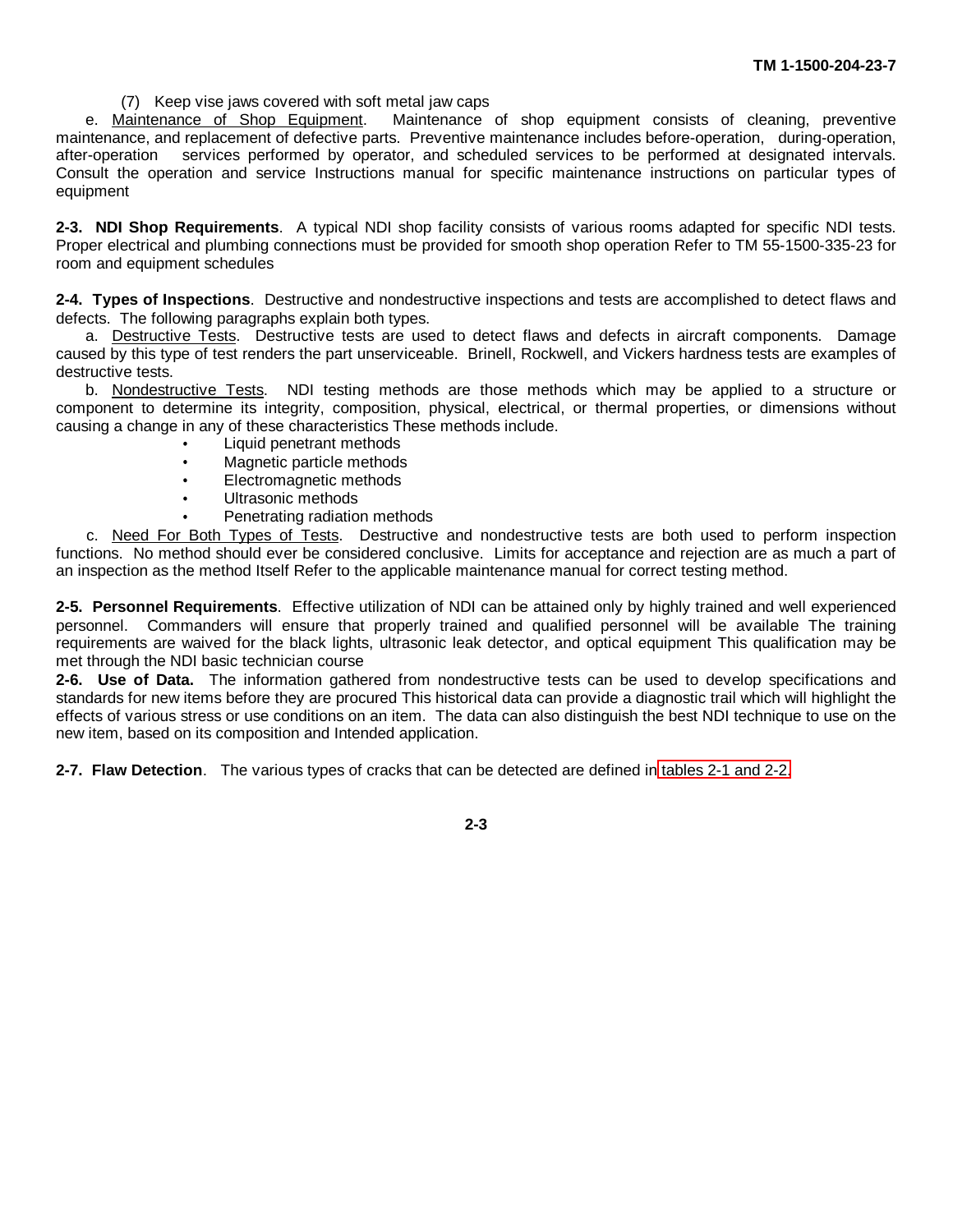| <b>Flaw</b>             | <b>Definition</b>                                                                                                                                                                      |
|-------------------------|----------------------------------------------------------------------------------------------------------------------------------------------------------------------------------------|
| Cold cracks-            | Appear as a straight line, usually continuous throughout<br>its length and generally exist singly. These cracks start<br>at the surface.                                               |
| Cooling cracks -        | In bars of alloy or tool steels, are the result of uneven<br>cooling after rolling and usually are deep in a longitudinal<br>direction, but are not straight.                          |
| Crack contaminant -     | Material which fills a crack and which may prevent<br>penetrants from entering.                                                                                                        |
| Fatigue cracks -        | Progressive cracks which develop in the surface caused<br>by the repeated loading and unloading of the part or by<br>what is called reverse bending.                                   |
| Forging cracks -        | Cracks developed in the forging operation due to forging<br>at too low a temperature, resulting In rupturing of the<br>steel.                                                          |
| Grinding cracks -       | Thermal cracks due to local overheating of the surface<br>being ground, generally caused by lack of coolant,<br>Improper coolant, dull wheel, too rapid a feed, or too<br>heavy a cut. |
| Heat treatment cracks - | Ruptures produced in the tempering of metal due to<br>uneven cooling and contracting of one portion of a part                                                                          |
| Hot cracks -            | Same as cold cracks but developing before the casting<br>has completely cooled.                                                                                                        |
| Machining cracks -      | A surface defect generally called machining tear and<br>caused by too heavy a cut, a dull tool, chatter, or<br>dragging the tool over the metal when not cutting<br>cleanly            |
| Open cracks -           | Those flaws which can be detected by contrast penetrant<br>inspection techniques.                                                                                                      |
| Pickling cracks-        | Cracks caused by the release of internal stresses due to<br>metal removal by immersion in acid or chemical<br>solutions.                                                               |
| Plating cracks -        | A crack developed by the plating process, usually occur-<br>ring In parts having high internal stresses                                                                                |

#### **Table 2-1. Flaw Detection**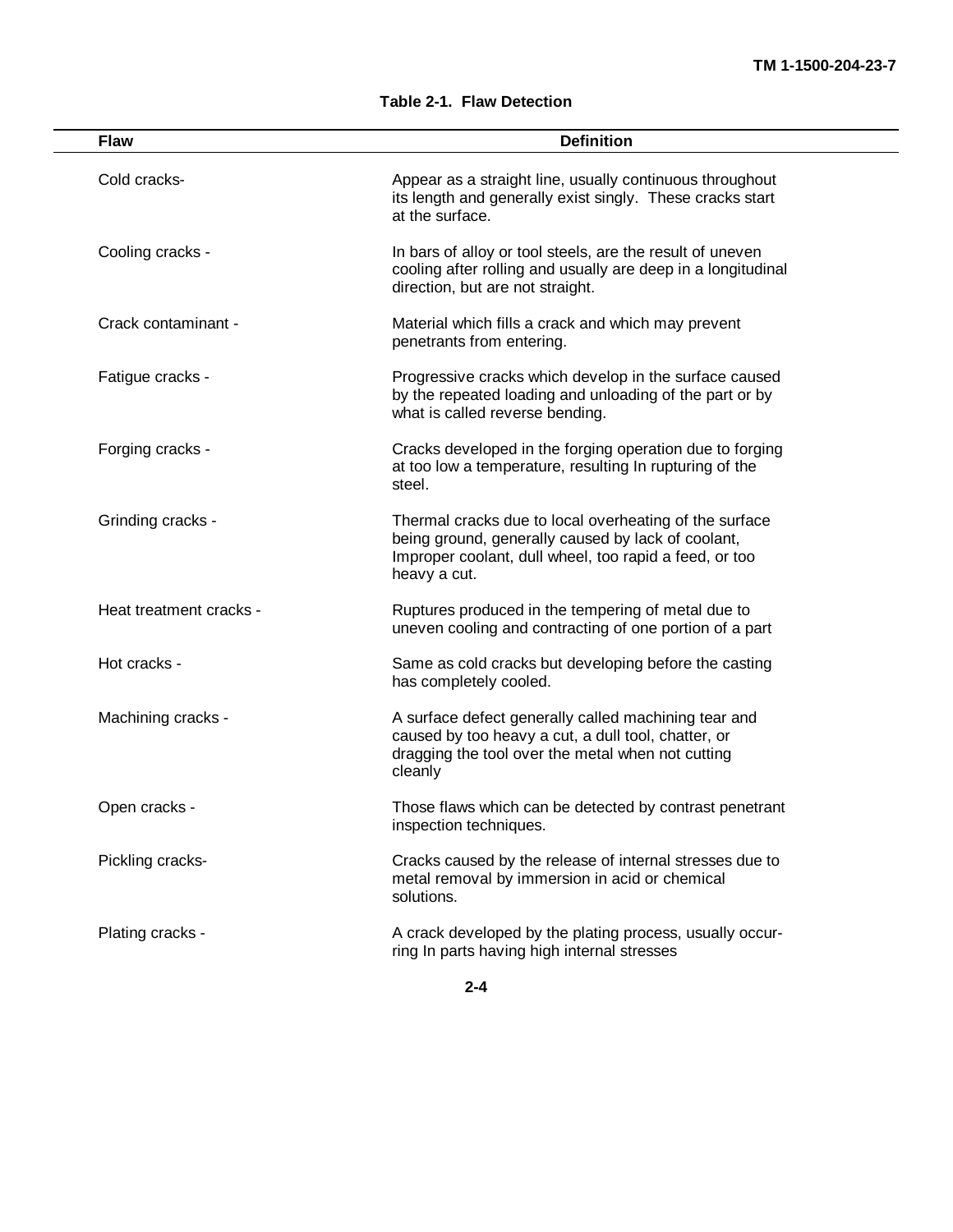<span id="page-12-0"></span>

| Flaw               | <b>Definition</b>                                                                                                                                                                                                  |  |
|--------------------|--------------------------------------------------------------------------------------------------------------------------------------------------------------------------------------------------------------------|--|
| Quenching cracks - | Ruptures produced in the tempering of metal due to<br>uneven cooling and contracting of one portion of a part.                                                                                                     |  |
| Service cracks -   | Ruptures that occur on a part after all fabrication has<br>been completed and the part placed in service. Failure<br>may be due to fatigue, corrosion, overstressing, or<br>undetected processing discontinuities. |  |

#### **Table 2-1. Flaw Detection - CONT**

# **Table 2-2. Honeycomb, Fiberglass, and Composite Defects**

| <b>Type</b> | Defect                                                                                                               |
|-------------|----------------------------------------------------------------------------------------------------------------------|
| Type I      | Unbonds or voids in an outer skin-to-<br>adhesive Interface.                                                         |
| Type II     | Unbonds or voids at the adhesive-to-core<br>interface.                                                               |
| Type III    | Voids between layers of a laminate.                                                                                  |
| Type IV     | Voids in foam adhesive or unbonds between<br>the adhesive and a closure member at core -<br>to-closure member joints |
| Type V      | Water in the core.                                                                                                   |

**2-5/(2-6 blank)**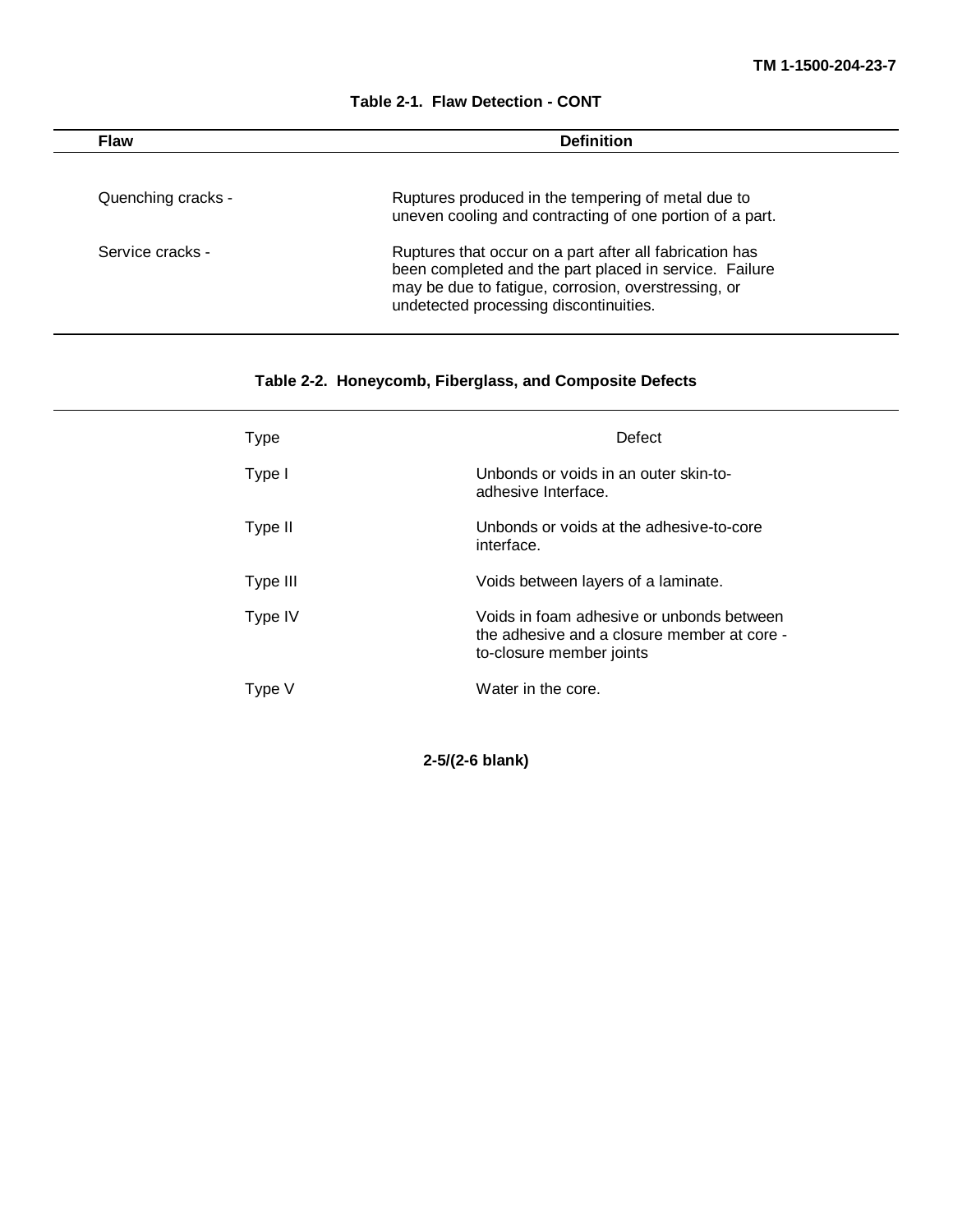#### **CHAPTER 3**

#### **PENETRANT INSPECTIONS**

<span id="page-13-0"></span>**3-1. General**. This chapter describes the basic principles of penetrant inspection methods, the reason for penetrant inspection, and the capabilities of penetrant inspection.

**3-2. Purpose**. Penetrant inspection is a quick and reliable nondestructive test method used for detecting various types of discontinuities which are opened to the surface of an object or part.

**3-3. Basic Principles of Penetrant Inspection**. The basic principle of penetrant inspection is to increase the visible contrast between the discontinuity and its background. This is done by treating the whole object with an appropriate searching liquid of high mobility and penetrating power and then encouraging the liquid to emerge from the discontinuity to reveal the flaw pattern to the inspecting personnel.

**3-4. Limitations**. Penetrant inspections only detect defects that are on the surface on the item. Defects below the surface, such as casting voids, can not be detected by penetrant inspection. Also, penetrant inspection does not work well on absorbent items, such as some plastics, rubber and synthetic parts.

**3-5. Importance of Skilled Operators**. Since correct evaluation of a defect depends on accurate interpretation, the operator is the key man in the inspection process. The success and reliability of penetrant Inspection depends upon the thoroughness with which the operator prepares the part from the pre-cleaning process all the way through to the final interpretation of the indications. Penetrant inspection is not a method by which a part is processed through a machine which separates the good parts from the bad. The operator must carefully process the part, search out indications, and then decide the seriousness of defects found, to determine the disposition of parts according to the severity of the flaw indications. Remember poor processing can be worse than no inspection; because, if improper processing yields no indications for the operator to detect, the part is considered satisfactory whether it is or not.

**3-6. General Procedures for Penetrant Inspections**. The following general procedures are for penetrant inspections:

a. The appropriate inspection process shall be determined by the testing facilities available, the type and amount of parts to be tested, and the results anticipated and desired.

b. If the part to be tested could be affected by oil, sulphur or chlorine, tests shall be performed to ensure that the parts are not damaged when placed under penetrant inspection method tests

c. The part to be inspected shall be precleaned in order to achieve reliable penetrant inspection.

d. Parts which have been precleaned shall be dried to achieve reliable penetrant inspection

e. Penetrant shall be applied to a part under test In a manner appropriate to the type of part or facilities available. Sufficient dwell time shall be allowed for optimum penetration

f. Penetrant shall be removed from the surface of the part under test in the manner dictated by the type of penetrant used.

g. Developer shall be applied to the part under test as appropriate to the process being used and the configuration of the part under test. Sufficient dwell time shall be allowed for optimum results.

h. The part shall be inspected and the discontinuity interpreted.

I. The developer shall be removed after inspection interpretation and prior to returning the part to service.

**3-7. Precautions In Penetrant Inspections**. Precautions to be taken during penetrant inspections are described in the following paragraphs.

a. Pre-operative Precautions. Precautions to be taken prior to performing penetrant inspections are as follows: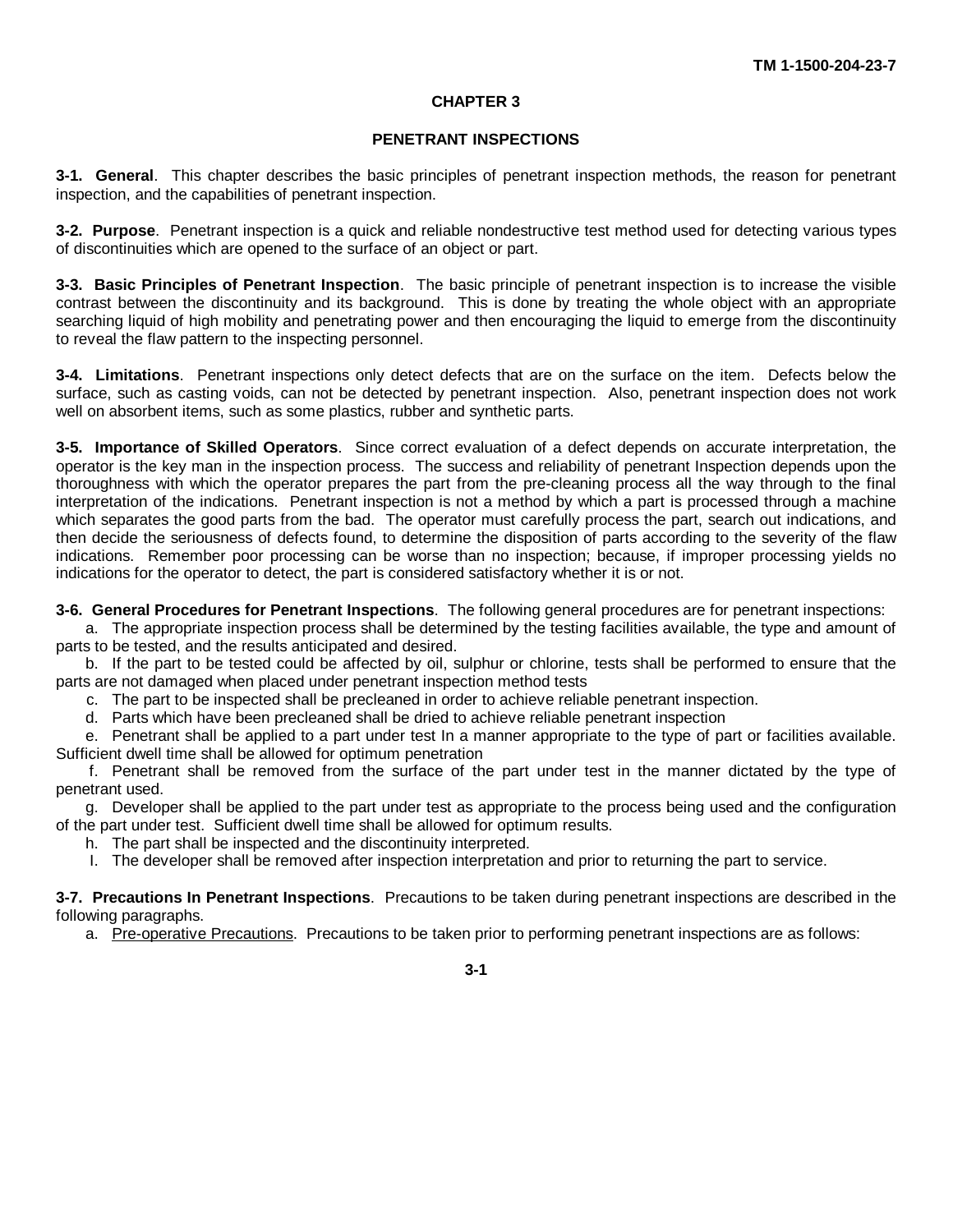(1) Perform quality inspection of penetrant liquids.

(2) Inspection process liquids and techniques selected should be rechecked to ensure that process is appropriate for results desired and anticipated.

- (3) Production line equipment shall be properly set up and sequenced.
- (4) An inspector shall prepare himself and the area.
- b. Operative Precautions. Precautions to be taken during penetrant inspections are as follows:
	- (1) Avoid contamination of inspection liquids
	- (2) Maintain the wet developer bath at the concentration recommended by the supplying manufacturer.
	- (3) Observe temperature limitations described i[n paragraph 3-5c](#page-13-0)
	- (4) Perform a waterbreak test on a piece of polished steel to ensure the developer has sufficient wetting agent

c. Temperature Limitations. The temperature of the penetrant, wet developer, dryer, and. part should be observed to ensure the temperature does not exceed the limitations. Limitations for each are explained in the following paragraphs.

(1) Penetrant temperature. Most penetrants operate satisfactorily at temperatures as low as 40°F (4 to 5°C), but operation much below this temperature can result in unsatisfactory conditions. Most penetrants designed for use in open tanks are reasonably stable at temperatures up to about 1 000F (380C).

#### **CAUTION**

#### **If a penetrant is heated to the point where some of its lighter constituents are driven off, the sensitivity of inspection may be greatly reduced. Volatile fumes may create a fire or health hazard. Heating the penetrant is therefore not recommended.**

(2) Wet developer temperature. Wet developer, being a water mixed solution, cannot operate below the freezing temperature of water. Heating wet developer above 90°F (320C) does not improve its function.

(3) Dryer temperature. The desired temperature of the dryer oven is 150 to 1 80°F (66 to 82°C). Parts should be removed from the dryer as soon as they are dry. If overheated prior to the application of the penetrant, excessive evaporation of the penetrant may occur. If the part is allowed to remain In the dryer oven too long after the penetrant has been applied, the sensitivity may be reduced. Temperatures above 180°F (82°C) or excessive drying times may decrease the sensitivity of certain fluorescent penetrants.

(4) Temperature of part Warming parts to approximately 100°F (380C) will minimize the required penetrant dwell time. The warm part reduces the viscosity of the penetrant, permitting the penetrant to more readily enter the discontinuities.

d. Safety Precautions. The following safety precautions shall be observed when performing penetrant Inspection.

#### **WARNING**

#### **Prolonged or repeated inhalation of vapors or powders may result in irritation of mucous membrane areas of the body.**

- (1) Adequate ventilation shall be used when handling cleaner, emulsifiers, penetrants or developers.
- (2) The following precautions shall be used when handling cleaners, emulsifiers, penetrants, or developers:

#### **WARNING**

#### **Continual exposure to penetrant inspection products may cause skin irritation.**

- (a) Avoid contact of penetrant inspection products by wearing neoprene gloves.
- (b) Keep insides of neoprene gloves clean.
- (c) Wash exposed areas of body with soap and water.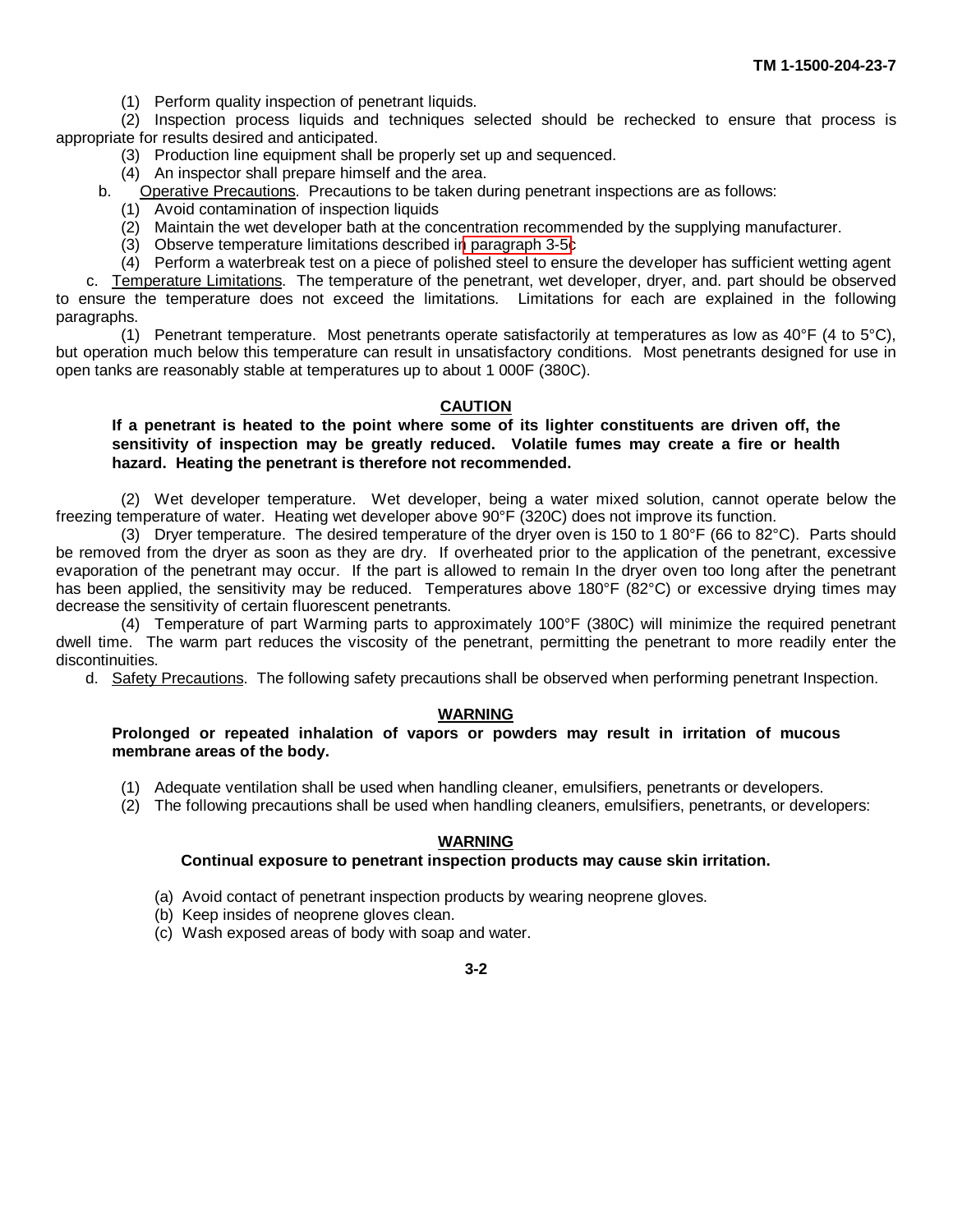(d) Check for traces of fluorescent penetrants on skin, clothes and gloves using blacklight source.

(e) When using penetrant, emulsifier, and developers the operator should wear a protective face shield

or goggles

#### **WARNING**

**Injury to eyes and skin may occur when blacklight is not used in accordance with manufacturer's instructions. Unfiltered light sources (if filter is required) may possibly damage the eyes.**

(3) Follow manufacturer's instructions when using blacklight sources and filter all light sources requiring filtering.

#### **WARNING**

- **The temperature of some operating black light bulbs reaches 750°F (3990C) or more during operation. This is above the ignition or flashpoint of fuel vapors. These vapors will burst into flame If they contact the bulb. These black lights SHALL NOT be operated when flammable vapors are present.**
- **The bulb temperature also heats the external surfaces of the lamp housing. The temperature is not high enough to be visually apparent, but is high enough to cause severe burns with even momentary contact of exposed body surfaces. Extreme care must be exercised to prevent contacting the housing with any part of the body.**

#### **WARNING**

**Temperatures in excess of 120°F (49°C) may cause bursting of the pressurized can and injury to personnel.**

(4) Store all pressurized spray cans in a cool, dry area protected from direct sunlight. Avoid exposure of pressurized spray cans to open flames.

#### **WARNING**

- **Volatile fumes may occur, creating both a fire and health hazard**
- **Do not place used chemicals In drainage systems, surface waters, land fills, or dumps. Contamination of these areas can cause severe, and possibly fatal, health problems.**

(5) Exercise caution when handling penetrants which have been heated to the point where some of their lighter constituents are driven off 3-8. Quality Control of Penetrants. Compatibility and availability of penetrants are covered In the following paragraphs.

a. Compatibility. Each penetrant Inspection material's manufacturer has its own formulation for penetrants, lipophilic emulsifiers and hydrophilic removers Penetrants and lipophilic emulsifiers or hydrophilic remover combinations produced by a single manufacturer are considered a system, therefore, the components are not interchangeable from one manufacture to another. Mixing of manufacturers will not provide for optimum performance and in some cases this practice will eliminate any chance of detecting defects. The following system concept conditions apply to the use of developers and solvent removers'

(1) Different types of developers or solvent removers (i.e. soluable and suspended developers or solvent based and oil based removers) shall not be used or mixed together.

(2) Developers and removers from different manufacturers shall not be used or mixed together even if they are the same type.

(3) Developers and removers with different part numbers, but the same type and manufacturer shall not be used or mixed together.

b. Availability of Penetrants The use of the group of penetrants made by one manufacturer is commonly referred to as the system concept This concept requires special considerations when replacement penetrants are required. Activities should plan to purchase penetrant systems periodically on a competitive basis. The perpetual procurement of replacement penetrants from a single or sole source should be avoided.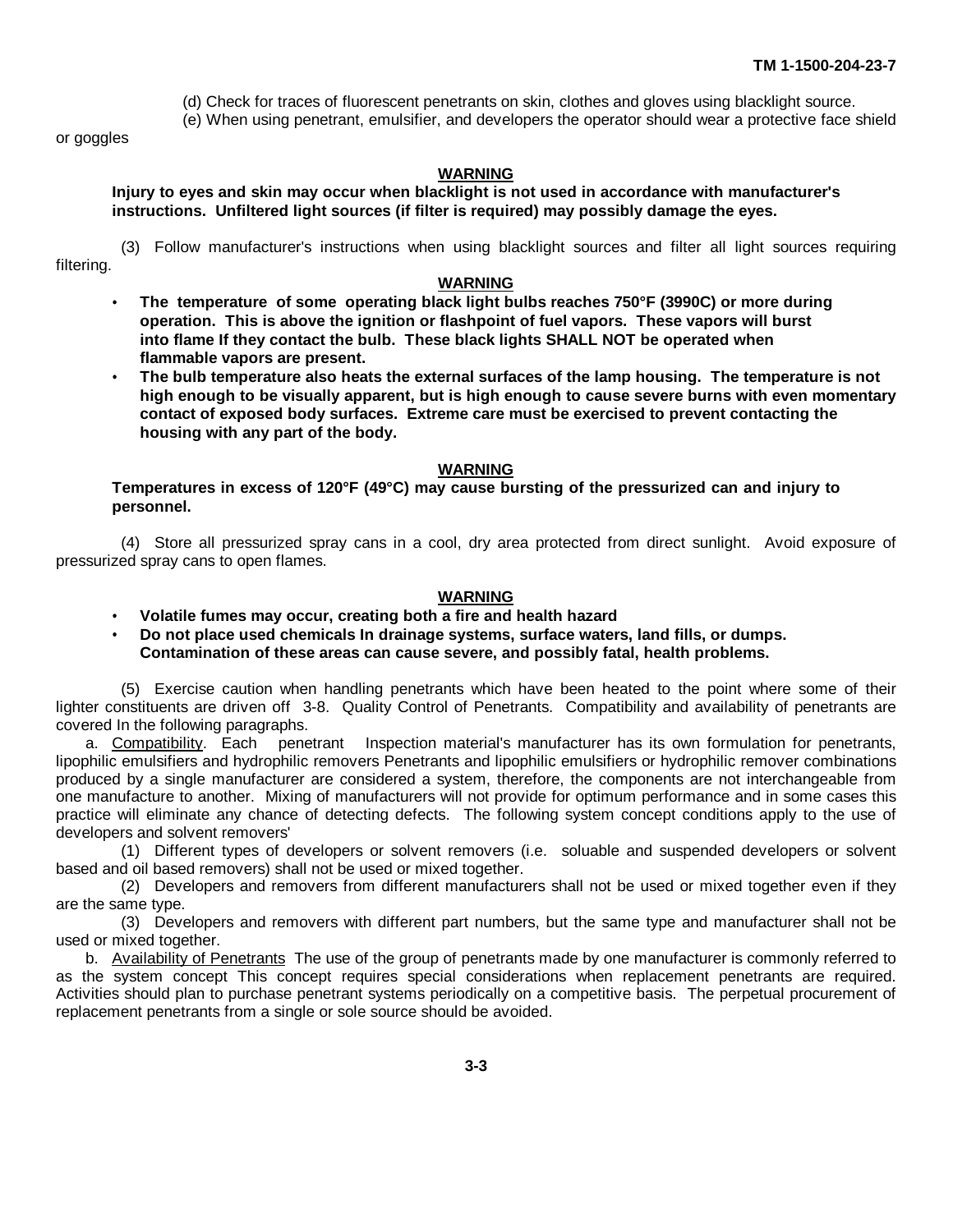**3-9. Selection of Inspection Process**. The selection of a suitable penetrant inspection process is dependent on seven basic factors These are as follows:

- Requirements previously established by component drawings or applicable documents on material or parts to be placed under test.
- Penetrant sensitivity required.
- Surface condition of part to be tested.
- Configuration of part to be tested.
- The number of parts to be tested
- Testing facilities and equipment available.
- Effect of the penetrant chemicals on material or system being tested

**3-10. Pretesting, Precleaning, Drying, Application, and Removal**. The following paragraphs describe pretesting, precleaning, drying, application, and removal These are used for the preparation of parts prior to, during, and after penetrant inspection.

a. Pretesting. The purpose of pretesting is to ensure that the parts to be tested will not be damaged by the inspection or preparation process described in this section, to establish emulsifier dwell times (if applicable), and to provide a reference sample The following procedures are used for pretesting

- (1) Select the penetrant Inspection process to be used on all parts.
- (2) Select a part identical to the parts to be placed under test.

(3) Perform penetrant inspection on the part selected In step 2 in the same manner In which all parts will be Inspected.

(4) Concurrently with step 3 and after each inspection process procedure, check the part for damage or adverse effects.

#### **NOTE**

#### **This procedure will, in effect, provide a reference sample, for other identical parts to be tested.**

(5) If damage occurs, or adverse effects are noted, select an inspection process which will eliminate the problem.

b. Precleaning. The purpose of precleaning a part is to remove all foreign matter which will prevent detection of defects or confuse or alter defect indications Cleaning shall be accomplished in accordance with TM 55-1500-335-23.

#### **NOTE**

**Detection and indication of any defect depends upon the flow of the dye penetrant into what may be only a microscopic crack It is apparent that such flow cannot take place if the crack is already filled with carbon, oil, engine varnish, dirt, water, paint, oxide, plating, or similar coatings that may cover or fill the defect. Therefore, unless the part is clean and free from foreign matter that may cover or confuse the indications, reliable inspection may not be accomplished.**

c. Drying. The purpose of the drying process is twofold. After cleaning or rinsing, the drying process is used to assure the evaporation of any water, solvents, or cleaning solutions which might be loaded in a crack or defect. After the application of wet developer, the drying process is critical and is used to secure a uniform developer coating. It may also assist in the development of the flaw indication.

- d. Penetrant Application. Type I and II penetrants can be applied by one of the following methods
	- Dipping
	- Flow-on
	- Spraying
	- **Brushing**
	- Any other method which completely covers the area of Inspection.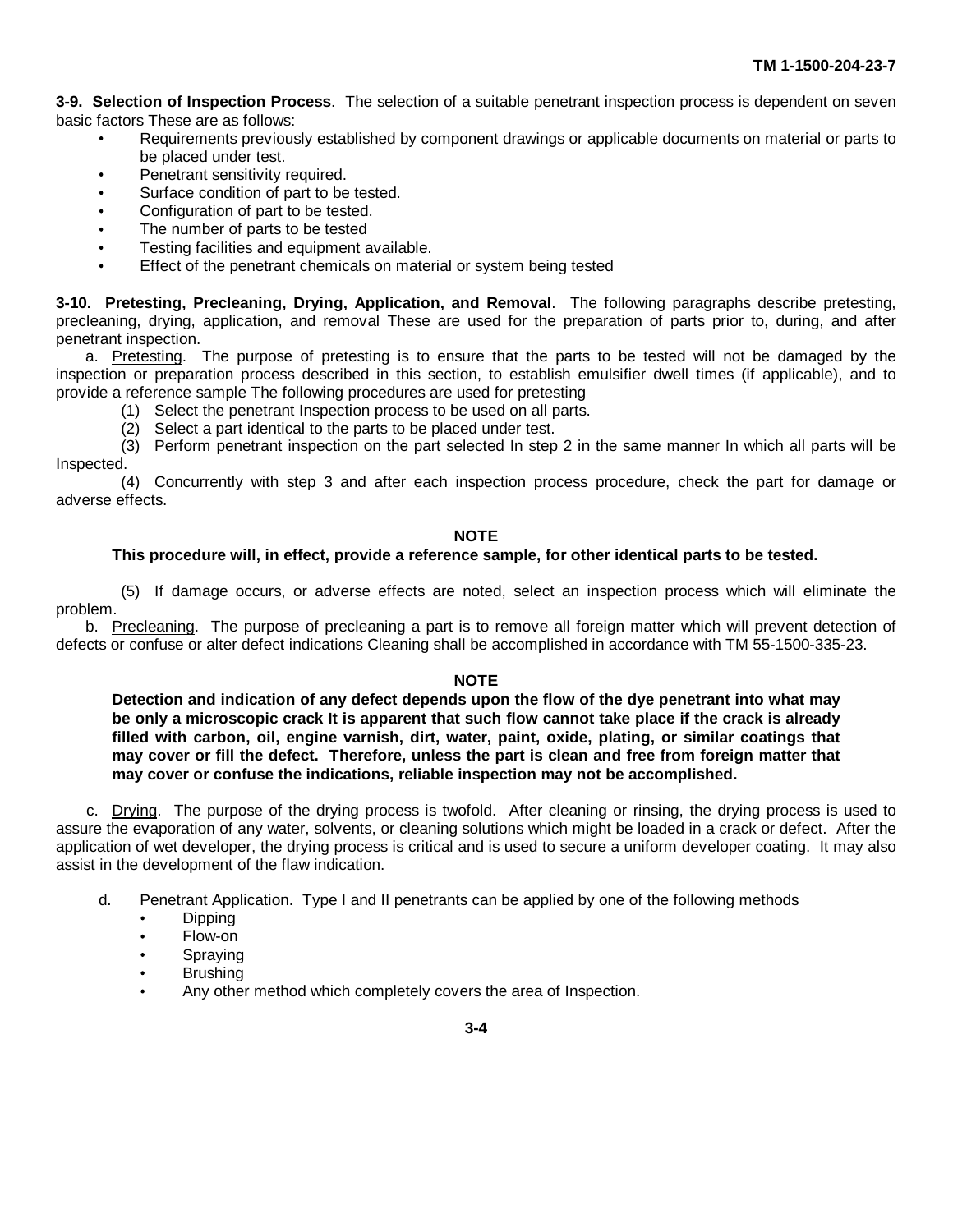e. Draining. After the part is coated with the penetrant, the part is set aside to drain. The length of time during which the part is allowed to drain (penetration time) and the position of the part during draining are extremely important factors for reliable penetrant inspection.

f. Penetration Times. The minimum penetration time, in minutes, of penetrants on materials under test are shown In [table 3-1.](#page-18-0) Longer penetration time, or additional penetration application, may be necessary for questionable parts to ensure full indication of defects.

g. Emulsifier Application. Type I and II Method B emulsifiers can be applied by one of the following methods:

- $\bullet$ Dripping
- $\bullet$ Flow-on
- Spraying  $\bullet$
- Any other method which will rapidly cover all the penetrant

#### **CAUTION**

**Brushing on emulsifiers is not recommended since the brushing action mixes the emulsifier with the penetrant prematurely and irregularly, and makes accurate control of emulsification time Impossible**

h. Emulsifier Draining. After the emulsifier is applied to the penetrant-coated part or material under test, the part or material is removed to a rising station for immediate rinsing at the end of the emulsifier dwell time In effect, therefore, there is no emulsifier drain time.

i. Emulsifier Dwell Time. The emulsifier dwell time is explained in the following paragraphs.

(1) Type I, method B emulsifiers. The optimum emulsifier dwell time shall be determined and established by trial on Identical or similar parts or materials The optimum time shall be as follows.

- The minimum time necessary to remove the surplus penetrant for detecting wide shallow defects
- $\bullet$ The minimum time necessary to remove the surplus penetrant from the machine marks, dents,
- or other shallow surface roughness condition for detecting fine cracks. The maximum dwell time possible without over-emulsification

#### **NOTE**

#### **The maximum dwell time of five minutes shall be used for Type I Emulsifiers.**

(2) Type ll., method B emulsifiers. The optimum emulsifier dwell time shall be determined In the same manner as Type I emulsifiers, except the optimum time shall be held to the absolute minimum time necessary to remove the surplus penetrant.

#### **NOTE**

#### **Some Type II emulsifiers require rinsing within a few seconds after application**

j. Developer Application Aqueous wet, nonaqueous wet, and dry developers can be applied by the following methods.

#### **NOTE**

**The wet developer solution should be constantly agitated while In use to keep the developer powder In suspension. For open tanks, a circulation pump, motor driven Impeller, or air agitation are satisfactory For pressurized spray cans, the can should be shaken vigorously before each use until the agitator in the can rattles.**

- (1) Aqueous wet developers. Aqueous wet developers can be applied by one of the following methods.
	- Dipping (normal method)
	- Flow-on (normal method)
	- Spraying (for high sensitivity)  $\bullet$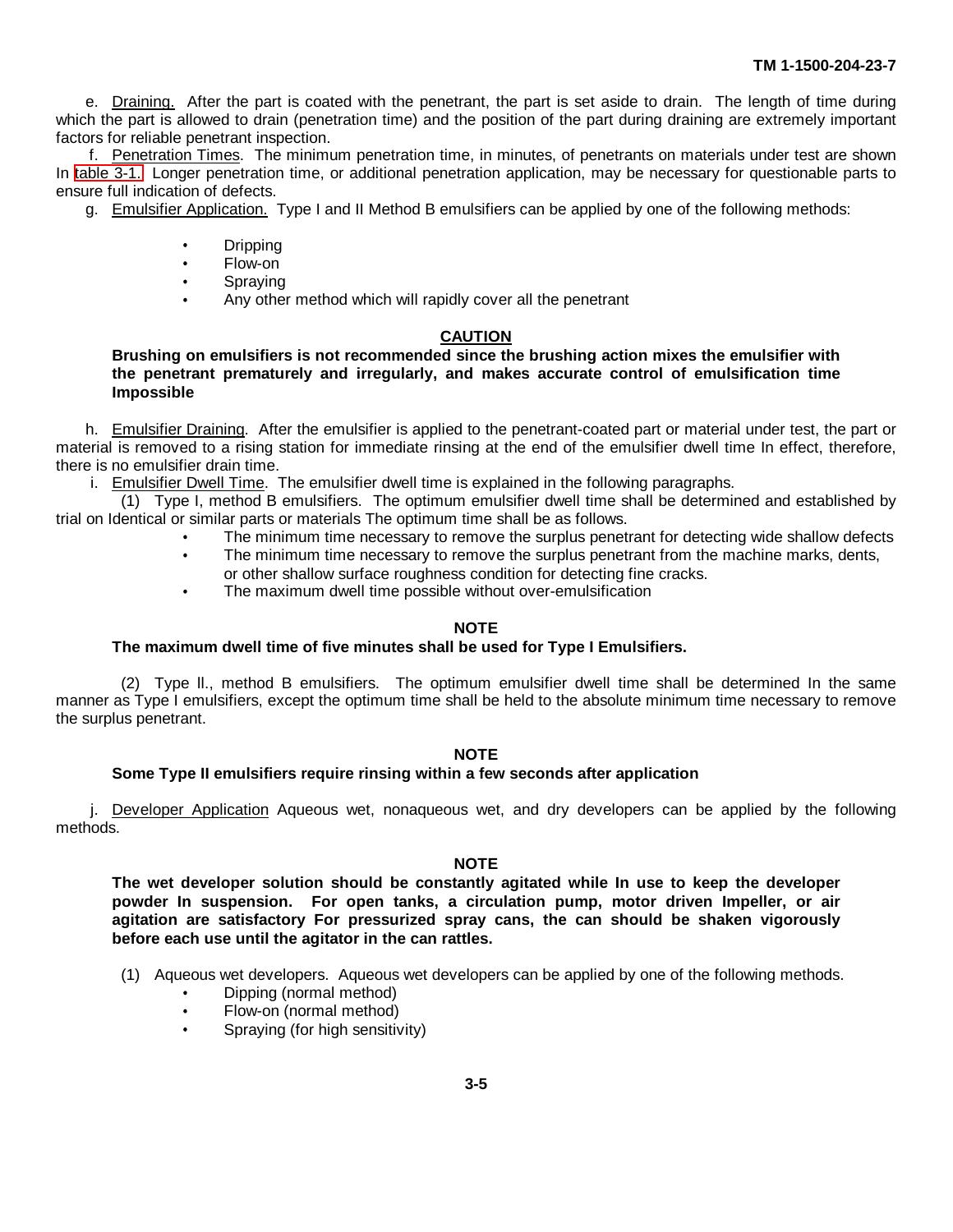<span id="page-18-0"></span>

| <b>Material</b> | Form                       | Type of<br>discontinuity | Water<br>washable<br>penetration<br>time (minutes) | Post<br>emulsified<br>penetration<br>time (minutes)1 |
|-----------------|----------------------------|--------------------------|----------------------------------------------------|------------------------------------------------------|
|                 |                            |                          |                                                    |                                                      |
| Aluminum        | Castings                   | Porosity                 | 5 to 15                                            | $5^2$                                                |
|                 |                            | Cold shuts               | 5 to 15                                            | $5^2$                                                |
|                 | Extrusions and<br>forgings | Laps                     | N/R                                                | 10                                                   |
|                 | Welds                      | Lack of fusion           | 30                                                 | $\sqrt{5}$                                           |
|                 |                            | Porosity                 | 30                                                 | $\sqrt{5}$                                           |
|                 | All                        | Cracks                   | 30                                                 | 10                                                   |
|                 |                            | Fatigue cracks           | N/R                                                | 30                                                   |
| Magnesium       | Castings                   | Porosity                 | 15                                                 | $5^2$                                                |
|                 |                            | Cold shuts               | 15                                                 | $5^2$                                                |
|                 | Extrusions and<br>forgings | Laps                     | N/R                                                | 10                                                   |
|                 | Welds                      | Lack of fusion           | 30                                                 | $10$                                                 |
|                 |                            | Porosity                 | $30\,$                                             | $10$                                                 |
|                 | $\mathsf{All}$             | Cracks                   | $30\,$                                             | $10$                                                 |
|                 | $\mathsf{All}$             | Fatigue cracks           | N/R                                                | $30\,$                                               |

#### **Table 3-1. Minimum Penetration Time For Penetrants**

See footnotes at the end of table.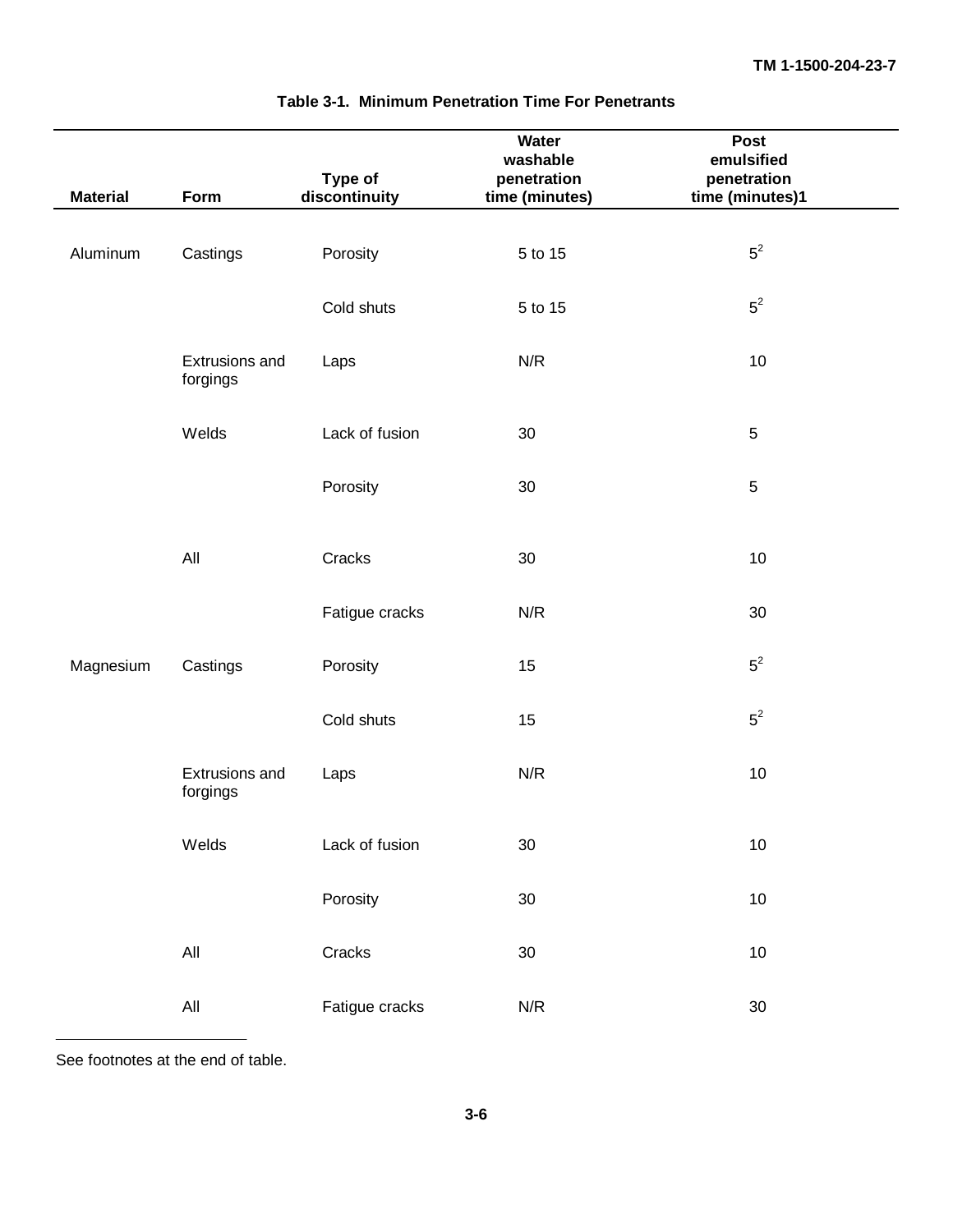|                     | Table 3-1. Minimum Penetration Time For Penetrants<br>Post<br>Water<br>washable<br>emulsified |                          |                               |                                |  |  |  |
|---------------------|-----------------------------------------------------------------------------------------------|--------------------------|-------------------------------|--------------------------------|--|--|--|
| <b>Material</b>     | Form                                                                                          | Type of<br>discontinuity | penetration<br>time (minutes) | penetration<br>time (minutes)1 |  |  |  |
|                     |                                                                                               |                          |                               |                                |  |  |  |
| Steel               | Castings                                                                                      | Porosity                 | 30                            | 10 <sup>2</sup>                |  |  |  |
|                     |                                                                                               | Cold shuts               | 30                            | 10 <sup>2</sup>                |  |  |  |
|                     | Extrusions and<br>forgings                                                                    | Laps                     | N/R                           | $10$                           |  |  |  |
|                     | Welds                                                                                         | Lack of fusion           | 60                            | 20                             |  |  |  |
|                     |                                                                                               | Porosity                 | 60                            | 20                             |  |  |  |
|                     | All                                                                                           | Cracks                   | 30                            | 20                             |  |  |  |
|                     | All                                                                                           | Fatigue cracks           | <b>NR</b>                     | 30                             |  |  |  |
| Brass and<br>bronze | Castings                                                                                      | Porosity                 | 10                            | $5^2$                          |  |  |  |
|                     |                                                                                               | Cold shuts               | $10$                          | $5^2$                          |  |  |  |
|                     | Extrusions and<br>forgings                                                                    | Laps                     | N/R                           | $10$                           |  |  |  |
|                     | <b>Brazed parts</b>                                                                           | Lack of fusion           | 15                            | $10$                           |  |  |  |
|                     |                                                                                               | Porosity                 | 15                            | $10$                           |  |  |  |
|                     | $\mathsf{All}$                                                                                | Cracks                   | $30\,$                        | $10$                           |  |  |  |

See footnotes at the end of table.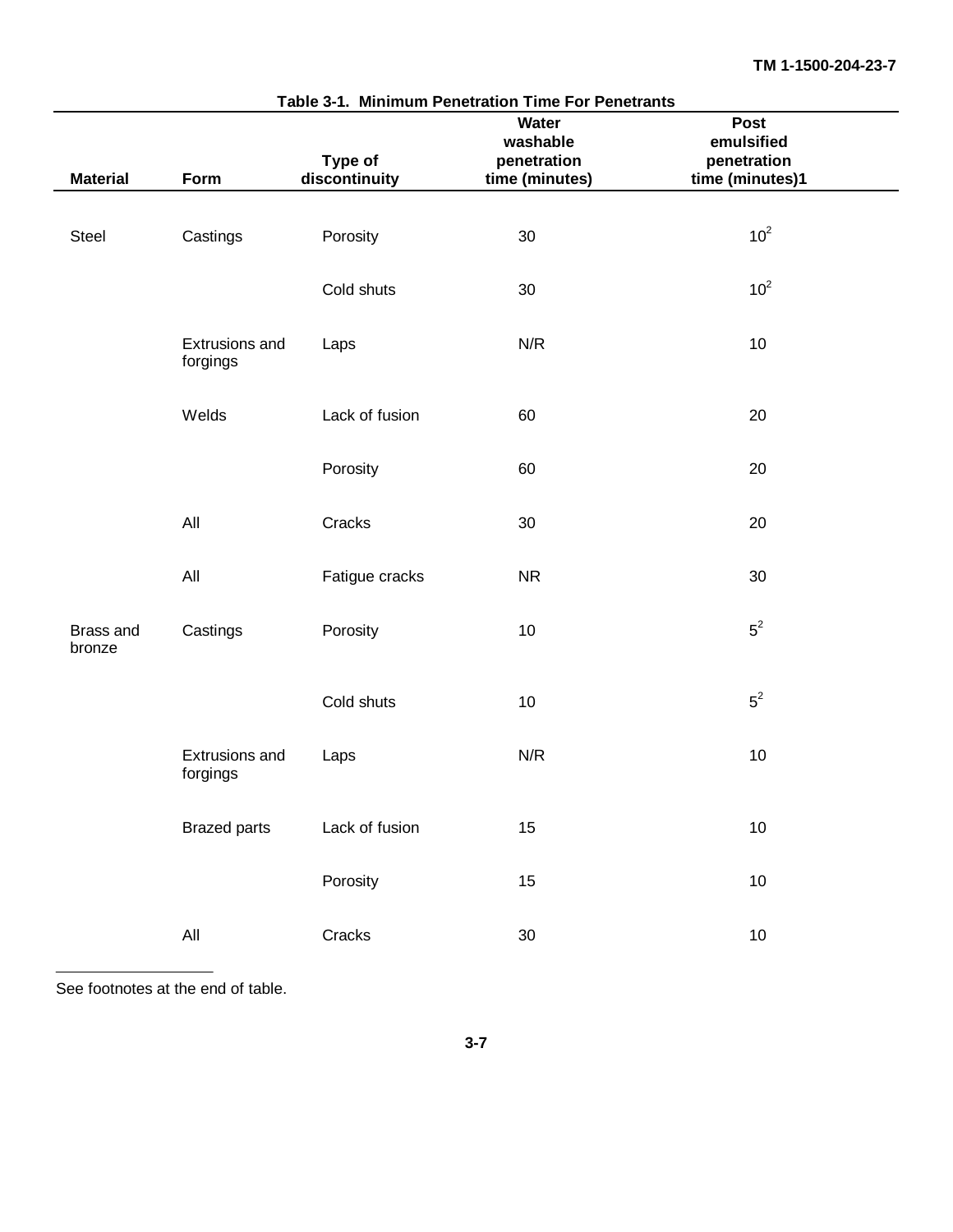| <b>Material</b>                              | Form | Type of<br>discontinuity                    | Water<br>washable<br>penetration<br>time (minutes) | <b>Post</b><br>emulsified<br>penetration<br>time (minutes)1 |
|----------------------------------------------|------|---------------------------------------------|----------------------------------------------------|-------------------------------------------------------------|
|                                              |      |                                             |                                                    |                                                             |
| <b>Plastics</b>                              | All  | Cracks                                      | 5 to 30                                            | 5                                                           |
| Glass                                        | All  | Cracks                                      | 5 to 30                                            | 5                                                           |
| Carbide-tipped<br>tools                      |      | Lack of fusion                              | 30                                                 | 5                                                           |
|                                              |      | Porosity                                    | 30                                                 | $\sqrt{5}$                                                  |
|                                              |      | Cracks                                      | 30                                                 | 20                                                          |
| Titanium and<br>high tempera-<br>ture alloys | All  |                                             | N/R                                                | 20 to 30                                                    |
| All metals                                   | All  | Stress or inter-<br>granular corro-<br>sion | N/R                                                | 240                                                         |

<sup>1</sup>For parts having a temperature of 60°F or higher.<br><sup>2</sup>Precision castings only

- (2) Nonaqueous wet developers. Nonaqueous wet developers can be applied by one of the following methods:
	- Dipping
	- Spraying (whenever possible)  $\bullet$
	- Dusting  $\bullet$
	- Brushing (not preferred)  $\bullet$
	- Flow-on
- (3) Dry developers. Dry developers can be applied by one of the following methods: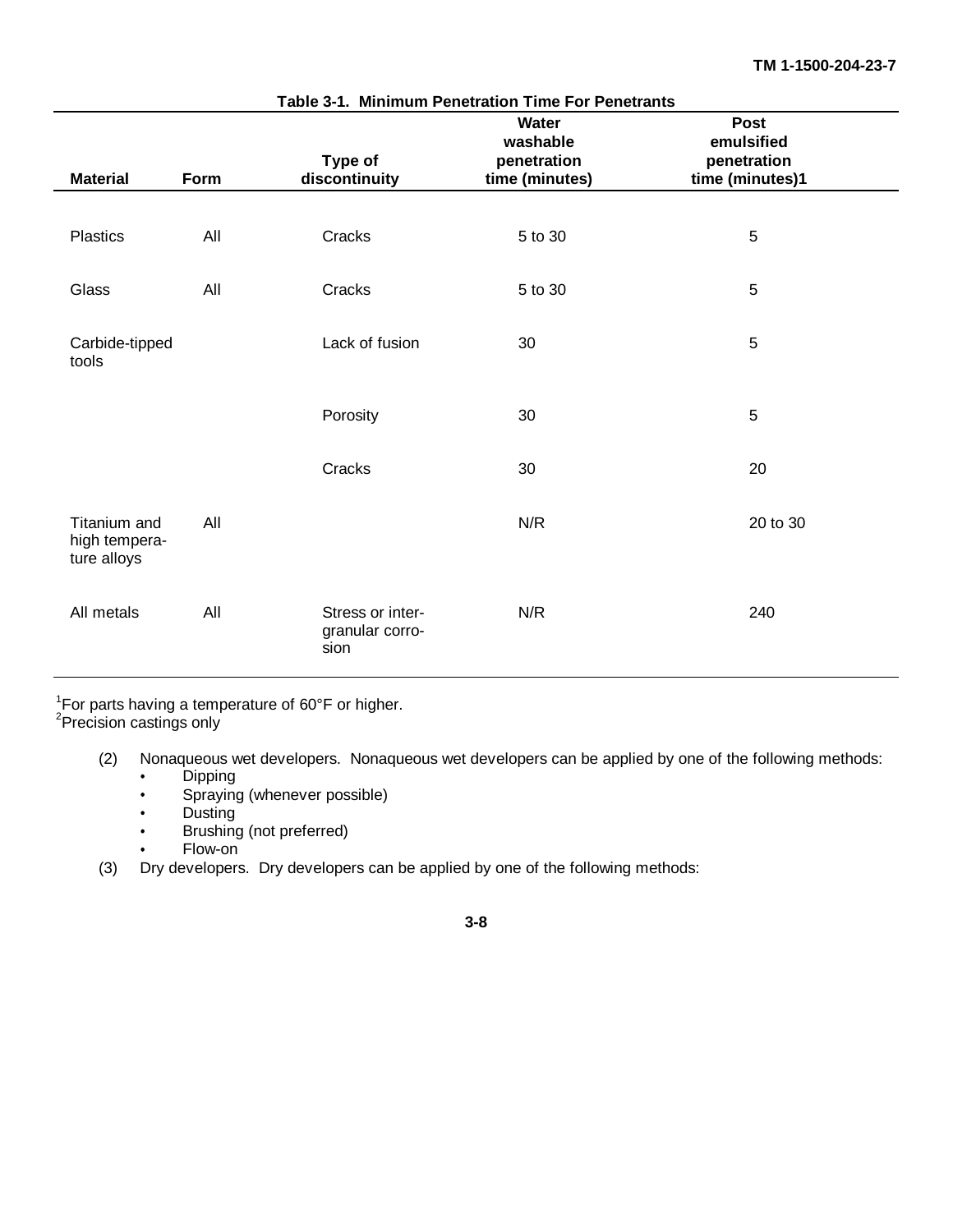#### **NOTE**

#### **Dusting may be accomplished by air fluffing the dry powder in a sealed chamber so that the circulation of air deposits the absorbant powder on the vertical sides as well as on the bottom horizontal surfaces of the object being inspected**

k. Developer Draining. Wet developers for Type I and II penetrants when applied, shall be allowed to drain prior to drying. The part shall be positioned during draining (and drying) to ensure that pools of developer do not form and mask indications.

l. Developer Dwell Time. Developer dwell time will depend on the type of penetrant developer and type of defect. Sufficient time should be allowed for an indication to form, but the penetrant should not be allowed to bleed into the developer in such quantities to cause a loss of definition.

#### **NOTE**

**Developer dwell time will vary from a few minutes to an hour or more. A good rule of thumb is that development time for any given material or type of defect is about one-half of that considered proper for penetration dwell time.**

m. Removal Methods. Type I and II, Method A penetrants shall be removed from the surface of the part under test by rinsing as follows

(1) A spray nozzle discharging a coarse spray and a high volume of water shall be held approximately 12 inches away from the part under test.

#### **NOTE**

#### **Water shall be cold and under low pressure (20-30 psi).**

(2) The rinse time for water-washable penetrants shall be the minimum time necessary to remove background color or fluorescence.

#### **NOTE**

**Water rinsing of Type I, Method A penetrants shall be accomplished with the aid of black light to ensure that the penetrant is completely removed from the surface. Washing must be done in a darkened area.**

**3-11. Specific Procedures for Fluorescent Penetrant Inspection**. Specific procedures for fluorescent penetrant inspections are described in the following paragraphs.

a. Inspection Conditions. Ensure all preinspection conditions are met prior to performing penetrant Inspection. Refer to TM 55-1500-335-23 for specific information.

b. Surface Preparation. Prepare surface of part by removing dirt, dust, loose scale, and oil or grease. Any foreign matter left on surface may cause erroneous indications

c. Lighting and Facilities. Complete darkness is desired for maximum visibility and contrast, since even minute points of light emission are readily seen in complete darkness. A light-proof room is not necessary or possible. Absolute darkness is never achieved, since the black light lamps give off some visible violet light. This small amount of violet light is actually not a disadvantage, as it makes it possible to see the part being handled. Indications, which glow with a bright yellowgreen, are in good contrast with the violet, and are easily seen.

#### **WARNING**

#### **Ultraviolet radiation below the 3000A wavelength is harmful to the eyes. Cracked or improperly positioned filters shall not be used.**

d. Black Light. The fluorescent quality of the penetrant is most brilliant when viewed under light of sufficient intensity in a particular wave length. Good inspections cannot be performed unless adequate lights are used. Since the light used is almost invisible, it is called black light. It must, however, be of proper wave length and intensity at the point of inspection or the effectiveness of the inspection will be greatly reduced

(1) Sources. The sources of black light are carbon arc system, low pressure fluorescent bulbs, and high pressure mercury bulbs.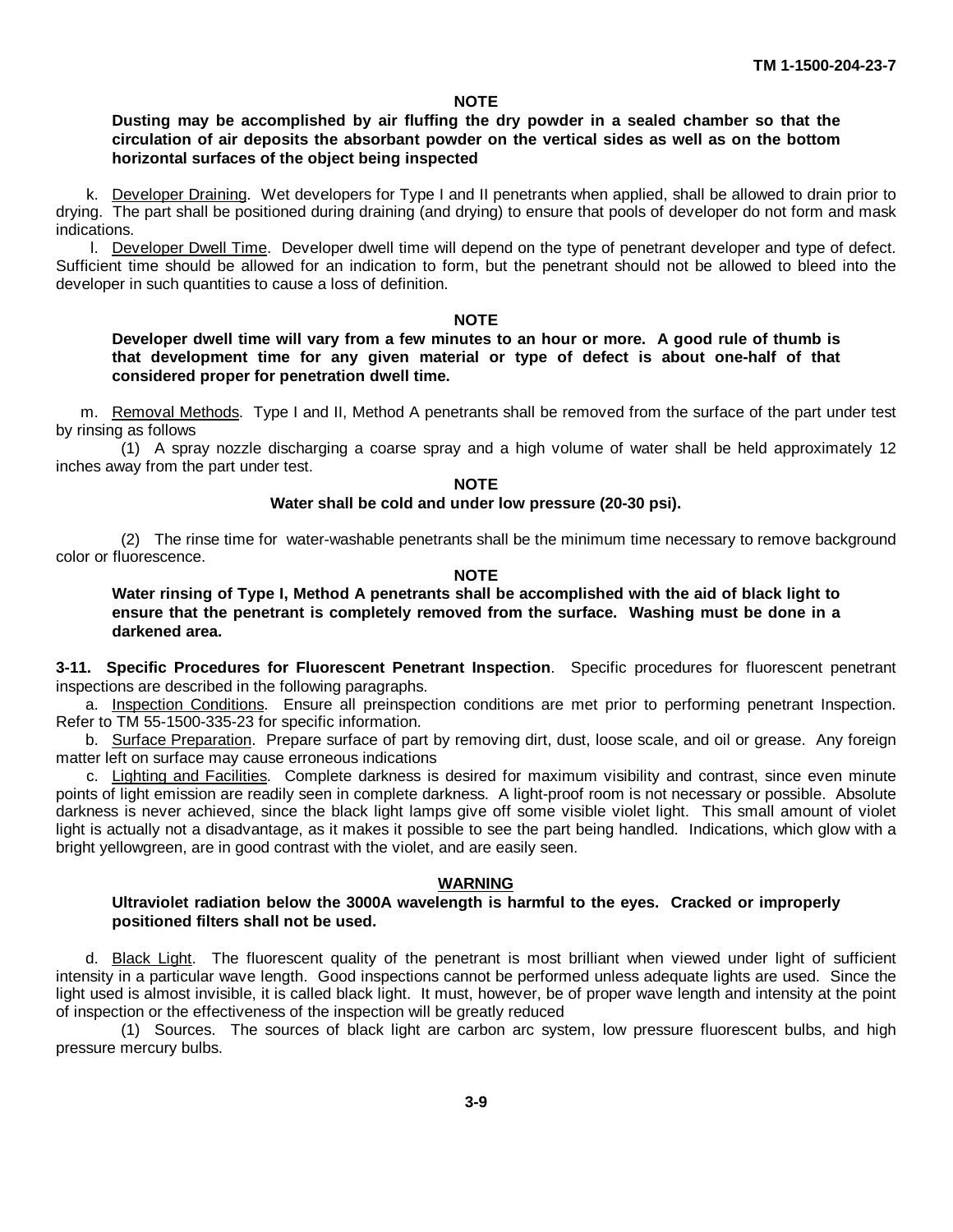(a) Carbon arc system. This system uses two carbon rods which are electrified individually and brought almost together at the tips. As the tips are brought close together, an intense, hot, bright arc is formed. Filters on the containers exclude visible light.

(b) Low pressure fluorescent bulb. This is a tubular electric lamp which has a coating of fluorescent material on its inner surface. The vapor inside the bulb is bombarded by electrons from the cathode and produces ultraviolet light.

(c) High pressure mercury bulbs. The most common black lights currently in use are 100and 400-watt quartz mercury arc lights. They are sealed into a housing which includes reflectors, and which is covered with a special filter glass. The filter transmits black light, but excludes nearly all visible light and is opaque to the short wave length ultraviolet light. The 100-watt lights are furnished in two types of reflectors, either spot or flood, but only the spot type is recommended for Inspection work.

(2) Generation of black light. Black light is a form of electromagnetic radiation. As electromagnetic radiation is absorbed from a source that has a greater unit energy, light is produced in both the visible and invisible ranges. Filters are then used to exclude light with specific wave lengths and allow only the black, or nearly invisible, light to pass.

(3) Black light fixtures. Fixtures used with black light lamps are holders, filters, and on occasion, constantvoltage transformers. The holders can be similar to desk-type fluorescent lights (i e, movable, adjustable arms or hood) or to service station trouble lights (i.e. portable).

(4) Filters. The glass filter used separate out the 3650A wave-length is a dark red-purple color. It is selected to effectively remove practically all visible light from the energy given off by the mercury arc. At the same time, it also removes all radiation of wave length below 3000A that is, it eliminates all the harmful short-wave ultraviolet. It passes near ultraviolet radiation in the range from 4000A (the lower edge of the range of visible violet) down to 3200A. The radiation passed by the filter peaks at 3650A, the optimum for energizing most of the fluorescent dyes used in liquid penetrants and magnetic particle inspections. The black light filters shall be kept clean. Dust and dirt collecting on the filter glass will reduce the black light output significantly. Care shall be taken against breakage of the filter. The glass gets very hot from the heat of the mercury arc and even though the glass has been heat treated to minimize the effect of thermal shock, a splash of moisture or contact with a cold object can crack it.

(5) Intensity. The intensity of the black light radiation used to energize a fluorescent object determines the amount of visible light which the object emits. Doubling the intensity of the black light at an indication will double the brightness of the indication. Therefore, black light available at the indication must not fall below a safe minimum. Approximately 800 microwatts per square centimeter is adequate in darkened inspection areas, but for critical work, it should be greater than this. This intensity is obtainable with the 100 watt spot light over a six inch diameter circle when the lamp is held approximately 15 inches from the surface of the part. However, testing of black light intensity with the lamp at a specific distance is used only for procurement of lights or bulbs. When a hand-held portable light is being used, much greater intensities are obtainable by holding the light closer to the work, or a small part can be held closer to the lamp The operator should remember that a very little black light, 200 microwatts per square centimeter, is sufficient to light up gross indications In the dark, but without sufficient intensity, a fine Indication may go entirely unseen.

#### **CAUTION**

**The black light filter looks deceptively cool; however, it becomes extremely hot once the light is turned on. The operator must exercise caution not to touch the filter or bump into It with any exposed part of the body; otherwise, a severe bum may result. Flammable items must also be kept away from the filter surface.**

(6) Dark adaptation. Fluorescent indications are viewed in darkness or dim light where the sensitive eye mechanisms function. The dark adaptation of the eyes (pupil dilation) necessary to see fine fluorescent indications requires from five to ten minutes in the dim light before it is well attained. Dark adaptation occurs slowly. The reverse, eye accommodation to light, occurs rapidly. This means the eyes must readjust each time the operator leaves the inspection booth. Once the eyes are dark adapted, minute light sources too small to be seen in a bright light appear relatively brilliant and easily seen. The ability to perceive small light sources, such as fluorescent indications, is increased by the fact that the eye is drawn to any source of light in a dark background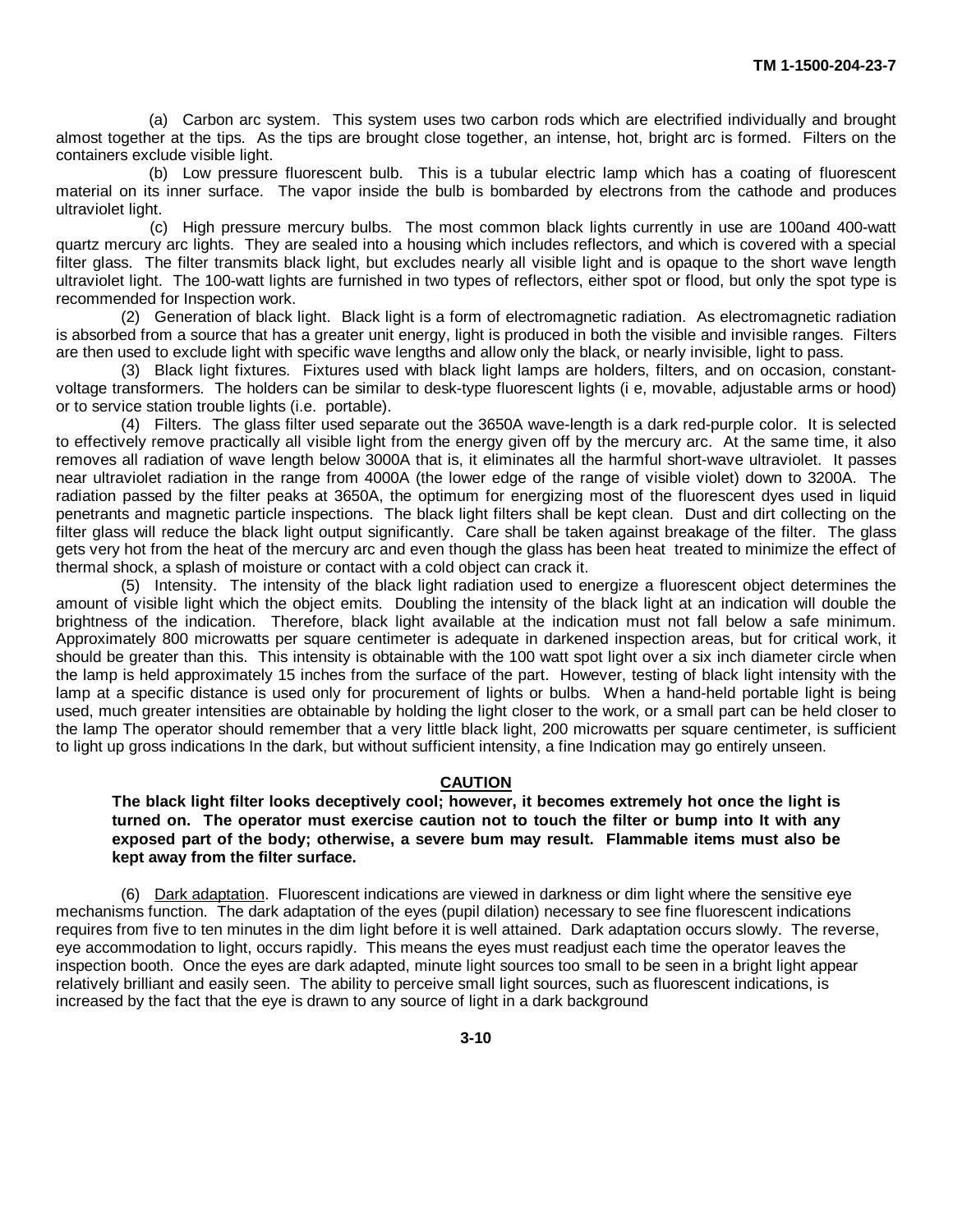#### **NOTE**

**Personnel wearing light sensitive eye glasses are prohibited from wearing these eyeglasses while performing fluorescent magnetic particle inspections. Light transmission losses of 16 to 45 percent have been revealed when wearing light sensitive glasses exposed to ultraviolet light. These light transmission losses may adversely affect the ability of the inspector to detect small indications.**

<span id="page-23-0"></span>**3-12. Inspection and Interpretation**. The following paragraphs describe inspection and interpretation of the penetrant inspection testing.

a. Inspection. Inspection preparation, basic inspection principles, and flaw indications are discussed in the following paragraphs.

(1) Inspection preparation. The inspector shall perform the following steps prior to inspection:

(a) The inspector shall check to ensure that the area is clean and contains no items which will contaminate the part under test, particularly in fluorescent light.

(b) The inspector shall prepare himself to ensure hands and clothing are not contaminated with penetrant.

(c) The intensity of illumination for the surface used for inspection shall be checked for a minimum of 90 foot-candles measured at a distance of 15 inches.

(d) When working in a darkened area the inspector shall place himself in a darkened area, to be dark conditioned, for at least five minutes each time the darkened area is entered from white light or the inspector looks into the direct beam of black light.

(2) Basic inspection principles. There are five principles which apply to all penetrant processes that each operator should remember at all times. Each of these principles is discussed in one of the following paragraphs.

(a) Cleaning. Cleaning the part is essential to remove contamination from out of the flaws or discontinuities. This facilitates more effective entrance of the penetrant liquid into the flaw cavities. Surface openings that are uncontaminated, regardless of how fine, are seldom difficult to detect with suitable penetrant inspection processes.

(b) Penetration. The penetrant must enter the defect in order to produce an indication. It is always important to allow sufficient penetration time so that the penetrant can fill the defect. It is also essential that the defect be clean and free of contaminants so that the penetrant is free to enter.

(c) Washing. If all penetrant is washed out of a defect, an indication cannot be formed. During the washing operation prior to developing, it is possible that the penetrant may be removed from within the defect as well as from the surface. If this happens, less intense indications will be formed. The use of non-water-washable penetrants should considerably increase the accuracy of penetrant inspection for shallow defects or fine cracks, since the penetrant is not water removable. In this case, only the surface penetrant can be removed by water rinsing because the application of emulsifier combines only the excess surface penetrant to render it water rinseable. Excess surface penetrant should never be removed by the use of solvent wash or vapor degreasers, because these procedures are too effective and may remove penetrant from defects to the extent that proper flaw indications cannot be obtained.

(d) Defect size. The smaller the defects, the longer the penetrating time. Fine apertures require a longer penetrating time than larger defects, such as pores. The fact that they are smaller means that the penetrant will enter more slowly.

(e) Special considerations. Wide openings require special techniques. Refer to TM 55-1500-33523 for these techniques. In general, if a surface discontinuity is wider than it is deep, the washing or rinsing operation may remove the penetrant and produce less visible indications.

(3) Flaw indications. There are five basic types of indications which may be seen by the inspector. Each is explained in one of the following paragraphs.

(a) Continuous line. A crack, a cold shut, and a forging lap usually show as continuous line indications. A crack will appear as a sharp or faint jagged line, straight line, or intermittent line. Cold shuts will usually appear as smooth, straight, narrow lines. Scratches and die marks will also appear as straight lines, but the bottom of the discontinuity is usually visible.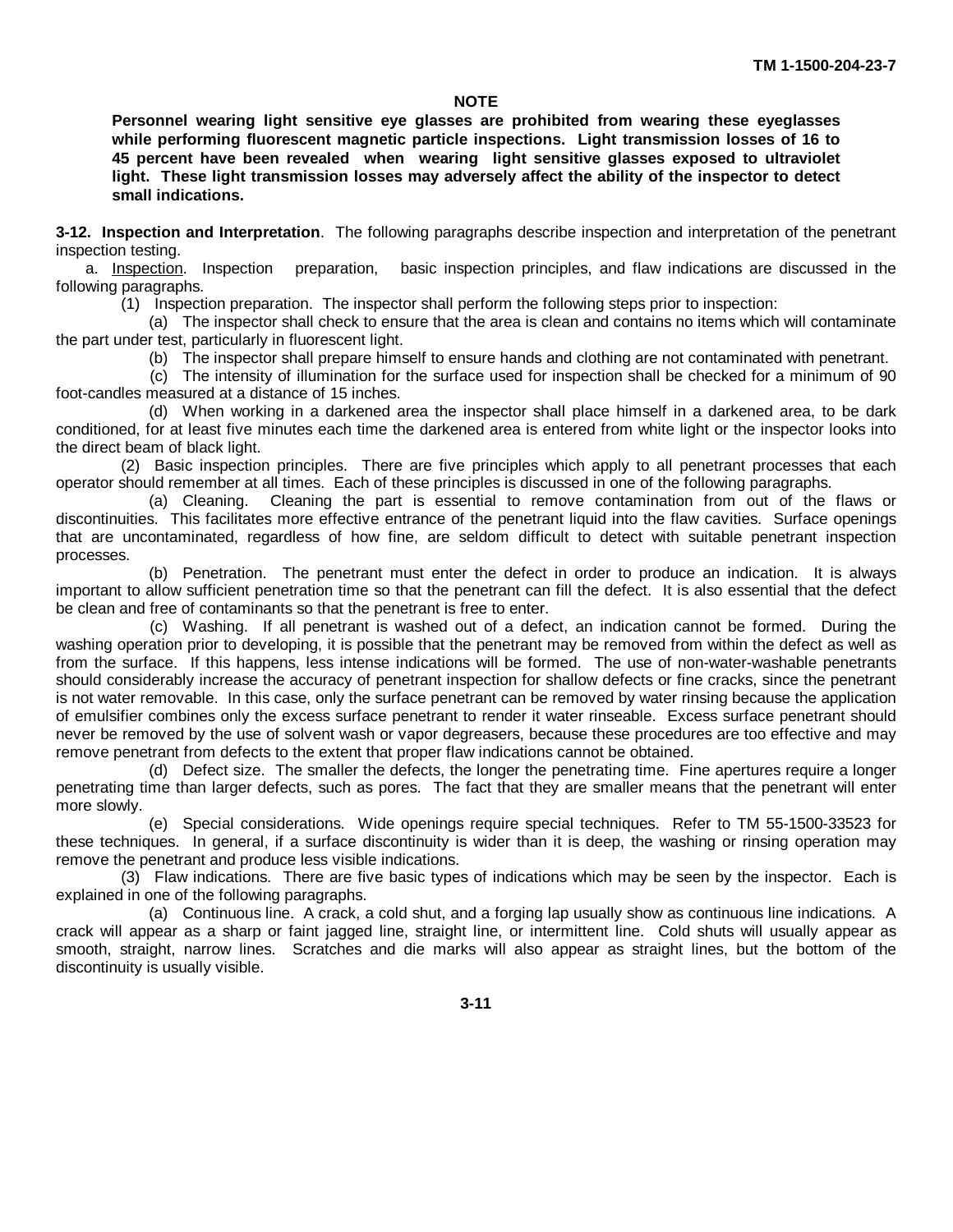(b) Intermittent line. The same defects that appear as straight lines may also appear as linear intermittent indications This condition is caused by the defect being partially closed at the surface due to metal working such as machining, forging, extruding, peening, grinding, etc

(c) Rounded areas. Defects of this nature indicate porosity caused by gas holes or pin holes or a generally porous metal depending on the extent of the indication. Deep crater cracks in welds frequently show up as rounded indications, since there is a large amount of dye penetrant entrapped. The indications may appear rounded because of the volume of penetrant entrapped, although the actual defects may be irregular in outline

(d) Small dots Defects of this nature result from a porous condition of the metal. Such indications may denote small pin holes or excessively coarse grains in casting or may be caused by micro-shrinkage of certain cast alloys.

(e) Diffuse or weak indications. Diffuse indications may be caused by a porous surface, insufficient cleaning, incomplete removal of dye penetrant, or excess developer Weak indications extending over a wide area should be viewed with suspicion. When this condition is encountered, the operation should be repeated.

b. Interpretation. Defect interpretation and types of defects are discussed In the following paragraphs.

(1) Defect interpretation. Of the detectable defects, the most visible discontinuities or cracks are more dangerous in that they readily promote eventual failure by inducing high stress concentrations in the surface of the part. Wide, shallow defects that are rounded present less of a problem as far as contributing to the failure of a part. Sharp, shallow defects are serious problems because they may grow in service to deep cracks, and especially so if they are fatigue cracks The surface defect Is more dangerous than subsurface defects This is because, regardless of depth, surface defects create a more serious stress condition. In the following paragraphs, developer dwell time and questions to be answered for accurate interpretations are covered.

(a) Developer dwell time. While many flaws can be detected almost instantaneously after the developer has been applied or has dried, sufficient time should be allowed for all discontinuities to be revealed A good rule of thumb is that the developer dwell time should not be less than one-half the minimum dwell time shown for the penetrant in [table 3-1.](#page-18-0)

(b) Questions to be answered for accurate interpretations. Three basic questions must be answered to facilitate proper interpretations of the flaw indications. Each question is listed below:

What type of defect would cause the indication?

- What is the extent of the defect?
- hat effect will this defect have on the anticipated service of the part?

#### **NOTE**

**The answers to the first two questions are prime responsibility of the inspector The answer to the third question, unless specific acceptance criteria are specified, usually requires special assistance.**

(2) Types of defects. Defects can be divided into five basic types. Each is explained in the following paragraphs

(a) Fine, tight surface cracks. Such cracks may be shallow or deep, but their most significant characteristic is their very small and tight surface opening. Deep cracks of this type, once well penetrated, may provide a reservoir of penetrant, and, therefore, may be easier to show than shallow cracks.

(b) Broad, open surface defects. Defects of this type may be shallow or relatively deep. Their significant characteristic is their width which tends to permit penetrants to be removed when removal techniques are employed Care must be taken to ensure this does not occur.

(c) Porosity. Generally speaking, porosity defects are defects having a cavity below the surface which is connected to the surface by minute channels These defects are typically found in aluminum and magnesium sand castings.

(d) Shrinkage. Micro- or sponge-shrinkage in magnesium castings (wheels) which is opened to the surface by machining and etching is very hard to differentiate from cracks. Much care must be used in evaluating this type indication.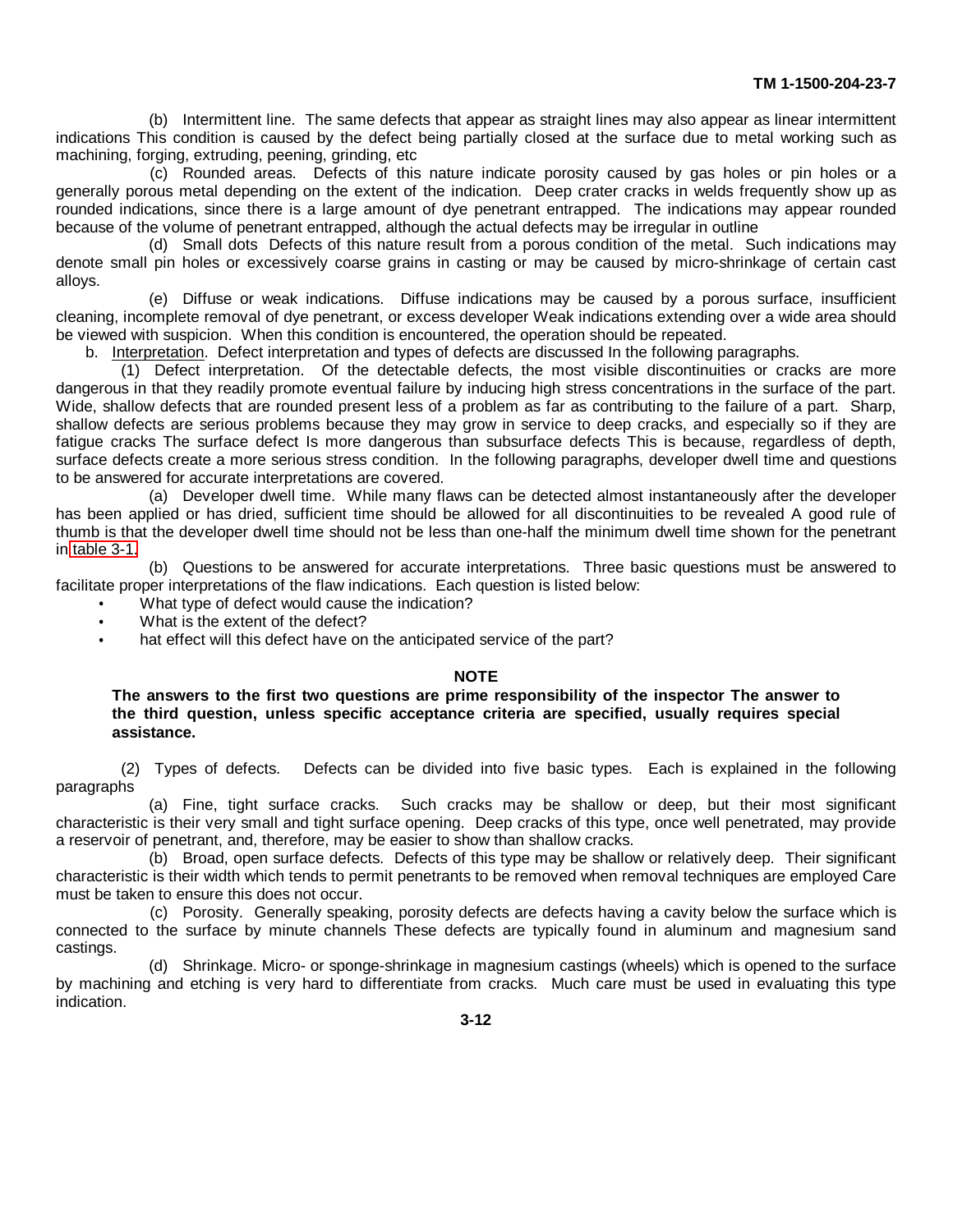(e) Leaks or through cracks. Defects of this type are cracks or openings which pass from one surface to

(3) False indications. False, or non-relevant, indications can appear to be actual defect Indications. The typical ways that false indications occur are poor cleaning, press-fit, and poor developer removal

<span id="page-25-0"></span>another.

(a) Poor cleaning. If all the surface penetrant is not completely removed in the washing or rinse operation, the remaining penetrant may produce false indications. This is true for both the fluorescent (Type I) and visible dye penetrants (Type II). Evidence of incomplete washing is usually easy to identify, since the penetrant will be in broad areas rather than in the sharp patterns found in true indications. When accumulations of unwashed penetrant are found on parts, these parts would be completely reprocessed In such cases, recleaning of the part before reprocessing is recommended to remove all traces of surface penetrant.

#### **NOTE**

**The danger of poorly washed parts lies in the fact that there may be actual cracks under the improperly washed areas which are masked by the penetrant on the surface. A properly washed part with no defects should have no areas of fluorescence, or random visible penetrant on it A well processed part should show fluorescence or visible dye penetrant only at areas of the defects.**

(b) Press-fit parts. A condition which may create false indications is when parts are press-fitted into each other. If a wheel is press-fitted onto a shaft, penetrant will show an indication at the fit line. This is perfectly normal since the two parts are not welded together The only problem with such indications is that penetrant from the press-fit may bleed out and mask a true defect.

#### **CAUTION**

#### **Where penetrant bleed out may mask defects on press-fit parts, the time between application of developer and inspection should be held to a minimum to prevent excessive bleed out.**

(c) Developer removal. Sharp fillets, threads, and keyways will often retain penetrant at the base despite a good washing removal technique, and give indications. This is particularly so when Type I or 1, II, Method B is employed. Because heat-treating or fatigue cracks often do occur at such locations It is essential that the inspector check these locations very critically.

**3-13. Types of Fluorescent Penetrant Processes**. There are three general types of penetrant inspection processes These are known as type I, type II, and type Ill. Type I processes use fluorescent penetrants, type II uses visible penetrants and type III uses visible and fluorescent penetrant (dual mode). Within each type, there are four methods of removal known as method A, B, C, and D [Table 3-2](#page-26-0) list the various types and methods of penetrant inspection.

#### **CAUTION**

**The Army prohibits the use of dual mode (visible and fluorescent) and visible dye penetrants on aircraft, engine, and missile parts except for those with specific engineering approval.**

**3-14. Type I, Method C Penetrant Inspection**. The type I, Method C inspection process for use In field (portable) operations is a penetrant Inspection using a fluorescent dye with nonaqueous developer and solvent remover It can be used in a field (portable) operation and is described in the following paragraphs.

a. Precleaning Process. The precleaning process makes the part or item clean and free from foreign matter that may cover or confuse the indications. Effective cleaning methods that may be employed to remove soils or contaminates from the surfaces of parts and defects are as follows:

(1) Alkaline cleaning. Alkaline cleaners are nonflammable water solutions containing specially selected detergents for wetting, penetrating, emulsifying, and saponifying various types of soils When thoroughly used, they leave a water-break-free surface which is both chemically and physically clean. Due to their special wetting and dissolving powers, they also pull contamination from the flaws, thus preparing them to absorb the dye penetrant

(2) Water cleaning with detergents. Washing machines using hot water and detergents may be used to clean parts. The use of this method, however, will depend greatly on the type of soil present. Oil and grease-filled defects may not be satisfactorily cleaned by this method.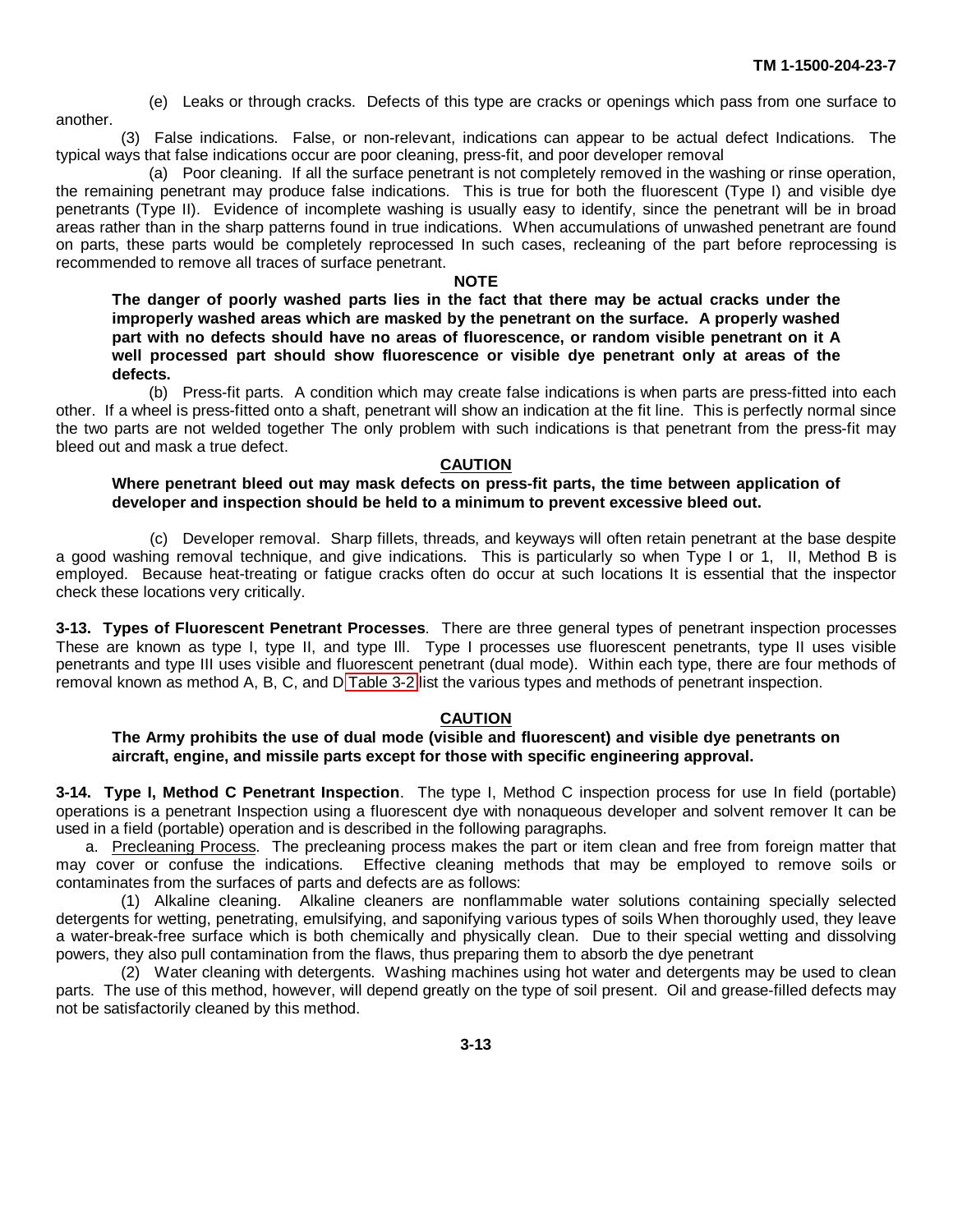#### **Table 3-2. Penetrant Inspection Materials**

<span id="page-26-0"></span>

| MIL-1-25135D<br><b>DESIGNATION</b> | <b>DESCRIPTION</b>                             |
|------------------------------------|------------------------------------------------|
| TYPE I                             | FLUORESCENT DYE PENETRANT                      |
| <b>TYPE II</b>                     | VISIBLE DYE PENETRANT                          |
|                                    |                                                |
| <b>TYPE III</b>                    | VISIBLE AND FLUORESCENT PENETRANT (DUAL MODE)  |
|                                    |                                                |
| <b>METHOD A</b>                    | <b>WATER WASHABLE (WW)</b>                     |
| <b>METHOD B</b>                    | POST EMULSIFIABLE, LIPOPHILIC                  |
|                                    |                                                |
| METHOD C                           | <b>SOLVENT REMOVABLE</b>                       |
|                                    |                                                |
| <b>METHOD D</b>                    | POST EMULSIFIABLE, HYDROPHILIC                 |
| SENSITIVITY LEVEL 1.               | LOW SENSITIVITY                                |
|                                    |                                                |
| SENSITIVITY LEVEL 2.               | <b>MEDIUM SENSITIVITY</b>                      |
|                                    |                                                |
| SENSITIVITY LEVEL 3.               | <b>HIGH SENSITIVITY</b>                        |
| SENSITIVITY LEVEL 4                | ULTRA-HIGH SENSITIVITY                         |
|                                    |                                                |
| FORM a.                            | DRY POWDER DEVELOPER                           |
|                                    |                                                |
| FORM b.                            | WATER SOLUBLE DEVELOPER                        |
| FORM c.                            | WATER SUSPENDABLE DEVELOPER                    |
|                                    |                                                |
| FORM d.                            | NONAQUEOUS (WET) DEVELOPER                     |
|                                    |                                                |
| FORM e                             | SPECIFIC APPLICATION NON-AQUEOUS WET DEVELOPER |
| CLASS (1.)                         | HALOGENATED SOLVENT REMOVER                    |
|                                    |                                                |
| CLASS <sub>(2)</sub>               | NON-HALOGENATED SOLVENT REMOVER                |
|                                    |                                                |
| CLASS <sub>(3)</sub>               | SPECIFIC APPLICATION SOLVENT REMOVER           |

(3) Steam cleaning Steam cleaning is a modification of the hot-tank, alkaline-cleaning method which can be used for preparation of large unwieldy parts

(4) Vapor degreasing. Vapor degreasing is a highly preferred method of cleaning, especially when heavy oils and grease may fill surface defects Inorganic contamination is generally best removed by the alkaline cleaning process, but organic soils often respond better to vapor degreasing.

(5) Ultrasonic cleaning. When cracks are filled with some hard contaminate such as oxide, carbon, or engine varnish, ultrasonic cleaning may be used to break up (or remove) these contaminates in order that the dye penetrant may enter.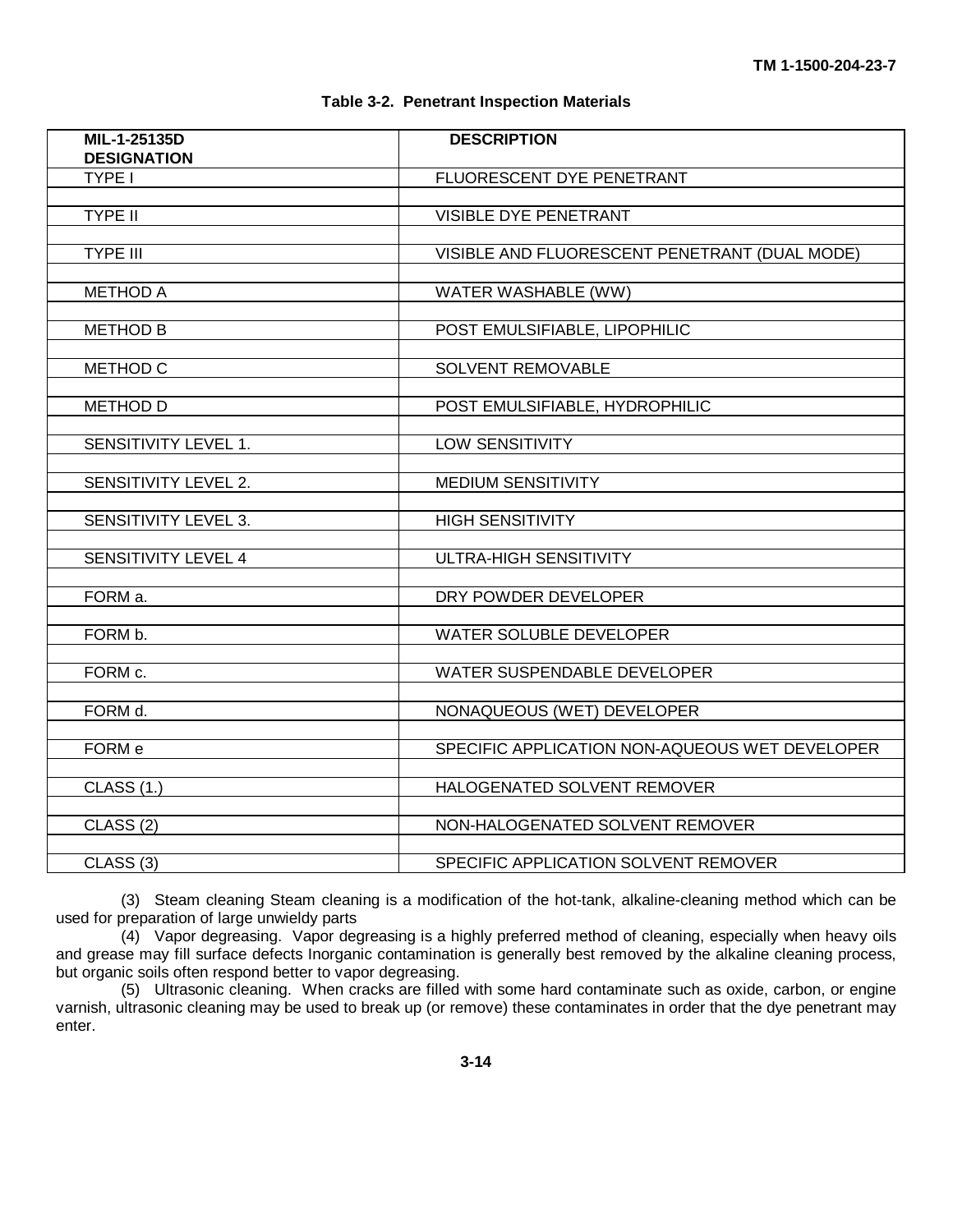(6) Solvent cleaning. Solvent-type cleaners can be specially selected for wiping parts when vapor degreasing equipment, alkaline hot tanks, and steam cleaning equipment may not be available. The solvent may be applied by hand but care must be taken to ensure that all defects and surfaces are free from contamination.

(7) Mechanical cleaning. Abrasive blasting shall be used to clean metals only if the surface of the metal is not peened by the process or if surface defects are not sealed or contaminated with the abrasive material.

(8) Paint removal. Paint shall be removed by the application of an approved paint stripper using recommended instructions Paint films can be removed by bond-release, solvent paint strippers, or dissolving type hottank paint strippers In all cases the paint film must be completely removed down to the surface of the metal.

b. Application of Cleaner. When the precleaning process is chosen, follow the appropriate maintenance manual or manufacturers instructions when applying the cleaner.

c. Penetrant Application. Type I penetrants can be applied by dipping, flow-on, spraying, brushing, or any method which completely covers the area of inspection.

(1) Dipping. In the dipping method of application, the part, or basket of parts, is dipped into the applicable solution. Dipping is generally preferred in hand operations and is used for applying penetrants, emulsifiers, and aqueous wet, and dry developers to the part or material under test.

(2) Flow-on. In the flow-on method of application, the applicable solution Is poured or flowed on the part or material under test. Flowing on the solution is generally preferred in automatic equipment operations, and is used for applying penetrants, emulsifiers, and aqueous wet developers to the part or material under test

(3) Spraying In the spraying method of application, the applicable solution is sprayed on the part or material under test using a spray gun or pressurized cannister. Spraying can be used in hand or automatic equipment operations, and is used for applying penetrants, emulsifiers, and is the best method for applying aqueous and non-aqueous wet developers to the parts or material under test.

(4) Brushing. In the brushing method of application, the applicable solution is applied with a brush. Brushing is used only in hand operations, and is used for applying penetrants.

d. Removal of Excess Penetrant. After the penetrant dwell time is completed, the excess penetrant shall be removed by hand wiping with a dry, lint-free cloth.

e. Application of Developer. This group of penetrants carry only nonaqueous wet developers. The nonaqueous wet developer only should be used for stress or intergranular corrosion defect because of its high degree of penetrant occurancy. Apply the nonaqueous wet developer as follows:

(1) Prior to application, mix developer thoroughly.

(2) Apply developer using the spray method whenever possible, otherwise use brushing method. Spray gun can be vibrated to increase sensitivity.

(3) Drain developer and allow for developer dwell time.

f. Inspection of the Part. Follow procedures in [paragraph 3-12a](#page-23-0) to inspect the part.

g. Evaluate Discontinuity. Follow procedures i[n paragraph 3-12b](#page-23-0) to evaluate and interpret the discontinuity.

h. Removal of Developer. Follow the procedures I[n paragraph 3-14a](#page-25-0) to remove the developer prior to returning a serviceable part to service. It is just as important to remove all of the developer after inspection as it was to remove all dirt and grime prior to inspection.

**3-15/(3-16 blank)**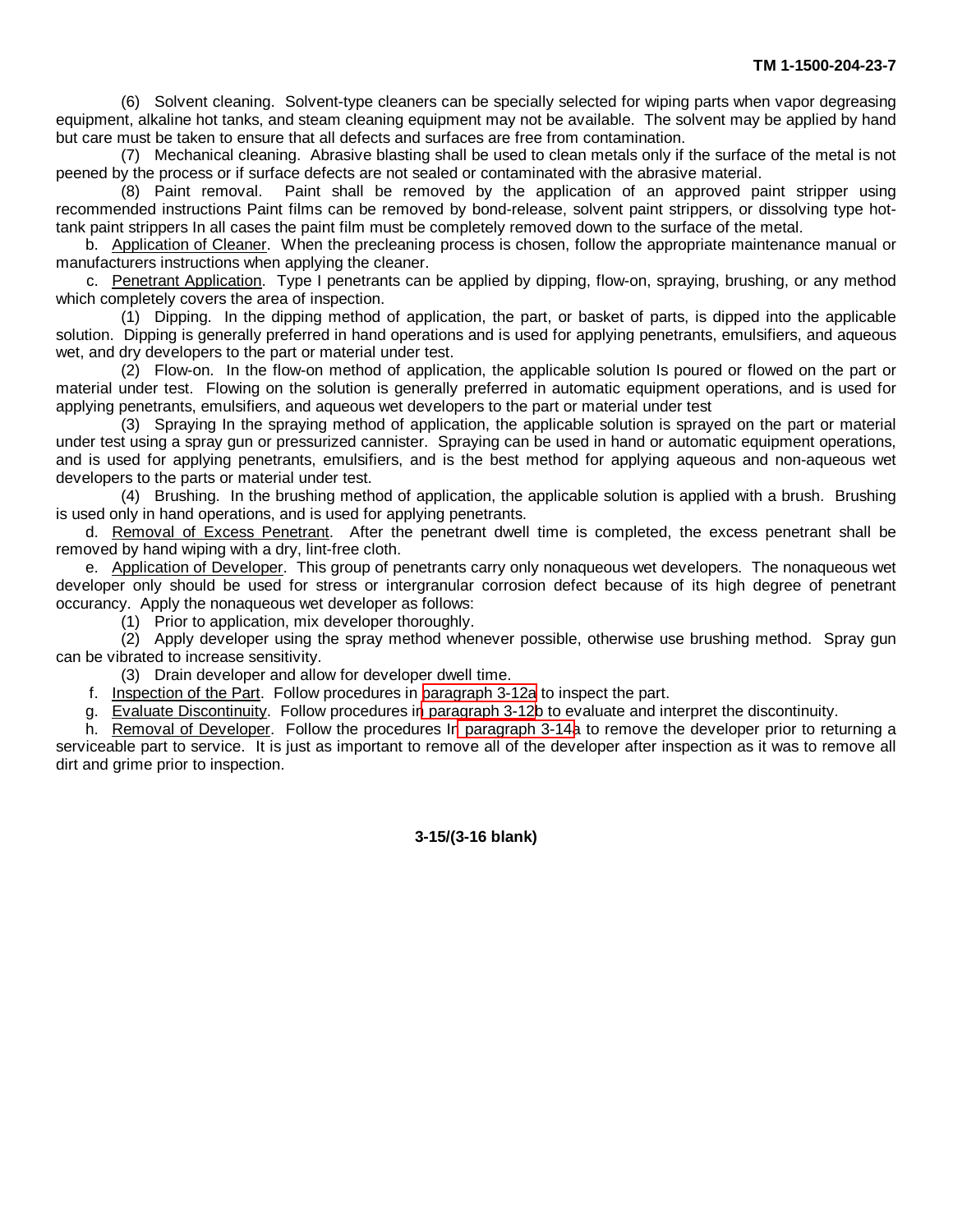#### **CHAPTER 4**

#### **MAGNETIC PARTICLE INSPECTIONS**

<span id="page-28-0"></span>**4-1. General**. This chapter explains what magnetic particle inspection is and what its purposes and capabilities are. Magnetic field characteristics are described as well as the various methods and techniques of magnetization and demagnetization used in magnetic particle inspection in conjunction with the magnetizing and demagnetizing equipment.

**4-2. Theory of Magnetism**. Magnetism is defined as the property of an object to attract certain metallic substances. In general, these substances are ferrous metals; that is, metals composed of iron or iron alloys, such as soft iron, steel, and alnico. These metals, sometimes called magnetic metals, today include at least three nonferrous elements: nickel, cobalt and gadolinium, which are magnetic to a limited degree. All other substances are considered nonmagnetic, and a few of these nonmagnetic substances can be classified as diamagnetic since they are repelled by both poles of a magnet.

**4-3. Basic Terminology**. To discuss the magnetic particle inspection process, certain terms and the essential principles of magnetism must be defined and understood. The following paragraphs define these terms.

a. Ferromagnetic Metals. The attraction or repulsion of most metals when under the influence of a magnet is very slight. A few metals, particularly iron, steel, cobalt and nickel are strongly attracted. These metals, permeable to magnetic flux, are called ferromagnetic. In magnetic particle testing, we are concerned only with ferromagnetic metals.

b. Leakage Field. The magnetic field forced out into the air by the distortion of the field within a part caused by the presence of a discontinuity or change in section configuration is the leakage field.

c. Magnetism. The property of some metals, chiefly iron and steel to attract other pieces of iron or steel is called magnetism. While most metals are magnetic to some degree, only iron and steel and some of their alloys are sufficiently affected for the application or use of magnetic particle inspection.

d. Magnetic Substances. Magnetic substances are those which are attracted by magnetism, or which are permeable to magnetic flux.

e. Magnetic Flux. Magnetism may be considered a force which tends to produce a magnetic field. Magnetic flux is a condition in this magnetic field which accounts for the effect of the field on magnetic objects. To picture a magnetic field in a diagram, magnetic flux is commonly represented by flux lines that form a pattern or series of curved lines within the magnetic field flowing through the magnet and air around the magnet. The stronger the field, the greater the number of flux lines. These lines are also called lines of force.

f. Permeability. The ease with which a metal or metallic part can be magnetized is called permeability. A metal that is easy to magnetize is said to have high permeability or to be highly permeable. A metal that is difficult to magnetize is said to have low permeability. Soft iron and iron with a low percentage of carbon are usually easy to magnetize and are highly permeable. Hard steel with a high percentage of carbon content is usually hard to magnetize and, therefore, is usually lower in permeability. Permeability and retentivity are inversely related characteristics. The higher the permeability the lower the retentivity and the lower the permeability the higher the retentivity.

g. Residual Magnetism. The magnetic field that remains in the parts when the magnetizing force has been reduced to zero or the magnetizing current is shut off is called the residual field. The magnetism which remains is called residual magnetism.

h. Retentivity. The property of any magnetic metal to keep or retain a magnetic field after the magnetizing current is removed is called its retentivity. Metals such as hard steel with a high percentage of carbon which keep a strong magnetic field have high retentivity or are said to be highly retentive. Those metals, such as soft iron or iron with a low percentage of carbon, which lose most of their magnetism as soon as the magnetizing current is removed have poor retentivity.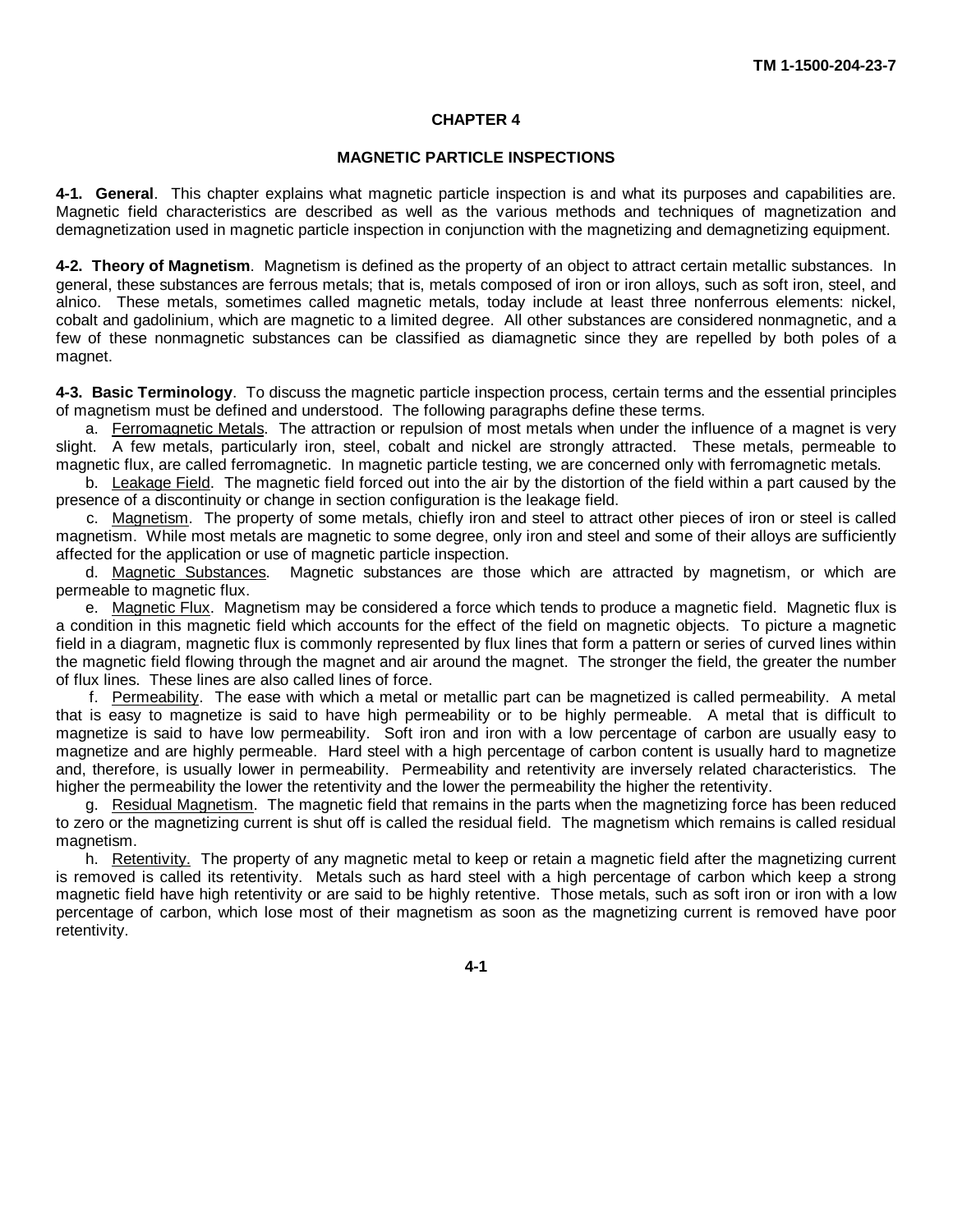**4-4. Fundamentals of Magnetic Particle Inspection**. Magnetic particle inspection is a method of nondestructive testing which uses very small magnetic particles to reveal discontinuities in parts capable of being magnetized. It reveals surface, and near subsurface, discontinuities in parts made of magnetic substances. It consists of three basic operations.

- Establishment of suitable magnetic field.
- Application of magnetic particles.  $\bullet$
- Examination and evaluation of the particle accumulations.

**4-5. Capabilities and Limitations**. Magnetic particle inspection can detect discontinuities in parts made of magnetic substances. If the part is made from an alloy which contains a high percentage of iron and the part can be magnetized, it is in a class of metals called ferromagnetic and it can be inspected by this method If the part is made of an element which is non-magnetic, it cannot be inspected by this method. The magnetic particle inspection method will detect surface discontinuities including those that are too fine to be seen with the naked eye, those that lie slightly below the surface, and when special equipment is used, the more deeply seated discontinuities.

**4-6. Inspection Preparation**. Parts or surfaces should be clean and dry before they are subjected to any magnetic particle inspection process. The cleaning process used must not affect the part in any way that will reduce the effectiveness of the inspection process. The cleaning process is required to remove all contaminants, foreign matter and debris that might interfere with the application of current or the deposit of the magnetic particles on the test surface.

**4-7. Particles and Methods of Application**. The particles and their methods of application in magnetic particle inspections are covered in the following paragraphs.

a. Particles. Particle composition and sizes are explained in the following paragraphs.

(1) Particle composition. The particles used in magnetic particle testing are made of magnetic elements, usually combinations of iron and iron oxides, having a high permeability and low retentivity. Particles having high permeability are easily magnetized by and attracted to the low-level leakage fields at discontinuities. Low retentivity is required to prevent the particles from being permanently magnetized Strongly retentive particles tend to cling together and to any magnetic surface, resulting in reduced particle mobility and increased background accumulation.

(2) Particle sizes. Particle sizes are very small ranging from about 0 0002 inch to 0.0006 inch in commonly used formulations. Each magnetic particle formulation always contains a range of sizes and shapes to produce optimum results for the intended use. The smallest particles are more easily attracted to and held by the low-level leakage fields at very fine discontinuities; larger particles can more easily bridge across coarse discontinuities where the leakage fields are usually stronger. Elongated particles are included, particularly in the case of dry powders, because these rod-shaped particles easily align themselves with leakage fields not sharply defined such as occur over subsurface discontinuities. Globular shapes are included to aid the mobility and uniform dispersion of particles on a surface.

b. Methods of Application. Magnetic particles may be applied as a dry powder or wet, using either water or a high flash point petroleum distillate as a liquid vehicle carrier. Dry powders are available in various colors so the user can select the color which contrasts best with the color of the surfaces upon which they are used. Colors for use with ordinary visible light are red, gray, black or yellow. Red and black colored particles are available for use in wet baths with ordinary light and yellow-green fluorescent particles for use with black light. Fluorescent particles are widely used in wet baths since the bright fluorescent indications produced at discontinuities are readily seen against the dark backgrounds which exist in black light inspection areas.

(1) Dry powder application. Dry powder can be applied by hand and compressed air guns. Each is explained in the following paragraphs.

(a) Hand application. Magnetic particles in dry form may be applied by hand using rubber squeeze bulbs or plastic squeeze bottles equipped with perforated caps similar to an ordinary salt shaker but with smaller holes. The objective is to lay down a light cloud of powder on the part being inspected, this is usually accomplished by using a combination of bulb squeezing and tossing the powder toward the area being inspected.

#### **WARNING**

**Never point a compressed air tool at another person. Airborne particles may cause blindness or serious injury.**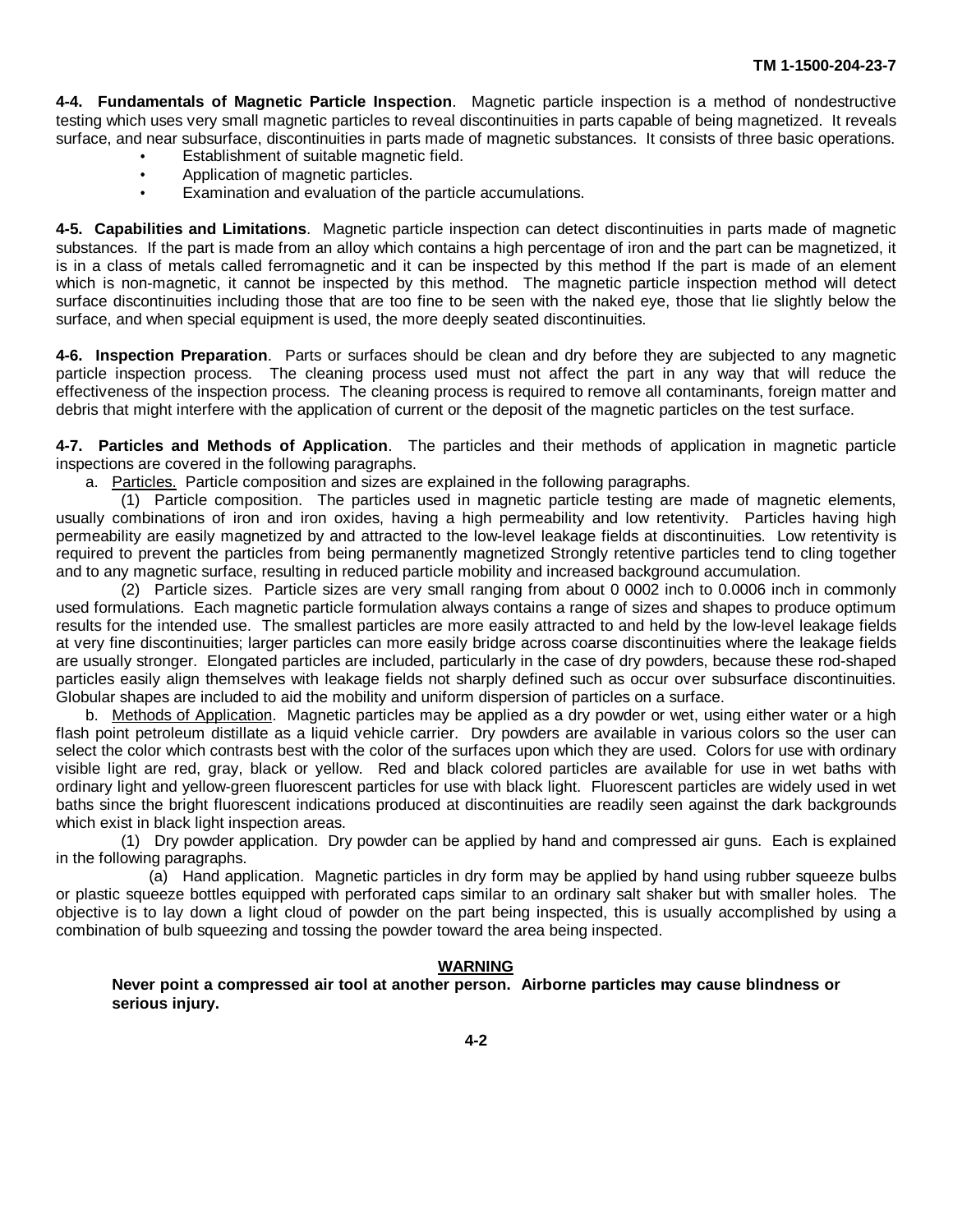(b) Compressed air gun application. Dry powder is also applied using hand held guns and compressed air. One such device has the gun integral with the powder container and operates from an ordinary compressed air line. Using the trigger, the operator controls the discharge of a powder cloud. Low velocity air removes excess powder to better reveal indications. A more elaborate gun-type powder blower has a motor driven compressor integral with a powder container and air-powder mixer. A multichannel rubber hose connects to the gun. A work light is contained in the gun tip to illuminate the inspection area. A trigger on the gun controls the discharge of the powder-air mixture and blowoff air. More elaborate production systems have been built using this same principle of operation. In these cases the discharge nozzles are mechanically controlled as is the movement of parts through the machine. Spent powder is automatically retrieved and reused.

(2) Wet bath application. Many methods are used to apply wet bath magnetic particles. The methods range from a simple hand pouring of a bath onto a part to large industrial systems in which the bath is applied automatically either by dumping or spraying. The most common method for application is through the use of a hand-held nozzle and recirculating pump on stationary units. Occasionally small, hand-held, lever operated sprayers are used. Aerosol-type containers similar to those used to spray paint are also available.

#### **WARNING**

#### **When using aerosol type spray containers, the area shall be well ventilated to prevent the buildup of flammable vapors.**

**4-8. Current and Particle Application**. Two methods of processing are used in magnetic particle inspection. The method to use in a given case depends upon the magnetic retentivity of the part being inspected and the desired sensitivity of the inspection to be made. Highly retentive parts may be inspected using what is called the residual method. The continuous method must be used on parts having low retentivity. For a given magnetizing current or applied magnetizing field, the continuous method offers the greatest sensitivity for revealing discontinuities a. Residual Method. The residual method is a method of inspection in which magnetic particles are applied to parts after the parts have been magnetized.

a. Residual Method. The residual method is used only when parts are magnetized with dc. This method of inspection is used only when parts have sufficient retentivity to form adequate magnetic particle indications at discontinuities. This method is used with both longitudinal and circular magnetization techniques, either of which cause the direct contact or central conductor method. Residual inspection requires the parts to be retentive enough to hold magnetic particle Indications at discontinuities. Usually, the use of the residual method is limited to the search for discontinuities which are open to the surface, such as cracks. Detection of subsurface discontinuities requires the stronger leakage fields at discontinuities which exist while the part is being magnetized, as when the continuous method is used. Residual inspection permits the magnetizing of parts at one time and the application of magnetic particle media at some subsequent convenient time. When the central conductor method is used, inspection of holes or bores is facilitated since Inspection takes place after removal of the central conductor.

b. Continuous Method. This method implies that the magnetizing force is acting which the magnetic particles are applied. When the current is on, maximum flux density will be created in the part for the magnetizing force being employed. In some cases, usually when ac or half-wave dc is the magnetizing current being used, the current is actually left on, sometimes for minutes at a time, while the magnetic particles are applied. This is more often needed in dry method application than in wet. Leaving the current on for long durations of time is not practical in most instances nor is it necessary. The heavy current required for proper magnetization can cause overheating of parts and contact burning or damage to the equipment if allowed to flow for any appreciable length of time. In practice, the magnetizing current is normally on for only a fraction of a second at a time. All that is required is that a sufficient number of magnetic particles are in the zone and are free to move while the magnetizing current flows. The bath ingredients are so selected and formulated that the particles can and do move through the film of liquid on the surface of the part and form strong, readable indications. This is one reason why the viscosity of the bath and bath concentration are so important, since anything that tends to reduce the number of available particles or to slow their movement tends to reduce the build-up of indications.

c. Field Direction. The proper orientation of the magnetic field in the part in relation to the direction of the defect is a more important factor than the value or amount of the magnetizing current. For reliable inspection, the magnetic lines of force should be at right angles to the defect to be detected. If the magnetic lines of force are parallel to the defect there will be magnetic leakage at the defect and therefore, if any indication is formed it is likely to be extremely small.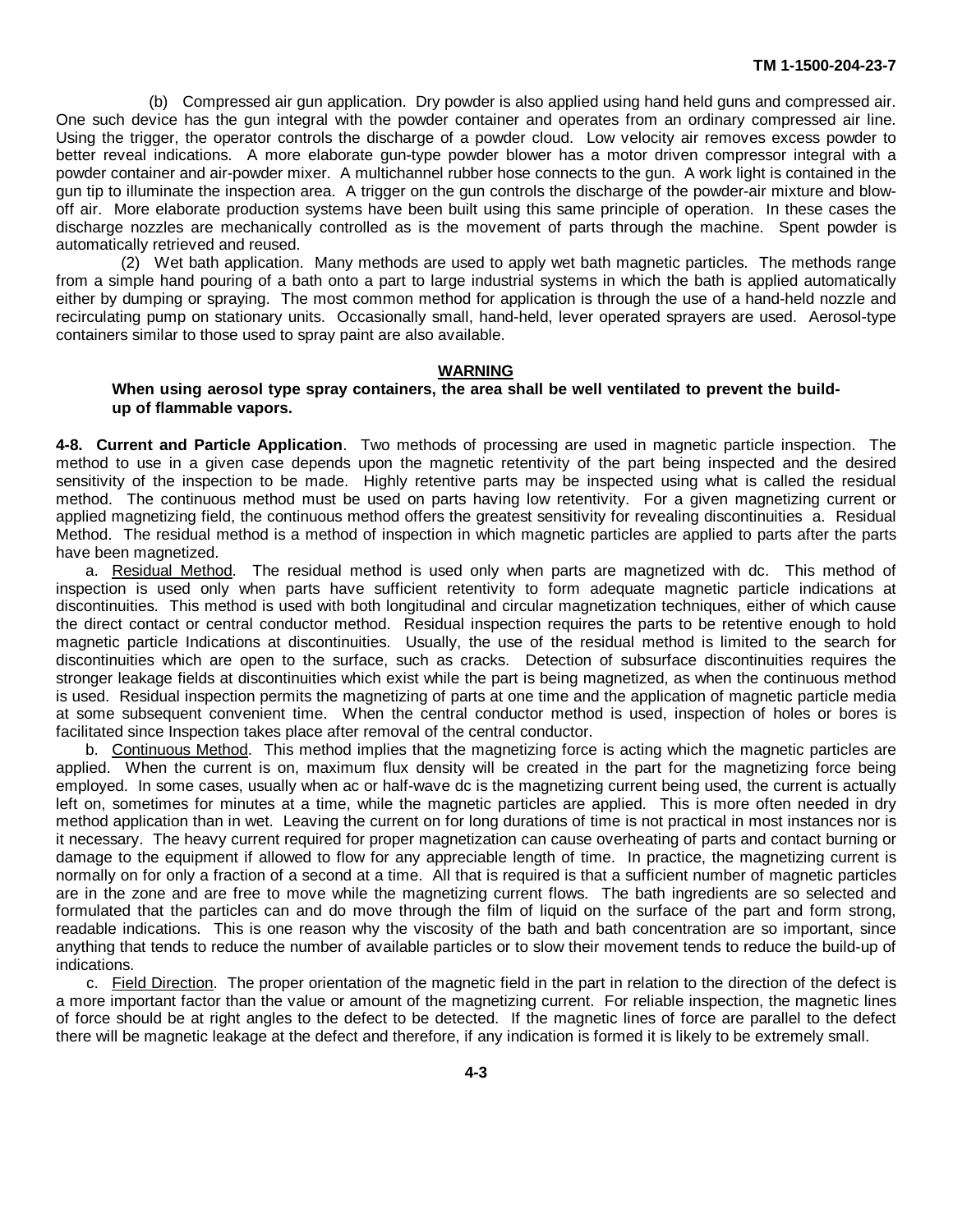d. Field Measurement. The measurement of magnetic flux or field strength, either within a part or at the part's surface, is extremely difficult. There have been several attempts at developing practical methods or devices. These methods or devices have all been limited in success and contain serious limitations They do serve a purpose in technique development if their limitations are understood. A procedure or technique will be developed for a particular part using rule of thumb and past experience. The actual part will then be subjected to the proposed procedure and the devices or method used to check the field strength at critical points.

e. Sensitivity Level. Any factor that affects the formation of magnetic indications at a discontinuity affects the sensitivity of that magnetic particle inspection. Two of the most important of these factors are the amperage of the magnetizing current and the control of the magnetic particle Inspection media.

(1) Amperage. The formation of magnetic particle indications at discontinuities depends upon the strength of the leakage fields at the discontinuities. Since the leakage fields are a part of the field generated by the magnetizing current, the greater the magnetizing current, the greater will be the strength of the leakage fields. Thus the sensitivity of a magnetic particle inspection is directly related to the current amperage. Too low an amperage may produce leakage fields too weak to form readily discernable indications. Too high an amperage creates a heavy background accumulation of particles which may mask an indication. In circular magnetization, too high an amperage may burn current contact points of a part. In actual practice, amperage requirements are not normally calculated. The more direct approach of estimating the magnetizing current or determining it by experiment is sufficiently accurate for the purpose.

(2) Inspection media. Sensitivity level is affected not only by the current amperage but also by the kind of magnetic particle inspection media, its control and its applications.

**4-9. Circular Magnetization**. Circular magnetization Is used for the detection of radial discontinuities around edges of holes or openings in parts. It is also used for the detection of longitudinal discontinuities which lie in the same direction as the current flow either in part or in a part which a central conductor passes through.

a. Technique. Two techniques are used to obtain circular magnetization in parts: by passage of electric current through the parts themselves, called the direct contact method, or, by passage of the current through a central conductor that passes through the part, called the central conductor method. Each is explained In the following paragraphs.

(1) Direct contact method. Direct contact to parts is generally made by placing them between clamping heads. Lead face plates or copper braid pads must be used to prevent arcing, overheating, and splatter. Wetting of the contact plates with the suspension vehicle prior to current application helps prevent overheating.

(2) Central conductor method. A part can be circularly magnetized by passing electrical current through a conductor positioned coaxially in a hole or opening in a part. A magnetizing field does exist outside a central conductor carrying current so the walls surrounding a central conductor become magnetized making possible the detection of discontinuities which parallel the central conductor. Central conductors are any high conductive material, such as a copper bar or cable, placed in the center of the part to be magnetized. The central conductor method shall be used if longitudinal discontinuities on the inside of tubular or cylindrically shaped parts are to be detected.

b. Amperage. The magnetizing force at any point on the outside surface of a part through which electric current is flowing will vary with the current amperage. The greater the amperage, the greater will be this magnetizing force. Inside the part, just under the point on the surface, the magnetic flux density will be the product of this magnetizing force and the magnetic permeability of the part at that point. It is this magnetic flux density which determines the leakage field strengths at discontinuities. Thus current amperage is directly related to the strength of leakage fields at discontinuities and it is these leakage fields which capture and hold magnetic particles. The more difficult the discontinuities are to detect, the weaker the leakage fields for a given amperage, and greater amperage will be required to form discernible magnetic particle indications. The discontinuities referred to in this case are those which approximately parallel the direction of current flow with all or part of the circular field generated by current crossing them.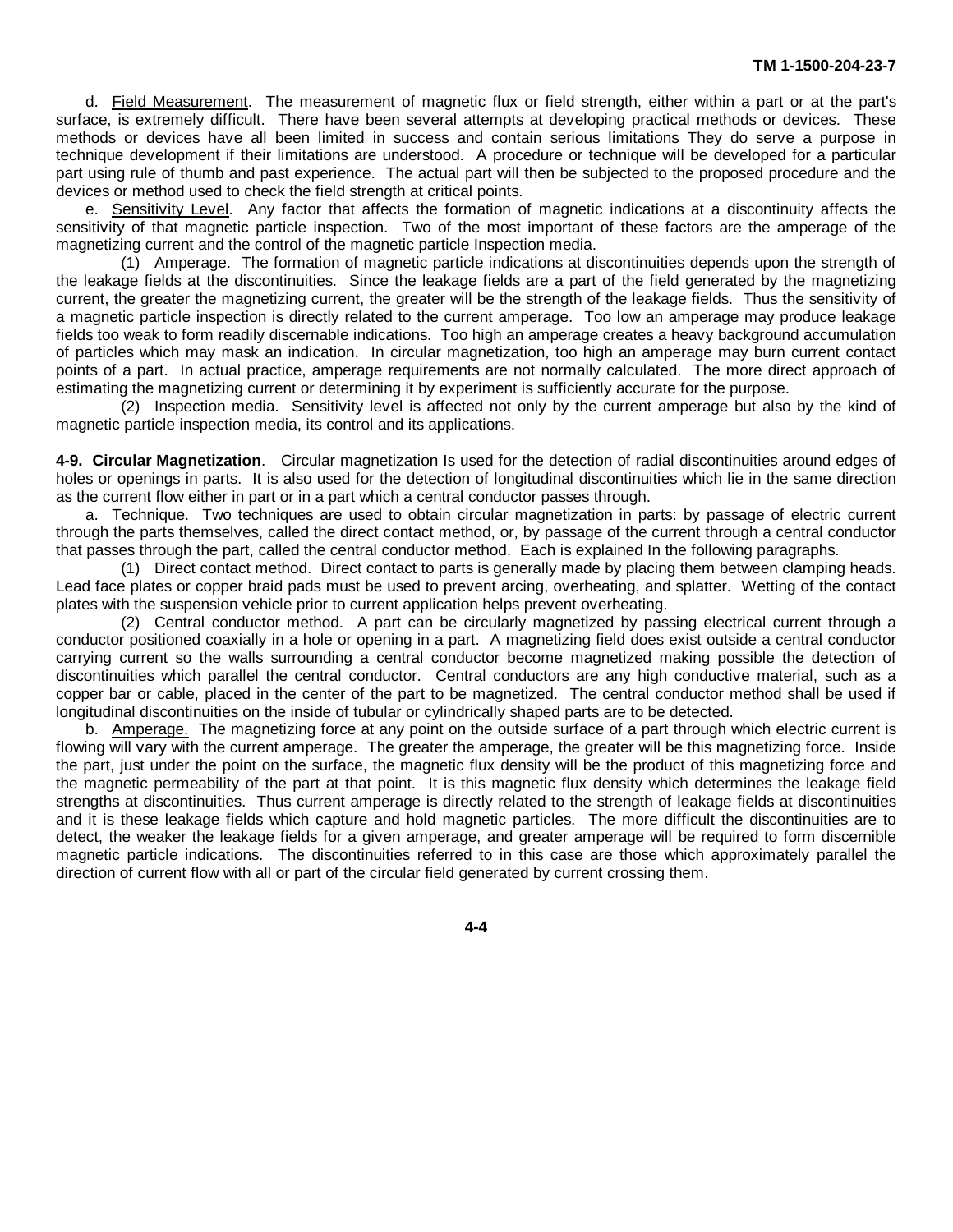(1) Selection of amperage. A number of factors must be considered when determining what current amperage to use for circular magnetization. Some of the more important of these factors are:

- The type of discontinuity being searched for and its expected ease or difficulty of being found.
- The part size, shape and cross-sectional area through which the current will flow.
- The amount of heating that can be tolerated in the part at the current contact areas.

(2) Direct contact amperage selection. A rule of thumb suggesting 1,000 amperes per inch of part diameter is useful when the part is reasonably uniform and cylindrical in shape. Except for some special alloys and cast irons, the use of 1,000 amperes per inch of diameter will usually assure more than enough field strength to detect surface and near surface discontinuities. In highly permeable material, lower amperage per inch of diameter will produce an adequate field strength within the part.

(3) Central conductor amperage selection. Amperage requirements using a central conductor will depend upon the part size and the diameter of the opening through which the conductor is to be located. In the case of a centrally located conductor, amperage requirements may range from 100 amperes per inch of hole diameter to as much as 1000 amperes per inch depending upon part material and the nature of the suspected discontinuities. A reasonable amperage figure to use is 500 amperes per inch of hole, bore or opening diameter. This should be sufficient for the detection of surface type discontinuities on the inside of such openings. Keeping in mind that the magnetizing field strength around a central conductor decreases with distance away from the conductor, higher amperages than these are required to detect discontinuities which lie on the outside of a part. This limits the wall thickness that may be inspected on the exterior to approximately 1/2 inch. Not only discontinuities which are parallel with the central conductor are detectable using the central conductor method, but radial discontinuities at the ends of holes and openings can be detected since some portion of the magnetic lines of force will Intercept these discontinuities.

**4-10. Longitudinal Magnetization**. Longitudinal magnetization is used for the detection of circumferential discontinuities which lie in a direction transverse to, or at approximately right angles to a part axis. Circumferential discontinuities around a cylinder for example, are detected by magnetizing the cylinder longitudinally in a direction parallel with its axis. A portion of the longitudinal field will cross the discontinuities creating leakage fields which can capture and hold magnetic particles to form indicators at the discontinuities

a. Technique. Longitudinal magnetization is accomplished in a number of ways, magnetization in a coil being the most widely used method. Parts can be magnetized longitudinally by placing them between the pole pieces of a pair of electromagnets with the fields of the tow electromagnets being directed in the same direction through the part. Still another method is the magnetizing of parts between the feet of yoke or prove using either the electromagnetic or permanent magnet type.

(1) Coil shot. The usual way to longitudinally magnetize a part is to place the part in a rigid coil in a stationary magnetic particle inspection unit. The part may be laid on the bottom inside of the coil where the field is strongest or the part may be supported in the coil by the contact heads of the units for long heavy parts permitting rotation of parts for inspection Coils are usually mounted on rails permitting movement along a long part for multiple inspections (multiple coil shots). Because the effective field extends only six to nine inches on either side of a coil, multiple inspections are needed on long parts.

(2) Cable wrap. Cable wrapping a coil around large or heavy parts is a common practice. Flexible, insulated copper cable Is used. A cable-wrapped coil is connected to a magnetic particle mobile or portable power pack or it can be connected to the contact heads of a stationary Inspection unit. The type of power source to be used will depend upon the kind of current and amperages needed to magnetize the part for the particular desired inspection, and then demagnetize it.

b. Amperage. The magnetizing field strength in the center of the magnetizing coil, increases or decreases with either the coil current or its number of turns. It can also be seen that the field strength will decrease if the coil radius Is made larger or will increase if the radius is made smaller. The field is theoretically zero in the coil center and increases to a maximum at the inside edge of the conductor. Thus a part placed against the inside of a coil, for example lying in the bottom of the coil, will experience a greater magnetizing field strength than when it is centered in the coil.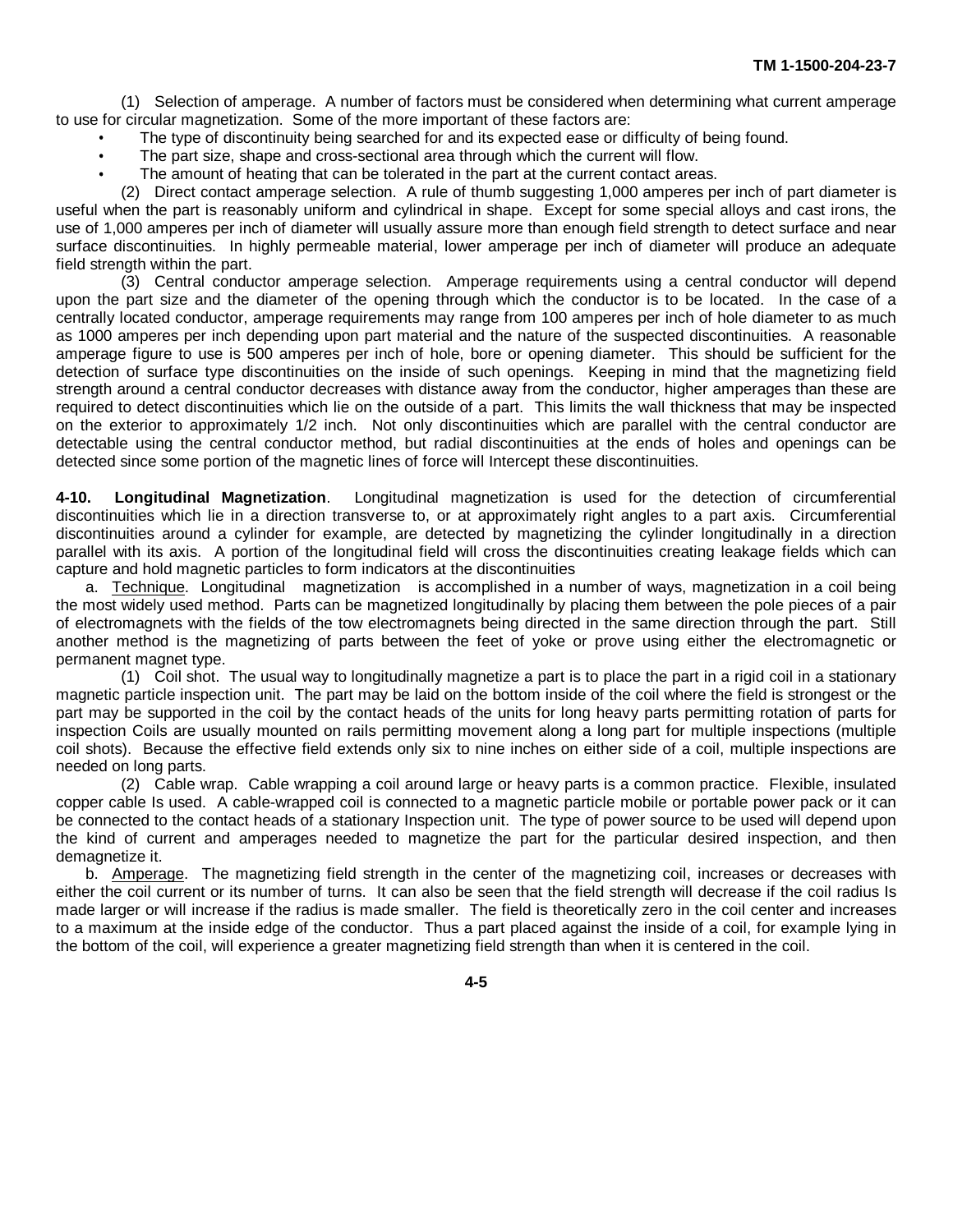(1) Selection of amperage. A number of factors must be considered when determining current amperage for longitudinal magnetization of parts. Some of the more important factors are:

The coil diameter and the number of turns.

- The length to diameter ratio of the part.
- The size, shape, and composition of the part.
- The orientation of position of the part within the coil.
- The kind of discontinuities being sought and their ease of detection.

(2) Coil shot amperage selection. Two rules of-thumb have been developed for use in determining coil amperages to use for longitudinal magnetization. One is for a part centered in a coil and the other for when the part is lying in the bottom of a coil. The rule-of-thumb formulas apply particularly to regular cylindrically shaped parts, the diameters of which do not exceed about one tenth that of the coil (example: 1-1/4 inch diameter in a 12 inch coil) and the part length to diameter ratio, (UD) does not exceed fifteen. Long parts having UD ratios greater than 15 must receive more than one Inspection along their length since the most effective longitudinal field In a part only extends about nine inches on each side of the coil. Amperages calculated using the rule-of-thumb formulas will produce in cylindrically shaped steel parts a flux density of about 70,000 lines per square inch (10,850 gauss) which density is sufficient for detection of most surface and near surface discontinuities. Refer to TM 55-1500-335-23 for other formulas.

(3) Cable wrap coil. Cables used are commonly 2/0 or 4/0 AWG (American Wire Gauge), flexible stranded, insulated copper cable. The number of turns used is kept low, from 3 to 5 turns, to minimize cable resistance in the case of dc and coil impedance when ac is used.

c. Applications. Longitudinal magnetization is used to inspect ferromagnetic components having material permeabilities of about 500 or greater. This Includes most steel alloys. A simple test to determine whether or not a part is magnetic is to place a permanent magnet against a part to be tested. If the pull or attraction of the magnet can be felt, the part is sufficiently magnetic for magnetic particle inspection.

d. Equipment A variety of equipment is available which can be used for either circular or longitudinal magnetization. The equipment ranges in size from small general purpose portable units capable of being carried by hand to large, custom-built stationary units with separate power supplies.

**4-11. Magnetic Particle Indicators**. Magnetic particle indication definitions and steps of Inspection are explained in the following paragraphs.

a. Definitions. The operator who is to perform magnetic particle inspections should understand certain definitions which are used in connection with this inspection method. These are defined in the following paragraphs.

(1) Indication. In magnetic particle inspection, an indication is an accumulation of magnetic particles being held by a magnetic leakage field to the surface of a part. The indication may be caused by a discontinuity (an actual void or break in the metal) or It may be caused by some other condition that produces a leakage field.

(2) Discontinuity. A discontinuity is an interruption in the normal physical structure or configuration of a part. These discontinuities may be cracks, laps in the metal, folds, seams, inclusions, porosity, and similar conditions. A discontinuity may be very fine or it may be quite large; it will generally be a definite separation or void in the metal.

(3) Defect. A defect is a discontinuity which interferes with the usefulness of a part.

b. Steps of Inspection. Magnetic particle inspection can be divided into producing an indication, interpreting the indication, and evaluating the indication. Each is explained below in the following paragraphs.

(1) Producing an indication. In order to produce a proper Indication on a part, it is necessary to have some knowledge of the principles of magnetism, the materials used In inspection, and the technique employed.

(2) Interpreting the indication. After the indication is created, it is necessary to interpret the indication. Interpretation is deciding what caused that indication and what magnetic disturbance has attracted the particles in the particular pattern found on the part. If the operator knows something about metal processing, it is possible to determine from the appearance and location of an indication the cause of the indication.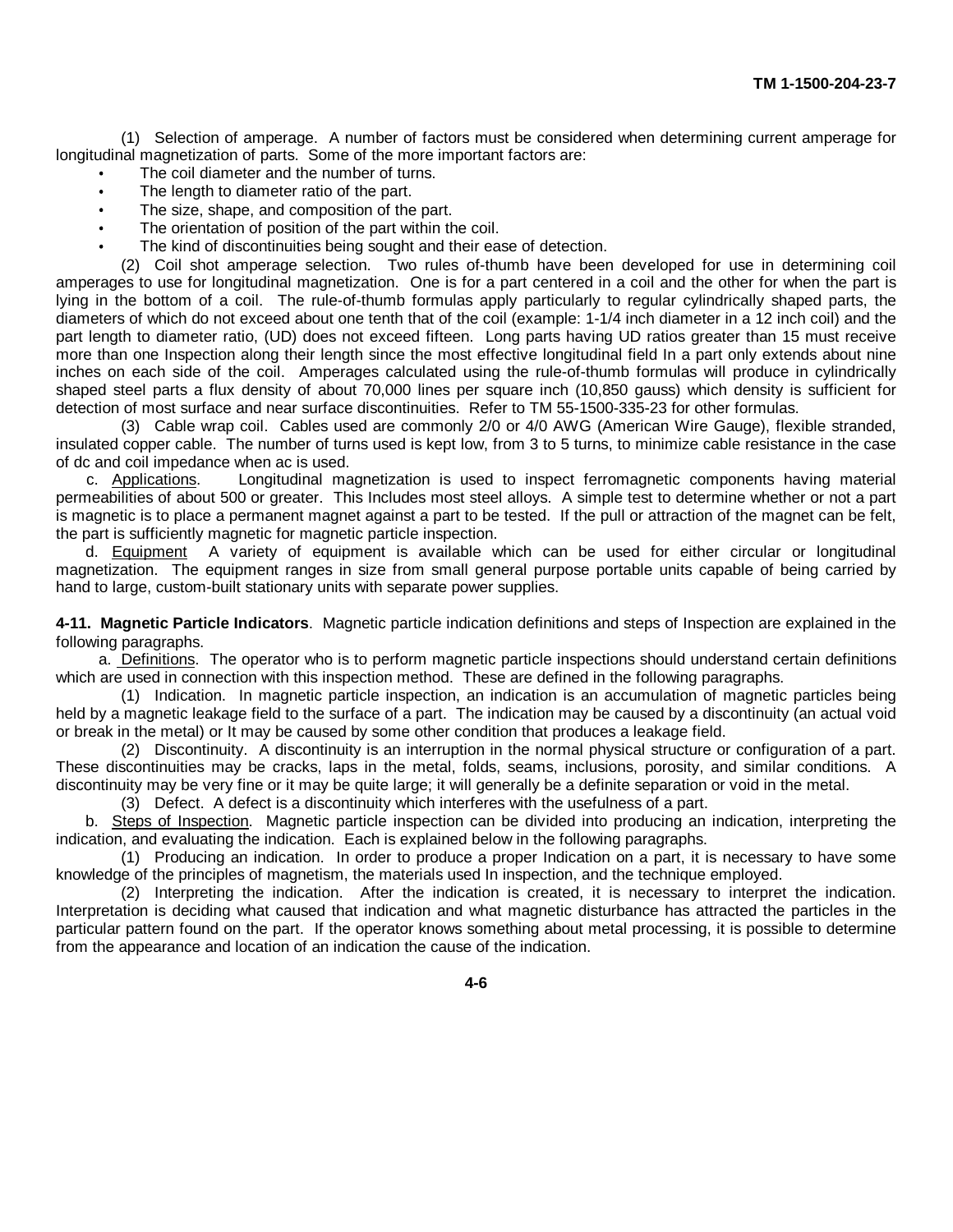(3) Evaluating the indication. Lastly, after the indication has been formed and has been interpreted, it must be evaluated. It is necessary for the operator to decide whether that particular location on that particular part will affect the usefulness of the part. Evaluation is the determination of whether the part can be used in spite of the indication, whether the cause of the indication can be remove without affecting the strength of the part, or whether the part must be scrapped.

**4-12. Methods of Recording Indications**. The full value of magnetic particle inspection can be realized only if records are kept of parts inspected and the indications found. The size and shape of the indication and Its location on the part should be recorded along with other pertinent information, such as rework performed or disposition. The inclusion of some visual record of the indications on a report makes the report much more complete. Various methods of recording indications are explained in the following paragraphs.

a. Fixing Indications with Lacquer. One of the advantages of magnetic particle inspection is that the indication is formed directly on the part at the exact spot of the magnetic leakage field. This makes it possible to retain the part Itself for record purposes, but it is necessary to fix or preserve the indication on the part so that the part can be handled and examined without smudging or smearing the indication. One method of fixing the indication semipermanently on the part is by using clear lacquer. In order to do this, the part must be dry, if the wet method has been used to develop the indication, the oil should be allowed to evaporate. Normal evaporation can be accelerated by heating the part; it is also possible to flow on carbon tetrachloride or other solvent which will evaporate rapidly and leave the indication dry on the part. It is usually desirable to thin out the clear lacquer by adding lacquer thinner. The lacquer should either be sprayed on the part or flowed on since brushing would smear the indication.

b. Applying Transparent Tape. It is also possible to preserve an Indication on a part by covering it with transparent pressure sensitive tape (such as Scotch brand). This method is not as neat looking as the lacquer method but it is easier to apply. Before applying the tape, the oil used in the wet method should be removed In the same manner as when using lacquer.

c. Dry Particle Indications. If the indication is formed of dry powder particles, excess powder should be removed from the surface by gentle blowing. Use a piece of tape larger than the indication and gently cover the indication with the tape, sticky side toward the indication. Gentle pressure should be applied so that the adhesive will pick up the particles; do not press too or the indication will be flattened too much and the tape may be difficult to remove. Carefully lift the tape form the part and press it onto the record sheet or report. Tape preserved indications are usually a little broader than indications on the part because of the flattening effect of the tape. It is easier to remove the tape if a corner of It is not pressed to the part; this leaves a tab for easy removal.

d. Wet Particle Indications. If the indication is formed of particles used with the wet method, it is necessary to dry the surface of the part before applying the tape. Drying the oil can be done by normal evaporation, usually a slow process, or by accelerating the drying by applying heat and a gentle air steam. The oil can also be removed by carefully washing the area with carbon tetrachloride or other volatile solvent and then allowing the solvent to dry. The solvent should be sprayed or flowed on to prevent damage to the indication.

e. Fluorescent Indications. Tape transfers can be taken of fluorescent particle indications but there are some disadvantages to the process. Such preserved indications usually must be viewed under black light to properly interpret them since the number of particles In the suspension is much less than when using visible particles. Some transparent tape is fluorescent and the fluorescence of the tape may mask the fluorescence of the indication.

f. Photographing Indications. Photographs of indications can also be taken to be used for record purposes. Enough of the part should be shown to make it possible to recognize the part and the position of the Indication. It is helpful to include in the picture some common object to show the size of the part Sometimes this can be done with finger pointing at the indication or by placing a ruler along the part to show relative size. In photographing indications on highly polished parts, care must be taken to avoid highlights or reflection which may hide indications. Taking photographs of fluorescent indications calls for special photographic techniques.

**4-13. Demagnetization**. Any ferromagnetic material subjected to magnetic particle inspection requires demagnetization. When performing magnetic particle inspection of aircraft parts, it is essential to demagnetize the parts. Parts fabricated from ferromagnetic material retain a certain amount of residual magnetism (or remnant field) after application of a magnetizing force This does not affect the mechanical properties of the part. However, it is necessary to reduce the residual magnetism retained in a part by demagnetization. Ferromagnetic air frame parts are demagnetized to prevent magnetic flux from affecting instrumentation.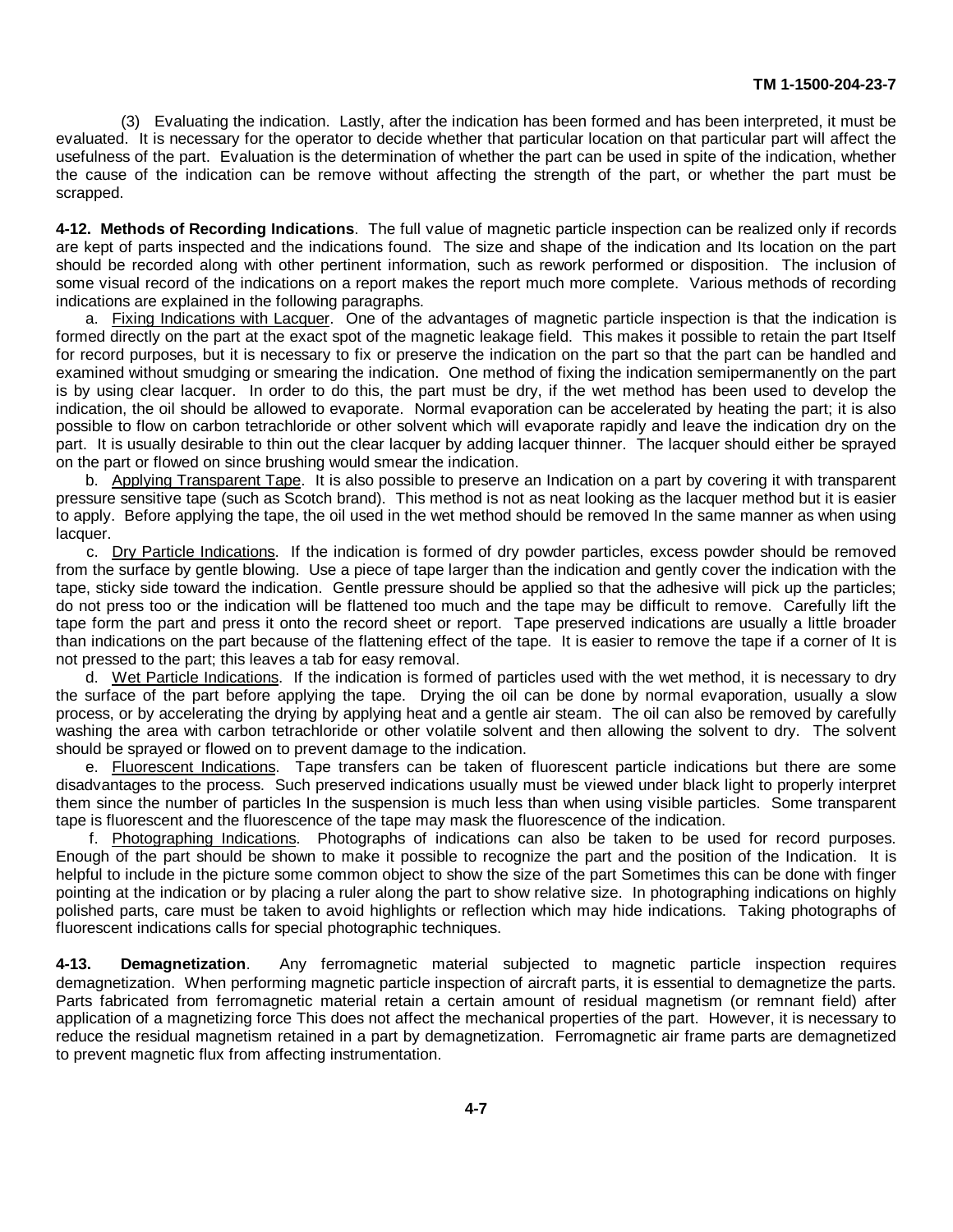#### **NOTE**

#### **Interference with navigation systems may occur if parts are not demagnetized after inspection.**

a. Reasons for Demagnetization. Aircraft ferromagnetic component parts require demagnetization principally to prevent magnetic flux from affecting the instrumentation. This is the primary reason only and there are several secondary reasons supporting demagnetization. These secondary reasons which follow are because the residual magnetic field in a part:

- May interfere with subsequent machining operations by causing chips to adhere to the surface of the part or the tip of a tool which may become magnetized from contact with the magnetized part. Such chips can interfere with smooth cutting by the tool, adversely affecting both finish and tool life.
- May interfere with electric arc welding operations. Residual magnetic fields may deflect the arc away from the point at which it should be applied.
- May interfere with the functioning of the part itself, after it is placed into the service. Magnetized tools, such as milling cutters, hobs etc., will hold chips and cause rough surfaces, and may even be broken by adherent chips at the cutting edge.
- May cause trouble on moving parts, especially those running in oil, by holding particles of metal or magnetic testing particles-for instance, on balls or races of ball bearings, or on gear teeth.
- May prevent proper cleaning of the part after inspection by holding particles magnetically to the surface of a part.
- Demagnetization is likely to interfere with the magnetization of a part at a lower level of field intensity, not sufficient to overcome the remnant field in the part.
- May hold particles which interfere with later applied coating such as plating or paint.
- b. Conditions Not Requiring Demagnetization. Demagnetization is not required and is not usually carned out when:
- Non-aircraft parts are of soft steel and have low retentivity. In this case, the residual field is low or disappears after the magnetizing force is no longer acting. An example is low-carbon plate such as that used for low strength weldments, tanks, etc
- The metal in question consists of nonaircraft structural parts such as weldments, large castings, boilers, etc., where the presence of a residual field would have no effect on other components or the proper service performance of the part.
- If the part is to be subsequently processed or heat-treated and in the process will become heated above the Curie Point, or about 1418° (about 770°C). Above this temperature steels become nonmagnetic, and on cooling are completely demagnetized when they pass through the reverse transformation.
- The part will become magnetized anyway during a following process, as, for example, being held on magnetic chuck.
- A part is to be subsequently remagnetized in another direction to the same or higher level at which it was originally magnetized as, for example, between the steps of circular and longitudinal magnetizing, for magnetic particle testing purposes.
- The magnetic field contained in a nonaircraft finished part is such that there are no external leakage fields measurable by ordinary means; i.e., the testing by circular magnetization of welded and seamless pipe.

c. Techniques for Demagnetization. Alternating and direct current are used in demagnetizing aircraft parts after magnetic particle inspection. Although direct current can be used for demagnetization, alternating current demagnetization has been found to be more convenient. Since alternating current does not penetrate very deeply below the surface of magnetic metals, some parts may be difficult to demagnetize completely using alternating current. This is particularly true with large heavy parts, and may also be the case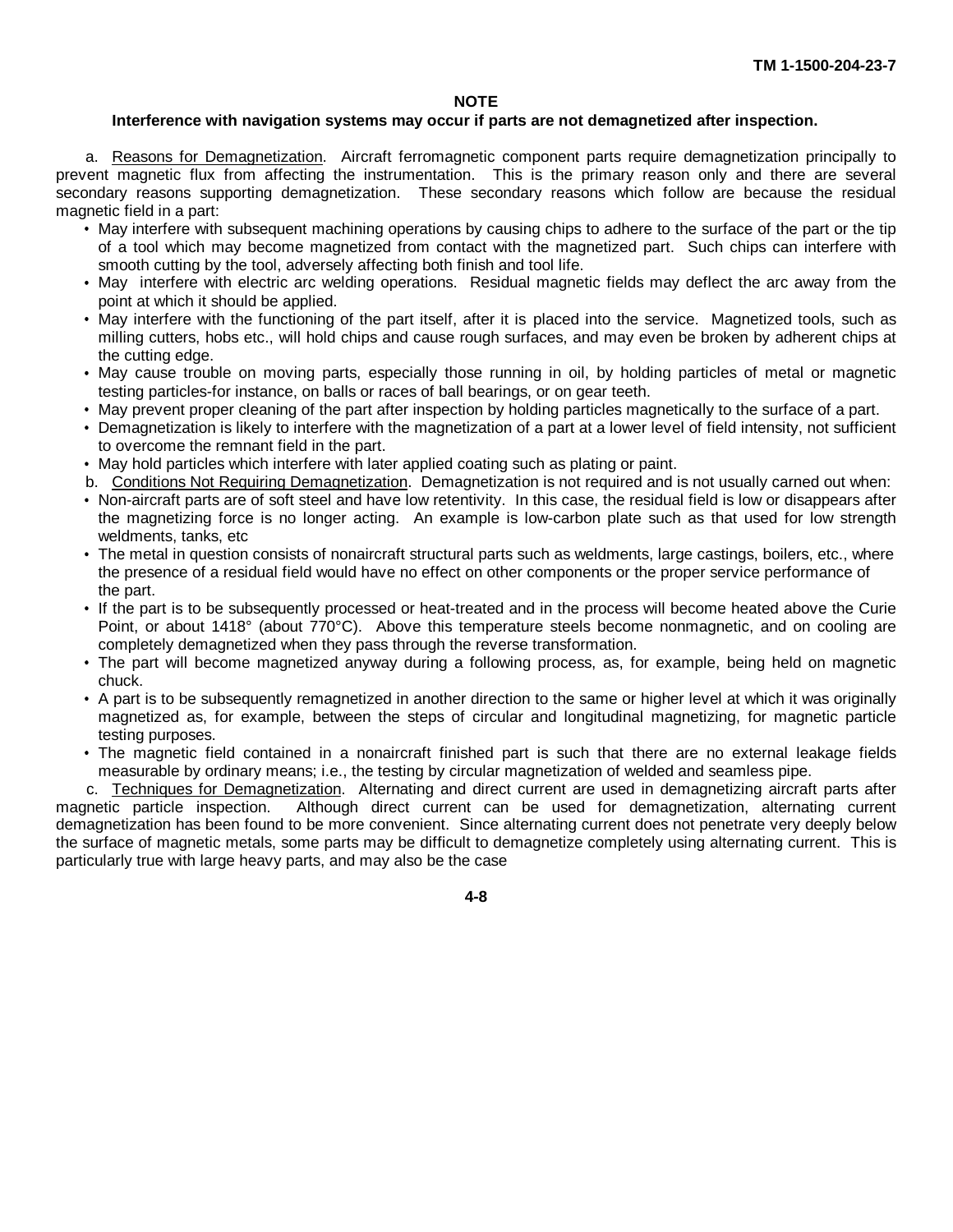with parts of unusual shape. Direct current can be used to demagnetize if there is provision for current decay or reduction and means of reversing the direction of the current. Demagnetization accomplished with direct current is the most complete and effective possible.

d. limits of Demagnetization. The limits of demagnetization may be considered to be either the maximum extent to which the part can be demagnetized by available procedures, or the level to which the earth's field will permit it to become demagnetized. These limits may be further modified by the practical degree or limit of demagnetization which is actually desired or necessary. A common accepted practice is to consider a part demagnetized when the magnetic field strength of the residual field is at its lowest level possible. However, specification for demagnetization should be examined to consider the preceeding facts. It is unquestionably true that specification for demagnetization called for levels of residual fields lower than are practicable or even possible to attain. If demagnetization of parts is called for, the specification should state a limit of permissible residual field that it is reasonably possible to achieve. Unrealistic requirements should be modified in light of what needs to be or what can be done.

#### **4-9/(4-10 blank)**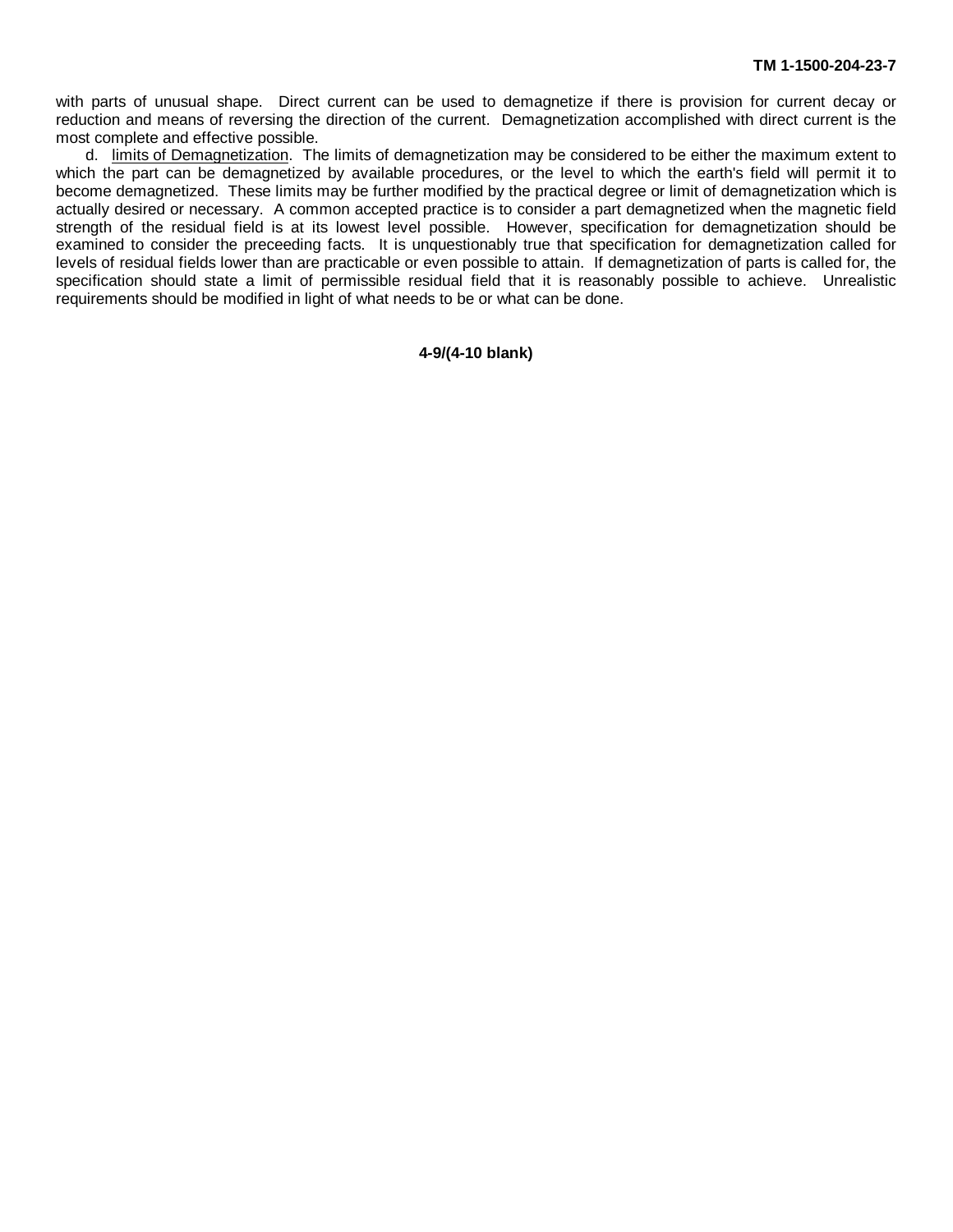#### **CHAPTER 5**

#### **RADIOGRAPHY**

<span id="page-37-0"></span>**5-1. General**. X-ray and gamma ray radiographic inspection utilizes the penetrating power of radiation to reveal the interior of objects as recorded on film. The extent of recorded information is dependent upon three prime factors which are responsible for an object to absorb radiation to varying degrees. These are:

- The composition of the object.
- $\bullet$ The product of the density and the thickness of the object.
- The energy of the X-ray gamma rays which are incident upon the object. Its discontinuities cause an apparent change in these characteristics and thus make themselves detectable

#### **WARNING**

**Exposure to excessive radiation is harmful to human beings. While most X-ray equipment is designed to minimize the danger of exposure to direct or stray radiation, certain precautions must be observed. Radiation safety precautions are discussed I[n paragraph 5-11.](#page-42-0)**

X-rays and gamma rays are forms of electromagnetic radiation, as are visible light, ultraviolet light, infrared waves, radio waves, and cosmic rays. The distinguishing characteristics of X-rays is their short wavelength. The penetrating power of X-rays is dependent upon the wavelength In an inverse relationship; that is, the shorter the wavelength, the higher the energy, and vice versa. Differences in properties and effects between X-rays and gamma rays are largely a matter of degree. The major advantage of using gamma rays is the fact that gamma ray sources are small and provide access to small spaces, thereby simplifying exposure technique.

**5-2. Purpose**. Radiography is a useful non-destructive inspection method designed to detect internal discontinuities is many parts and substances.

**5-3. Advantages**. Radiography may be applied to the inspection of castings, welds, and assembled components. Various metals, both ferrous and nonferrous, as well as nonmetallics such as ceramics and plastics, can successfully be inspected.

**5-4. Disadvantages**. Radiography is not a cure-all and should be used only when conditions are satisfied Multiple film techniques and other special methods make radiography a versatile tool for evaluation.

#### **NOTE**

**Although radiography will reveal the interior of opaque objects, it cannot detect all types or irregularities or discontinuities. Small defects In thick objects such as fine cracks or laminations are difficult to detect. In applying radiography as an Inspection method, the sensitivity of the method must be kept in mind.**

**5-5. Applications**. There are some basic guidelines that may be used to determine situations to which radiography is applicable. Some of the basic requirements that must be satisfied so that radiography may be successfully applied are:

- The defect which is of interest must cause a detectable change in apparent thickness, density, or composition.
- The part should be reasonably homogeneous, so that an indication of a defect may be observed.
- The configuration of the part to be tested, or the area when surrounds it, must be such that access to both  $\bullet$ sides is provided.
- The defect to be detected must be properly oriented in the path of the radiation beam.

**5-6. Inspection Techniques**. The following paragraphs describe various Inspection techniques used in radiography. a. General. The following paragraphs describe the factors that determine whether or not a particular radiographic inspection is sufficiently sensitive to detect small defects. Sensitive radiography requires maximum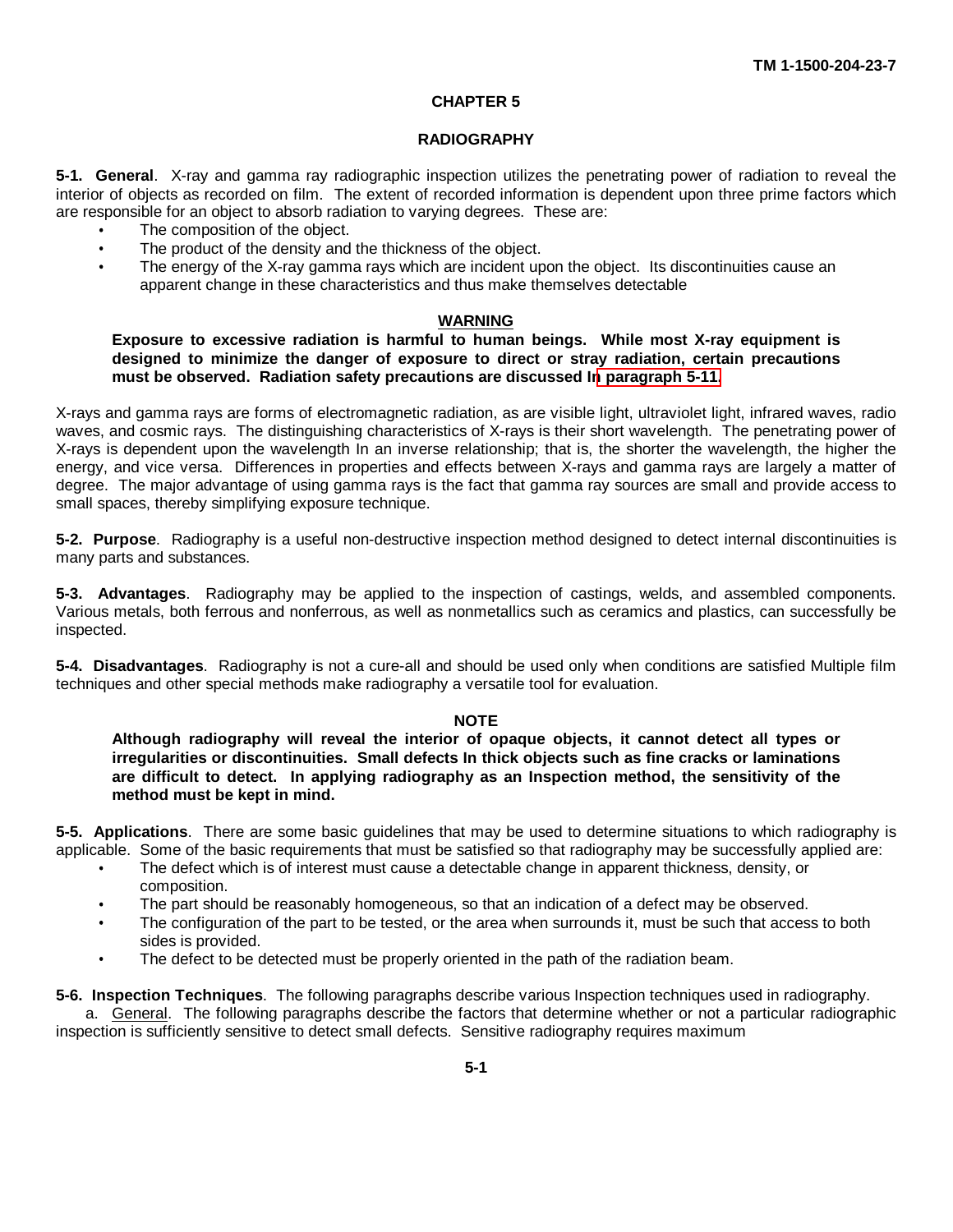subject contrast resulting from correct kilovoltage and alignment of the beam with the plane of the likely flaw; a sharp image due to good geometry and control of secondary radiation; and optimum density to give good film contrast.

b. Film Placement After the film and film holder have been chosen, the film position in relation to the part must be considered. In production radiography of small parts, this is a simple matter of laying the parts on the film holder. With complex structures, film positioning is not usually as simple. The following rules can be of assistance in such inspection situations:

- Always position the film as close to the area of interest as possible.
	- Attempt to locate the film so that the plane of the area of interest and the film are perpendicular to the radiation beam. This is to prevent distortion in the final image.

(1) Positioning. In positioning the film, care should be used to prevent sharp bends in the film or applying pressures to the film holder that can produce pressure marks or crimp marks (artifacts) on the final image.

(2) Curved Surfaces. In radiography of curved surfaces, the source and film should be positioned, if possible, to take the best advantage of the inverse square law and to prevent as much distortion as possible. Flexible film holders should be used in order to place the film as near as possible to the surface of the test object.

c. Source-to-Film Distance. The sharpest image would be formed by having a Source-to-Film Distance (SFD) so great that the rays would be parallel at the film plane. However, since radiation intensify or quantity is diminished in relationship to the inverse square of the distance, the radiation quantity available to expose the film would be very small, and exposure times would become impractical. Therefore, in the production of the radiographic image, economics and practicability must be considered. It is recommended that the longest practical SFD be used for critical exposures to improve image sharpness.

d. Degree of Sensitivity. There is a need to be able to quantatively define how sensitive a radiographic image is. The devices which achieve this aim are known as penetrameters. Another description is Image Quality Indicators (IQI). By whatever name, they provide an indication of what the film reader can be expected to see 5-2 in the actual part being inspected. A wide range of penetrameters is specified for use by various industries.

#### **CAUTION**

#### **Use only the penetrameter, if any, specified by the inspection technique. Damage to the Image may otherwise result.**

e. Thickness Measurement. Sometimes it is impossible to determine the thickness of an object using conventional mechanical measurement technique. In these instances, a special radiographic technique for the measurement of material thickness may be employed. Although the mathematical development of a relationship between film density and the thickness of an absorber is too complex for practical use, an empirical method of thickness measurement has proven useful. By imaging the object of interest and a step wedge of the same material on a single film, it is possible to obtain a good estimate of the thickness of the material section. It is imperative that the composition and structure of the step wedge be the same as that of the material being measured if any accuracy is to be achieved. Thickness is determined by measuring the resultant film density and finding the step on the wedge which is nearest to that density. For best result, the section of interest and the step wedge should be placed as close to one another as possible to avoid variation in the uniformity of the radiation output. This technique may also be employed to measure the dimensions of voids.

f. Best Access to Object. Best access to object being inspected should be made prior to radiographic inspection.

**5-7. Special Techniques**. Conventional film radiography has its own capabilities and limitations. Special radiographic techniques are used in some situations to provide a more rapid means of imaging. The following paragraphs describe some of these techniques.

a. Fluoroscopy. Fluoroscopy is based on the ability of X-rays and gamma rays to produce fluorescence in some objects. Specially formulated fluorescent screens are used. These fluoresce (emit visible light) in proportion to the amount or radiation striking them. Thus, an instantaneous visible image is produced and the results may be instantly read.

b. Portable X-Ray Units. X-ray vidicon, photoradiography, and the polaroid radiograph are methods which use portable X-ray units to provide a more rapid means of Imaging.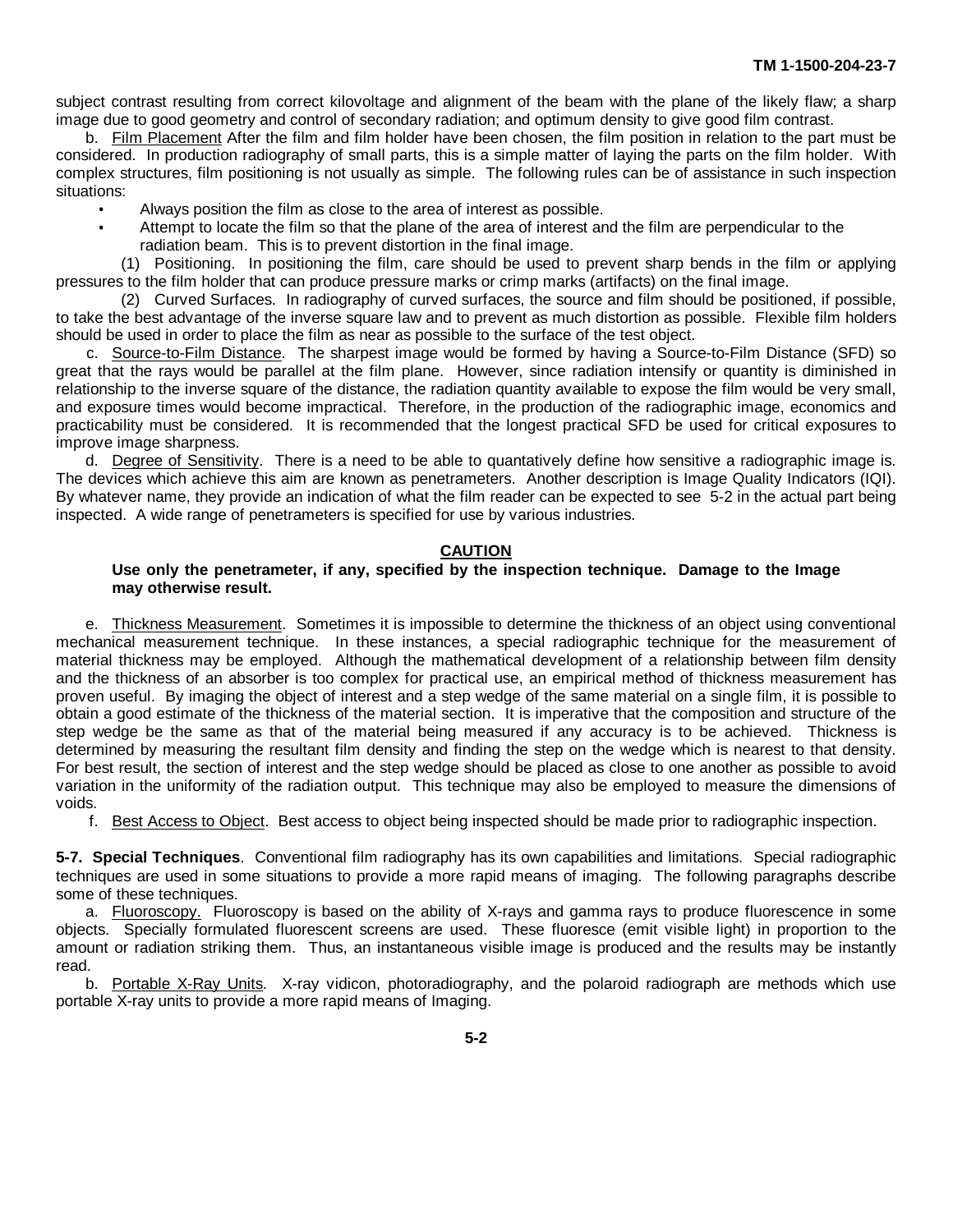(1) X-ray vidicon. The X-ray vidicon system consists of a specially designed television camera which is sensitive to X-rays. It has a specially coated face which is capable of imaging X-radiation. This coating is amorphous, which provides the capability of very, very fine resolution. The results of this type of inspection are displayed on a television monitor. The sensitive area of the television vidicon tube is generally very small, on the order of 3/8 by 1/2 inch. When this small area is viewed on a 17-inch television monitor, a magnification of 30 times results, thus very high detail resolution is accomplished. These system are used primarily for the Inspection of very fine detail, such as in the inspection of microelectronic circuits. This system is capable of resolving a wire the diameter of a human hair.

(2) Photoradiography. Photoradiography is a combination of fluoroscopy and photography. in this method, the Image of a fluoroscopic or fluorescent screen is photographed by a conventional camera on small or miniature-type film rather than by direct contact. is method has the advantage over fluoroscopy in that the film has the property to integrate and react to the total light emitted by the fluoroscopic screen during the time of exposure, whereas the integration time of the eye is relatively short. Furthermore, the resultant film can be viewed with transmitted light and the photographic process can be used to enhance the contrast of the fluorescent image. In general, this system permits radiographic sensitivity of about four to five per cent. The photoradiography accessory is available as an assembly and usually consists of a light-tight hood, a fluorescent screen assembly and the camera.

Various type cameras are available, some of which employ sheet film and others using 70-mm roll film.

(3) Polaroid radiograph. If a convenient, permanent image is required and the time required for conventional film radiography is prohibitive, alternatives may be considered. One of these is polaroid radiography. Just as polaroid photography facilitates very rapid development of photographic images, there are available polaroid X-ray films which provide the same advantages. These require the special polaroid film holders and a film processor If the larger sizes are used. In some cases, the typical polaroid 4 by 5 inches adapter can be used. Polaroid radiographic films are used just as regular films are used in conventional film radiography. They have their own characteristic curves and an appropriate exposure technique should be used.

However, after the exposure has been made, rather than process the films by conventional techniques, they are dry developed as polaroid photography is, and results are available after about one minute. Presently available polaroid films provide for either viewing by reflected or transmitted light. Polaroid radiographs provide nearly instant interpretation and also provide a permanent image. However, polaroid radiographs are low in contrast and detail resolution compared to conventional film techniques. Polaroid radiographs can be made to establish the geometrical alignment of the X-ray beam with the part before a typical film radiograph is exposed. This technique is useful in those cases where critical alignment is required.

**5-8. Film Exposure and Processing**. Film exposure and processing are explained in the following paragraphs.

a. Exposure. Exposure is the time the silver salts on the film are exposed and acted upon by radiation. The intensity of the reaction is directly proportional to the amount of radiation received.

b. Processing. Processing consists of the various steps necessary to have a clear radiographic image. Processing is done either manually or automatically.

(1) Manual film processing. The developing procedure for manual film processing is depicted i[n figure 5-1](#page-40-0) and explained in the following paragraphs.

(a) Immerse the film and its hanger in the developing solution. Agitate the hanger by hand at one minute intervals. This must be done the entire developing time.

- (b) Remove the film from the developer and immerse in the stop bath for about one minute.
- (c) Remove the film from the stop bath solution and Immerse in the fixing solution.
- (d) Remove the film from the fixing bath and immerse in the wash water for the recommended time.
- (e) Dry the film.

(f) Remove the film from the film hanger (2) Automatic film processing. The advantages of automatic processors are speed and control of the development process. Automatic processing is particularly advantageous when large volumes of film need to be processed. Automatic processing also provides for greater uniformity of development, thus providing more consistent results. However, because the processing cycle is faster and the chemical temperatures are higher In automatic processing than they are with manual processing, the use of automatic processing will have a noticeable effect on the radiographic technique Ap-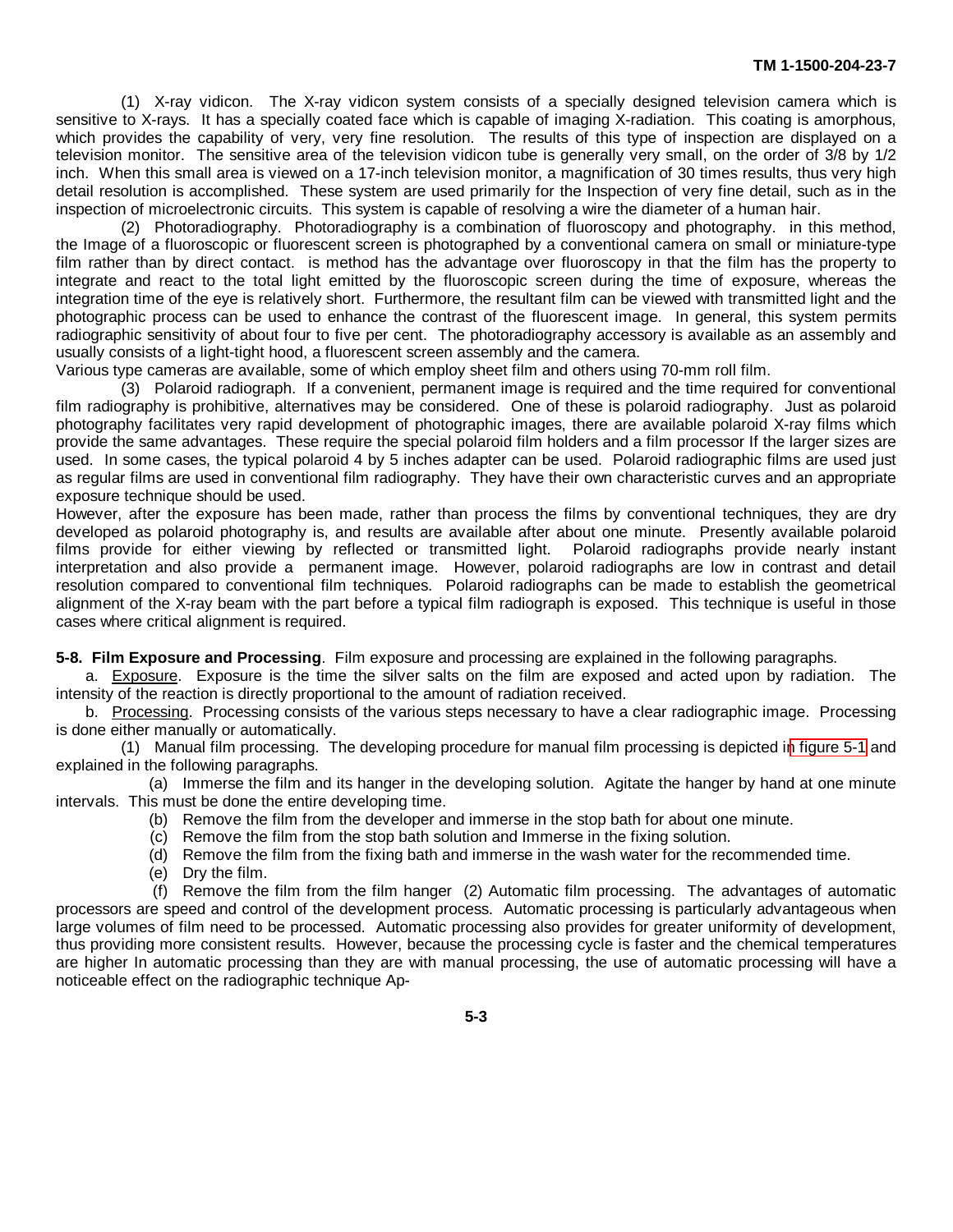<span id="page-40-0"></span>

**Figure 5-1. Manual Film Processing**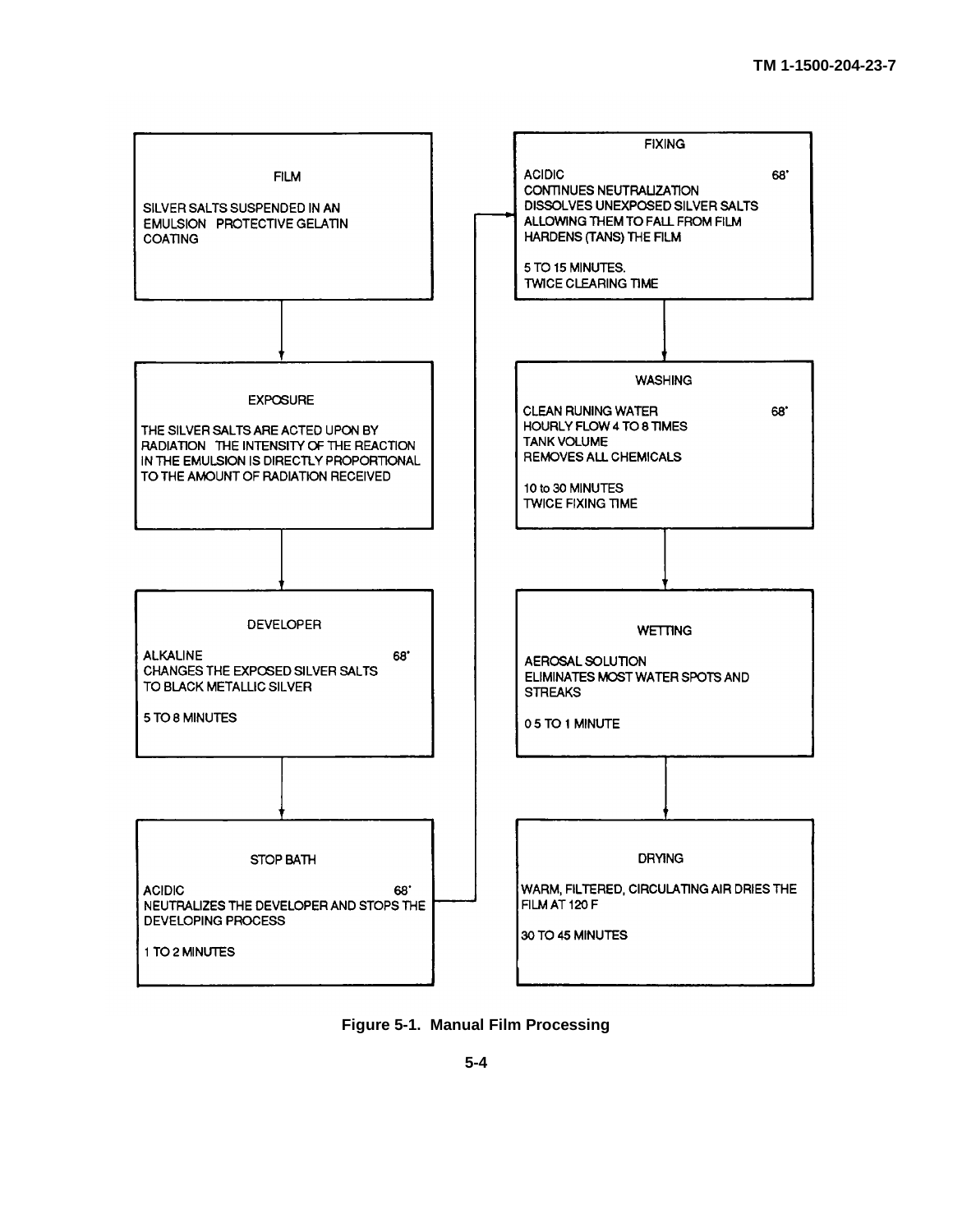parent film characteristics will be significantly altered by the use of automatic processing. It should be noted that film quality, when automatic processing is used, is generally slightly lower than that which is obtainable with manual processing. However, the advantage of speed of processing, lower manpower requirements, and consistency of development generally are felt to be more important in the decision to use automatic processing.

**5-9. Radiographic Interpretation**. Interpretation of radiographic images cannot be translated into mathematical formulas or routine procedures. The wide variety of test objects and the various fabrication process by which they have been made makes radiographic interpretation a complex subject. Interpretation of the shadow images visible in the radiograph is an acquired skill and there is no substitute for experience. Experience aids the film reader in recognizing discontinuities and in identifying where they can be expected to occur in a particular or structure.

a. Interpretation. Radiographic inspection is conducted to assure that a part has the required integrity to reliably perform the function for which it was designed. This does not mean perfection. All parts and processes are imperfect. Therefore, the purpose of radiography is to determine the degree of Imperfection. The effects of discontinuities or manufacturing deviations must be correlated with the function of the part Specifications are usually used to spell out the discontinuities that may be considered detrimental to the function of the part and the acceptable magnitudes of the discontinuities It is the duty of the film interpreter to recognize the various discontinuities, their magnitudes, and be capable of relating them to the particular specification required. The responsibility and capability of the radiographic interpreter cannot be overemphasized.

(1) Castings. Radiographic examination is ideally suited to the inspection of castings because the most common casting discontinuities are three dimensional and are, therefore, almost independent of angle of inspection. Exceptions in some cases include fine cracks, cold shuts, unfused chills and chaplets. To reveal these, the radiation must be at or near the same parallel plane as the discontinuity. Hairline surface cracks, such as those produced by grinding, are seldom, if ever, revealed by radiography

(2) Welds Most weld discontinuities can be readily detected by radiographic Inspection since they consist of a change in the metal homogeneity Cracks in welds are often detectable since they will usually occur in the direction of the thickness of the plate and will be parallel to the X-ray beam. Stresses created in the metal by welding and not accompanied by a physical separation of material will not be detected by radiography, and cracks not properly oriented may also be missed. Oxides created by the molten metal may be trapped in the weld. This condition results in reduced strength and is subject to review to determine possible implication as a result of the service the weld is expected to yield.

(3) Service inspection. When parts are utilized as required in the design of modern aircraft, there is occasional failure due to fatigue. These failures are a result of overstress of the part due to unusual operating conditions or deterioration of the part. This type of part change is most difficult to detect due to the very nature of the changes and the inaccessibility of the areas In which these changes are most likely to occur in an aircraft. These service type changes in an aircraft are usually due to wear, corrosion, fractures, or shear. Radiography has been used to detect these conditions when they occur in inaccessible areas and are not available for visual inspection

(a) Wear. Rivets and bolts may wear the skin, spar, and frame holes so that there is not a correct fit in the holes for adequates strength in joints or attachments of awing section. This can occur due to continued flexing of components from use or because of severe stress due to unusual operating conditions In turbulent weather or an adverse landing. This condition may also result in radial cracks from bolt holes. This type of failure is extremely difficult to detect by radiography. Any angle of exposure results in superimposition of bolt or nut over crack Loose bolts and rivets have been detected satisfactorily when occurring in position to be located Elongation of rivet holes caused by bearing failure or sheared rivets should not be confused with elongation of holes from drilling. If fatigue is suspected In a riveted joint, the half moon indications should all be on the same side of the rivet and the rivets in the joint should show similar indications of failure. Intermittent indications would normally be considered fabrication tolerance.

(b) Corrosion. Corrosion may occur in an aircraft part which reduces its strength and expedites the possible failure. This deterioration of the metal may be due to electrolytic action, moisture, chemicals or gases which attack the metals, intergranular action due to improper heat treatment at the time of manufacture, or other factors. This condition usually occurs on internal surfaces of such components as tubular supports or housings. Since corrosion represents a change of material and occurs in all directions, it is easily detected by a proper radiographic exposure.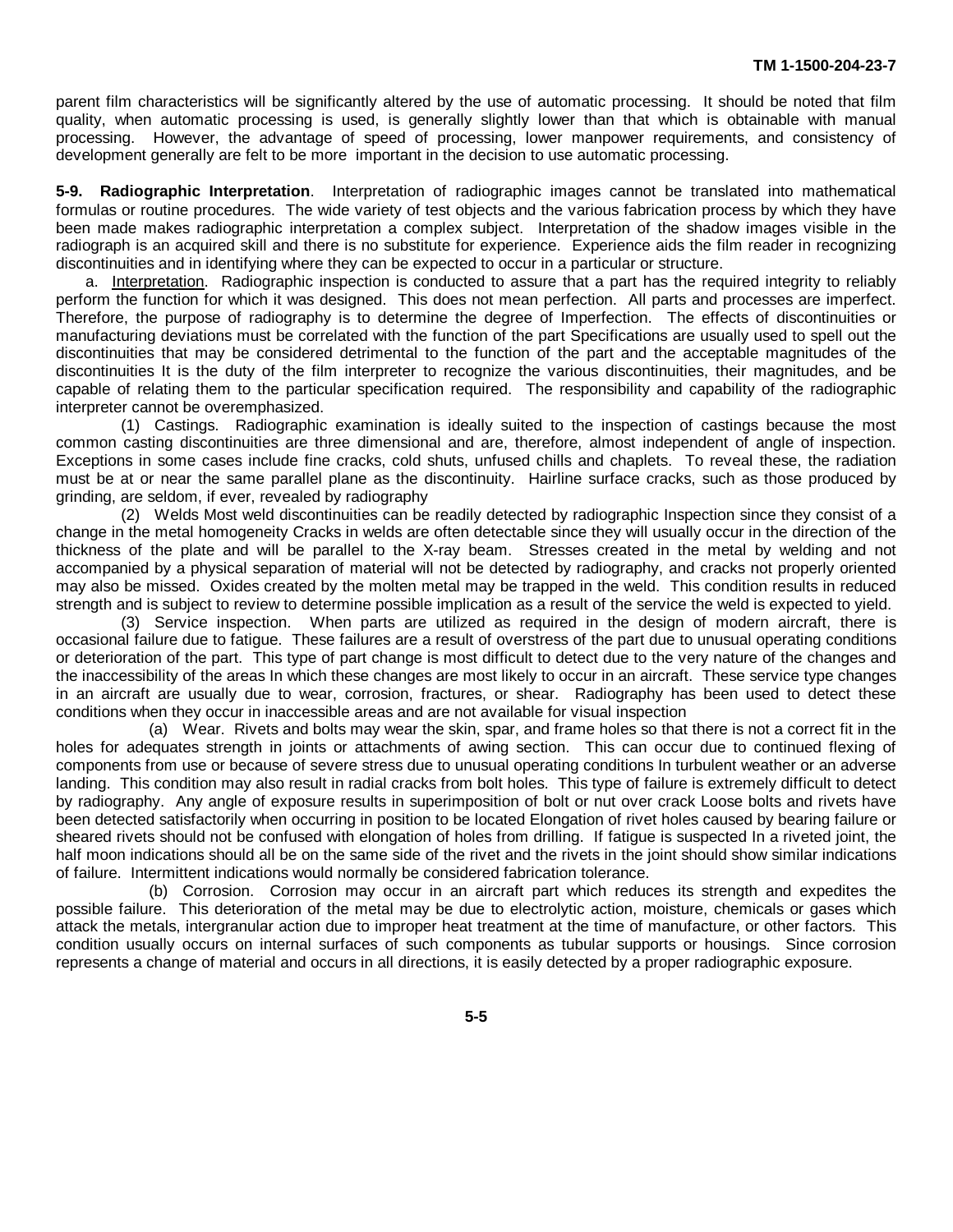<span id="page-42-0"></span>(c) Cracks. Cracks and other crack-like discontinuities are found in numerous parts and structures and are very dangerous discontinuities. This is particularly true where structures are subjected to vibration or fatigue loading, due to propagation of these crack-like discontinuities. Crack-like discontinuities will appear in a radiograph as very straight and sharply outlined dark or black lines. Cracks may also appear as diffused jagged lines. in some cases they have a tree-like pattern. Scatter radiation from the sides of a crack can act as an amplifier of the crack image in a radiograph. This is the most difficult service type failure to detect by radiography since these crack separations are usually not associated with other detectable conditions which give clues to their presence.

(d) Water in honeycomb. A typical condition that occurs in honeycomb structures is the formation of water in the cores. This entrapped water freezes and expands at high altitudes. The expansion distorts the cells and can break the bonds between core and facing sheets. When this condition exists, vibration of the face sheet can occur, causing failure of adjacent bonds and propagation of bond failure. Entrapped water causes corrosion of both face sheet and core structure. Radiographic inspection is conducted to evaluate core damage and water contents as a maintenance inspection.

(e) Foreign objects. Radiography is an excellent method to locate and evaluate foreign objects. Foreign objects may be free rivets, bolts, or other objects that could be detrimental to the function of the part or assembly.

(f) Assemblies. Radiography has found wide use in the evaluation of various assemblies to determine status or condition. If the use of the assemblies produces changes in it which are recordable by an X-ray beam, then radiography may be useful in supplying confirming evidence of the suspected condition.

(g) Workmanship. On occasion, components are misassembled. In some areas it is not possible to check dimensions by physical or visual means. Radiography may be used if precautions are taken to assure proper geometrical relation to determine dimension of internal spacings.

(h) Human error. There is continually the possibility of human error in servicing equipment. This type of error can also be detected by radiography.

b. Misinterpretation. The mistakes in radiographic interpretation most often are a result of misreading film artifacts. There are a number of density patterns which resemble welding and casting defects which are often unjustified causes for rejects. Refer to TM 551500-335-23 for common misinterpretations.

**5-10. Filing Radiographs**. The final radiographs should be placed In film filing envelopes for final storage. These envelopes are constructed of heavy kraft paper to protect the films. The envelope should be identified as to the radiographs it may contain and filed in a systematic manner to facilitate retrieval If and when necessary. Envelopes should be marked prior to insertion of the film to prevent pressure marks. Films should not be stored in high humidity areas. Film filing cabinets are available for film storage. Ordinary filing cabinets are not sufficiently strong to withstand the heavy loads of filed film.

**5-11. Radiography Safety Precautions and Equipment**. The following paragraphs explain safety precautions and equipment to be followed by personnel working with radiography.

#### **WARNING**

- **Women SHALL NOT perform radiographic procedures or be subjected to industrial ionizing radiation during their term of medically confirmed pregnancy without specific approval. For further guidance consult the Base Bioenvironmenta/Radiological Engineer.**
- **Persons in the general population at any age. Such individuals should not receive an exposure exceeding 0.5 rem per year in addition to natural background and medical exposures (This limit applies to those persons who are not occupationally exposed. This rate equates to 10 percent of that allowable for occupationally exposed/monitored personnel. NCRP Report No. 32, July 1,1966.)**

a. General. Safety is of paramount importance in radiography. Exposure to radiation results in the cumulative buildup of radiation in the body. This buildup must be monitored and controlled.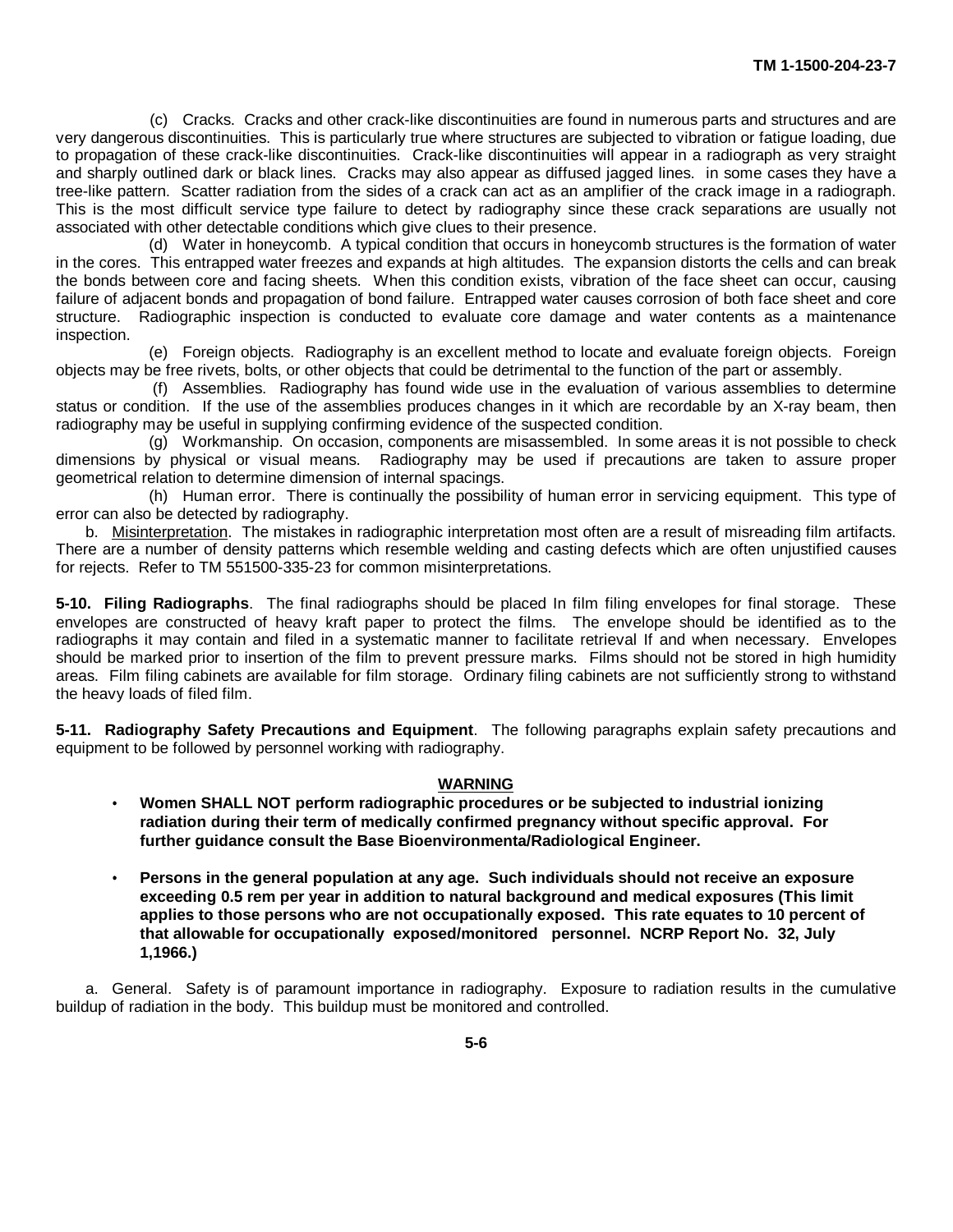<span id="page-43-0"></span>

| <b>Occupational exposure</b>                                 | <b>Condition</b> | Dose (rem)                             |  |
|--------------------------------------------------------------|------------------|----------------------------------------|--|
| Whole body, head and trunk,<br>blood-forming organs, gonads, | Accumulated dose | $5(N-18)$ ; N greater<br>than 18 years |  |
| lens of the eye                                              | 13 weeks         | 3                                      |  |
| Skin and thyroid<br>13 weeks                                 | Year<br>10       | 30                                     |  |
| Hands and forearms, feet<br>and ankles                       | Year<br>13 weeks | 75<br>25                               |  |
| Population                                                   |                  |                                        |  |
| Individual                                                   | Year             | $0.5$ (whole body)                     |  |

#### **Table 5-1. Radiation Protection Standards**

b. Exposure limits. No individual shall ever knowingly expose himself or cause others to be exposed to levels of radiation greater than those specified in [table 5-1, e](#page-43-0)xcept in case of extreme emergency.

c. Radiation Detectors. The following paragraphs describe various radiation detectors.

(1) General. Radiation detectors are used to measure the accumulated dosage of Roentgen Equivalent Mans (rem) of occupationally exposed individuals and to determine the level of radiation of an object or area.

(2) Types. The four most common types of radiation detectors are described in the following paragraphs.

(a) Ionization chamber. The radiation detectors of most ionization clamber type survey instruments are either cylindrical or rectangular in shape with a wire electrode (anode) in the center which runs the length of the chamber. This wire is electrically insulated from the chamber wall (cathode) and an electrical field or charge is established between the wire and the chamber wall. The chamber is filled with air at atmospheric pressure. As X-or gamma radiation penetrates the chamber, ions are produced as a result of interactions (ionization) in the gas in the chamber. Under the influence of the electrical field, the negative ions will move toward the positive electrode (anode), while the positive ions will move toward the negative electrode (cathode). Upon hitting the electrodes, the ions neutralize part of the charge on the electrodes. The extent of the neutralization can be measured and will given an indication of the amount of radiation to which the chamber has been exposed. The relative response of four survey instruments is shown in [Table 5-2.](#page-44-0) The relative response is defined as the indicated exposure rate divided by the true exposure rate. The Victoreen Model 440 and the Heat Pipe Model VR-10 survey meters are now standard instruments for industrial radiography. The Victoreen Model 592B, although still in use, is being phased out, due to its poor energy response.

1 AN/PDR-27 type instrument. It can be concluded fro[m Table 5-2](#page-44-0) that the AN/PDR-27 GeigerMueller type survey instrument does not accurately measure X-ray exposure rates. The use of the external probe with the beta shield off results in exposure rates that are higher than the true rates. However, the maximum exposure rate that can be measured using the external probe is 5.0 mR/hr. exposure rates from low energy X-rays cannot be accurately measured since the internal GM tube is shielded by a container which blocks low energy electro magnetic radiation. At 32 kev, for example, this instrument measures only 1% of the true exposure rate. The AN/PDR-27 or other GeigerMueller type survey meters SHALL NOT be used in conjunction with industral X-ray operations.

2 Victoreen Model 529B instruments. The Victoreen Model 592B survey meter is limited in its ability to detect low energy X or gamma rays. At 33 key, for example, this instrument measures only 23% of the true exposure rate. Thus, this instrument could, in some cases, result in an improper evaluation of the radiation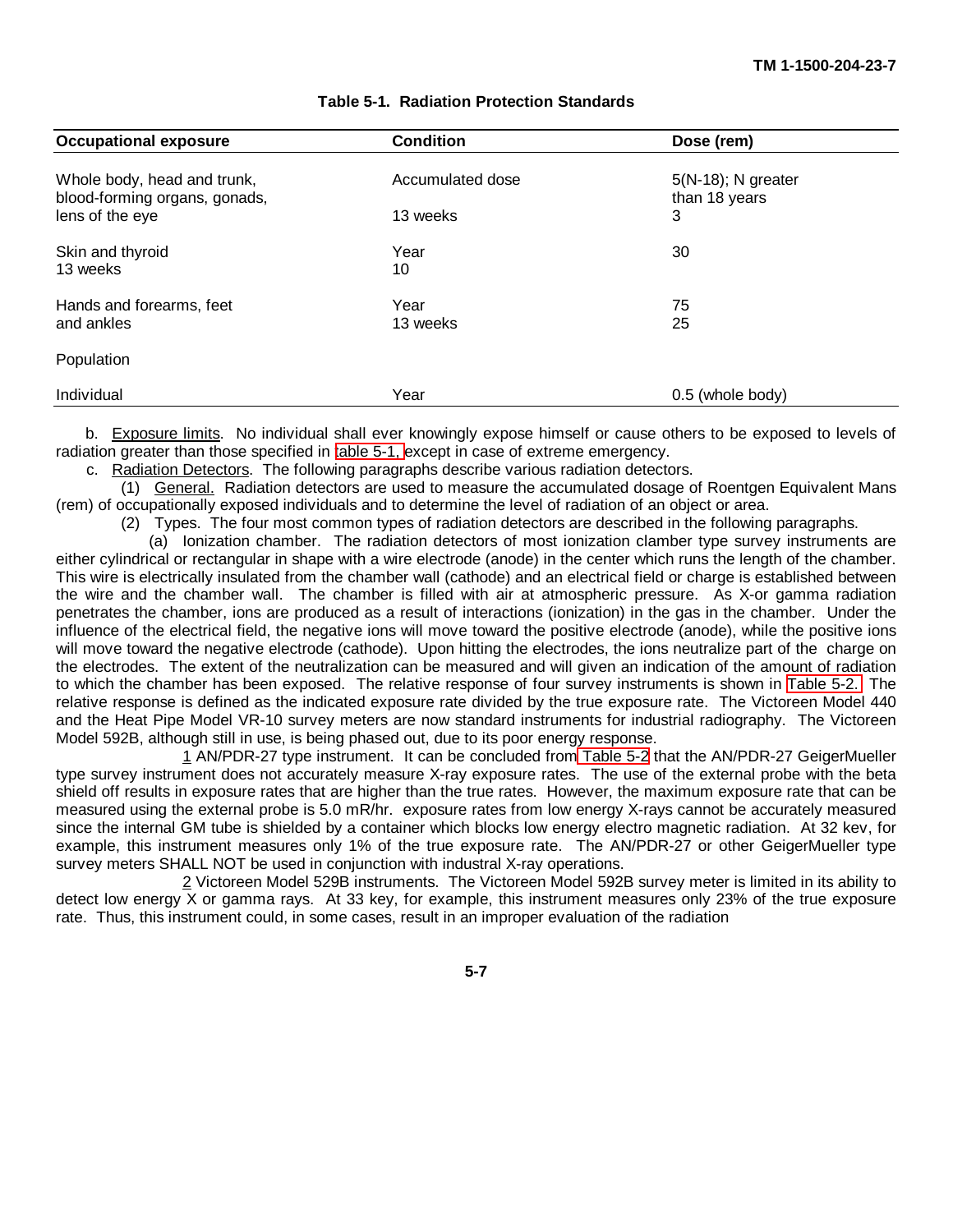<span id="page-44-0"></span>

|                                                                        | <b>Relative Response</b><br><b>Instrument Effective Energy Key</b> |      |      |      |      |        |  |
|------------------------------------------------------------------------|--------------------------------------------------------------------|------|------|------|------|--------|--|
| <b>Instrument</b><br>Model No. FSN                                     | 22                                                                 | 32   | 70   | 120  | 170  | 663(a) |  |
| Victoreen Model 440<br>NSN 6665-00-938-6806                            | 0.94                                                               | 1.04 | 1.16 | 1.18 | 1.16 | 1.0    |  |
| Victoreen Model 592B<br>NSN 6665-00-018-5841                           | 0.23                                                               | 0.79 | 1.14 | 1.20 | 1.16 | 1.0    |  |
| Heat Pipe Corp.<br>Model VR-10<br>NSN 6665-00-581-0220<br>With Cap Off | 1.06                                                               | 1.16 | 1.03 | 1.0  | 1.03 | 0.82   |  |
| AN/PDR-27<br>NSN 6135-00-164-8753<br><b>External Probe Cap</b><br>Off  | 1.71                                                               | 3.8  | 4.27 | 2.88 | 1.52 | 1.0    |  |
| <b>External Probe Cap</b><br>On                                        | $\blacksquare$                                                     | 0.34 | 1.35 | 1.94 | 1.34 | 1.0    |  |
| <b>Internal Probe</b>                                                  |                                                                    | 0.01 | 2.22 | 2.1  | 20   | 1.0    |  |

**Table 5-2. Relative Response of Survey Meters**

(a) Note that the 663 key response was obtained from Cs-137 gamma rays, which is commonly used for calibration in the USAF.

hazard, causing personnel ro receive an unwarranted exposure to ionizing radiation. Personnel should understand the energy dependence characteristics of the Model 592B survey instrument and should not accept all indicated exposure rates (meter readings) as being true values.

3 Victoreen Model 440 Instrument. In contrast to the Model 592B survey meter, [Table 5-2](#page-44-0) indicates that the Model 440 instrument is nearly energy independent for the range of X-ray energies encountered in industrial radiography.

(b) Portable geiger counters. Various portable geiger counters are used to measure levels of radiation. Radiation exposure measurement with portable survey instruments may be affected by such factor as ambient temperature, configuration of radiation 5-8 source, (i.e. round, square, rectangular, etc.), isotope source, pressure and relative humidity, direction of radiation beam, radiation quality (effective energy or radiation spectra) and instrument susceptibility to Radio Frequency (RF) radiation.

(c) Pocket dosimeters. The pocket dosimeter, used in conjunction with, but never in lieu of, a film badge or Thermoluminescent Dosimeter (TLD), is a compact, easy to carry device that indicates an individuals accumulated exposure to radiation. The dosimeter is about the size and shape of a large fountain pen and shall be worn between the neck and the waist. The pocket dosimeter, contrary to its name, shall be worn on an outer garment and never be placed inside a pocket.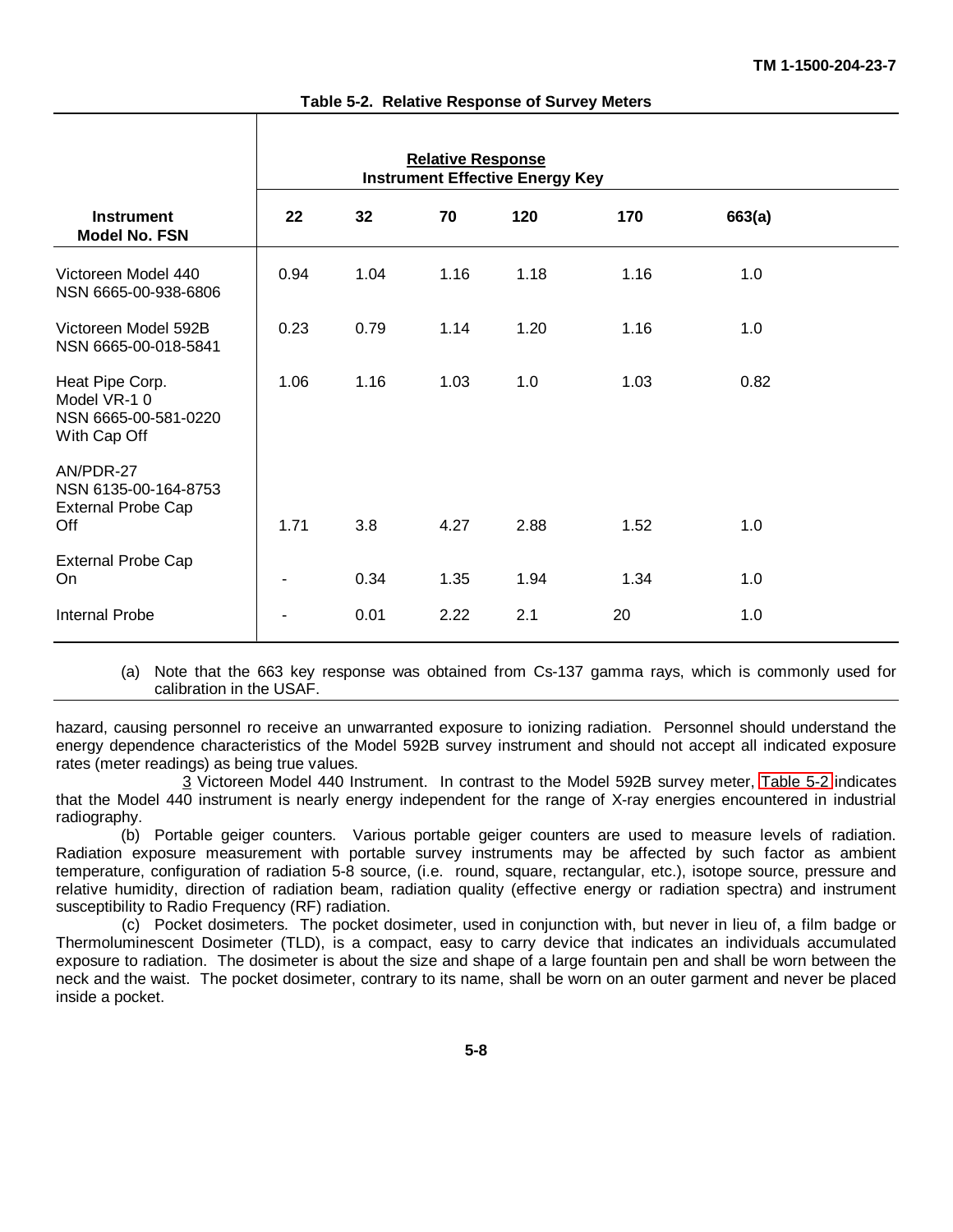(d) Film badges. The film badge is used mainly to measure X or gamma radiation and the more energetic beta radiation. However, special TLD or film dosimeters are readily available for measuring neutron radiation. The film badge is meant to provide a permanent record of the cumulative exposure received by an individual while working in a radiation environment. In order that the exposure received by the film badge be a good indication of that received by the whole body of the Individual, the badge shall be worn between the neck and the waist. The film badges shall be worn clipped to the breast pocket of the outer garment, if possible. The badge should never be placed inside a pocket. If exposure to the arms, hands, or head is likely to be different from exposure delivered to the body, special film holders are available.

d. Electrical Precautions. All switches and electrical equipment shall be of the enclosed explosion-proof type. All metal apparatus shall be grounded to avoid the danger of igniting test fluid fumes or creating electrical shock.

#### **5-9/(5-10 blank)**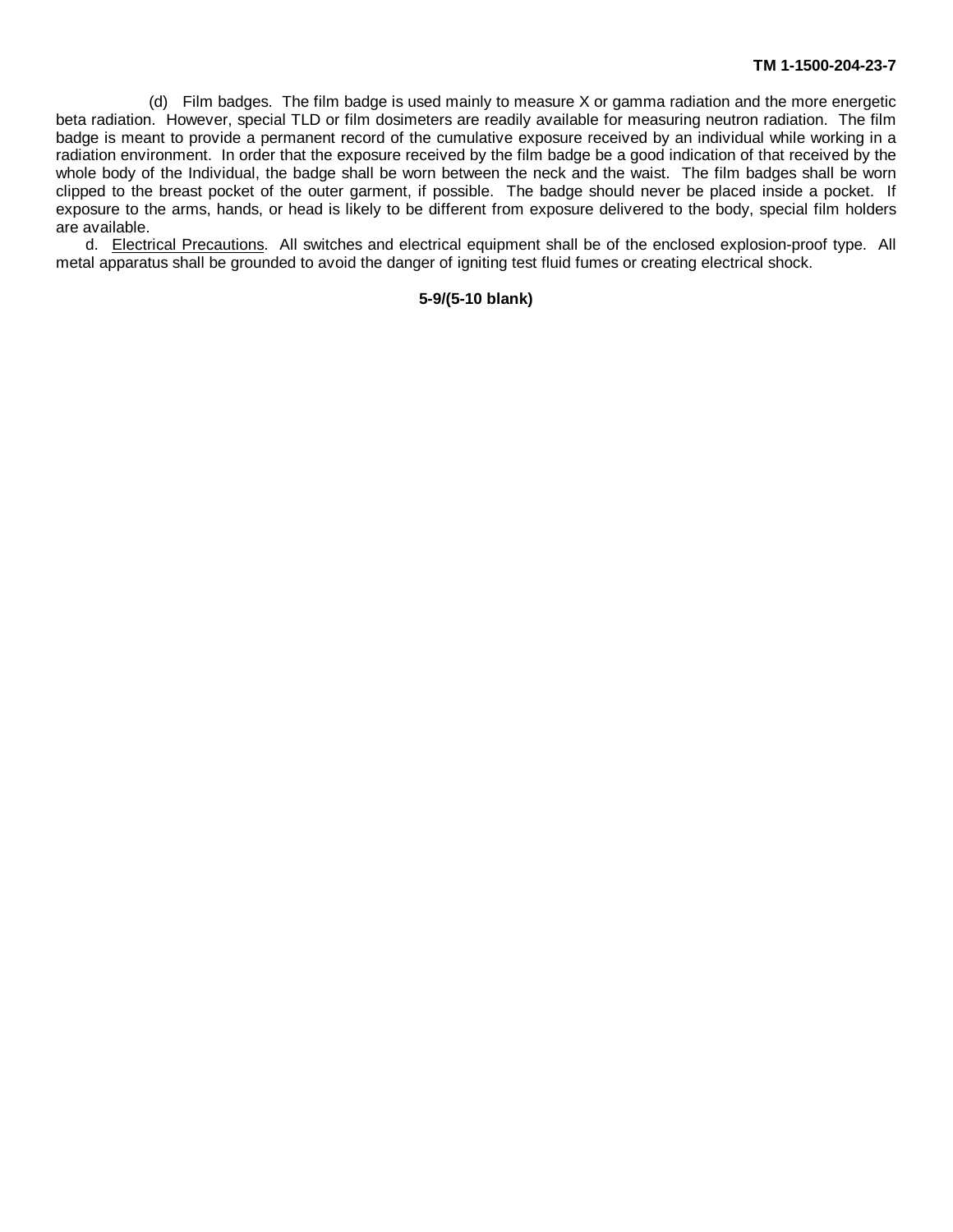#### **CHAPTER 6**

#### **ULTRASONIC INSPECTIONS**

<span id="page-46-0"></span>**6-1. General**. Ultrasonic is the name given to the study and application of sound wave frequencies higher than those to which the human ear can respond, 20,000 Hz (hertz or cycles per second). In contact ultrasonic testing the most commonly used frequencies range is from 2.25 to 10 MHz (megahertz or million cycles per second). Frequencies below this range and up to about 25 MHz are also used on occasion.

**6-2. Advantages**. Ultrasonic detection equipment has made it possible to locate defects in all types of parts without damaging the part being inspected. Minute cracks, checks, and voids, too small to be seen by X-ray, are located by ultrasonic inspections. Access to only one surface of the part is necessary.

**6-3. Disadvantages**. The sound beam is not a straight sided projection of the face of the search unit having uniform intensity. The sound beam spreads out beyond the face of the search unit and varies in intensity. This causes dead zones and other problems. Refer to TM 55-1500-335-23.

**6-4. Basic Testing Methods**. Contact and immersion methods are used for ultrasonic inspections. In the contact method of ultrasonic inspection, the search unit is placed directly on the test part surface using a thin film of couplant, such as oil, to transmit sound into the test part. In the immersion method, the test part is immersed in a fluid, usually water, and sound is transmitted through the water to the test part.

**6-5. Nature of Ultrasonic Waves**. Ultrasonic sound beams have properties similar to light beams. For example, when an ultrasonic beam strikes an interrupting object, sound beam energy is reflected from the surface of the interrupting object. The angle of incidence is equal to the angle of reflection. The reflected energy may be picked up by a search unit. This search unit is usually the same search unit used to generate the sound beam, but may be a second search unit. The search unit transforms the received ultrasonic energy into electrical energy. The ultrasonic instrument amplifies this electrical energy and presents it as a vertical deflection on a cathode ray tube.

**6-6. Modes of Vibration**. Sound energy is propagated in an object by the vibration of particles in the object. Ultrasonic energy is transmitted from one atom to another The direction in which the particles (atoms) vibrate in relation to the direction of the ultrasonic beam propagation is dependent on the mode of vibration.

a. Longitudinal Waves. The longitudinal or compressional wave mode is characterized by particle movement parallel to the direction of sound beam propagation.

b. Transverse Waves. The transverse wave mode is characterized by particle movement perpendicular to the direction of the sound beam propagation. Tranverse waves travel at approximately one half the speed of longitudinal waves. Transverse waves are introduced into a test part by using an angle beam search unit. This type of search unit consists of a transducer element mounted on a plastic wedge, so that ultrasonic waves enter the test part at an angle

c. Rayleigh Waves. Surface waves, or Rayleigh waves, are a special type of shear wave in which the motion of the particles is confined to a thin layer on the free boundary of a solid.

d. Lamb Waves. Lamb wave propagation occurs when ultrasonic waves travel along a test part with thickness less than the wavelength. There are two general classes of Lamb waves: symmetrical and asymmetrical waves. An infinity of modes of each class of vibrations are possible in a given test part Theory shows that the velocity of the lamb waves is dependent on the mode and can exhibit many different velocities.

**6-7. Transmission Characteristics**. Reflection, refraction and mode conversion, and beam divergence are explained by the following paragraphs.

a. Reflection, When an ultrasonic beam strikes a boundary between two different objects, part of the energy is transmitted to the second medium and part is reflected. The percentage of sound transmitted and reflected is related to the acoustic impedances of the two materials. Acoustic impedance, z, is the product of density, p or rho, and velocity, v, or: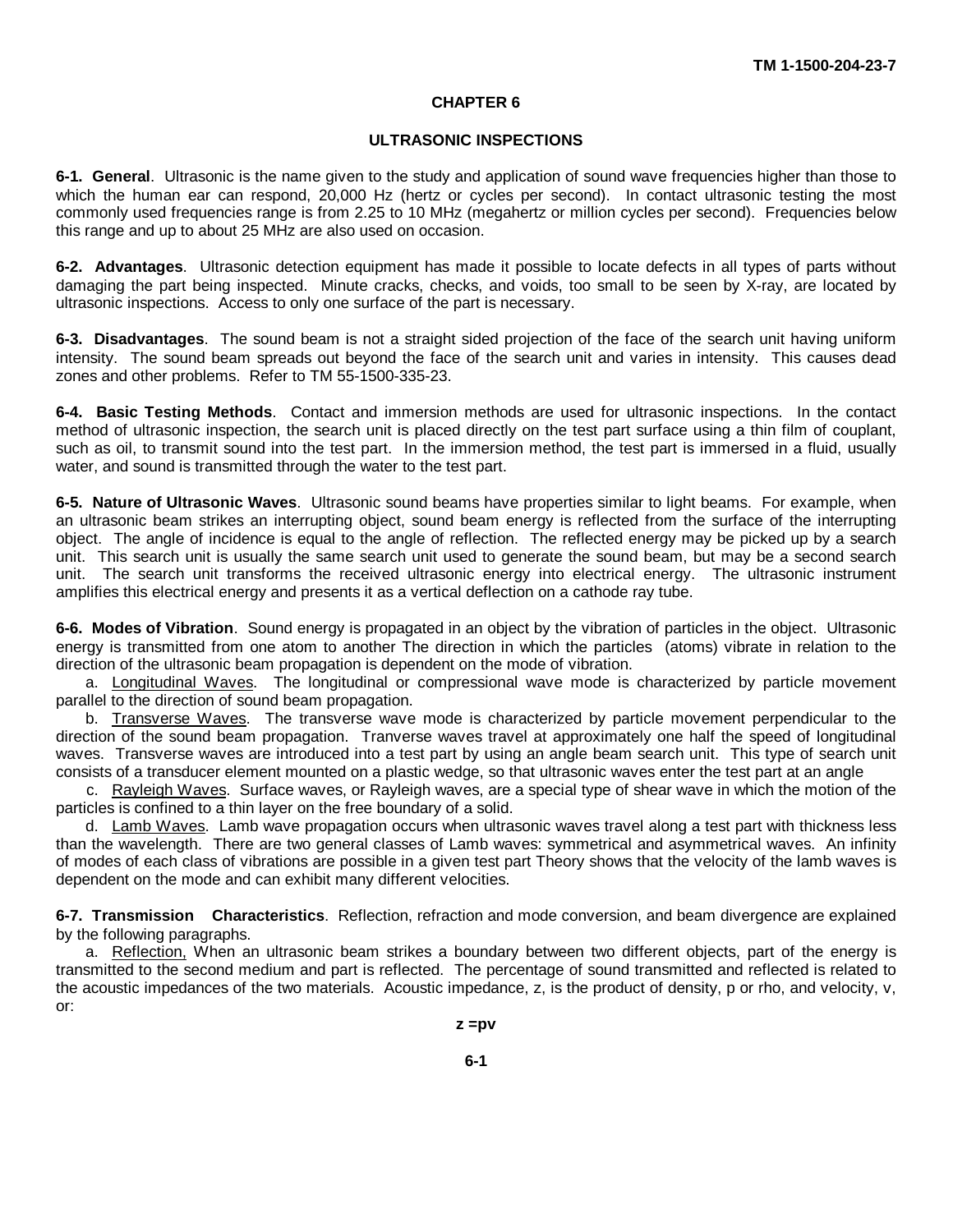b. Refraction and Mode Conversion. When a sound beam passes from one medium to another with a different velocity at an angle not normal to the interface separating the two media, refraction occurs. The incident and refracted angles follows Snell's law. Snell's law is written for use in ultrasonic Inspection as follows:

$$
\frac{\sin \varphi_1}{\sin \varphi_2} = \frac{\frac{v_1}{2}}{v_2}
$$
 where:

 $\textdegree$ 1 = angle between the normal to the interface surface and the incident sound beam.

 $\degree$ 2 = angle between the normal to the interface surface and the refracted sound beam.

 $V_1$  = velocity of incident sound beam.

 $V$ <sub>2</sub> = velocity of refracted sound beam.

c. Beam Divergence. The sound beam is not a straight-sided projection of the face of the search unit having uniform intensity. The sound beam spreads out beyond the face of the search unit and varies in intensity.

**6-8. Ultrasonic Inspection Equipment**. The basic types of ultrasonic inspection equipment are explained in the following paragraphs.

a. General. All ultrasonic pulse-echo instruments basically perform the functions of generating, receiving, measuring the amplitude of, and determining the time of electrical pulses. Inspection information is displayed on the cathode ray tube contained in all ultrasonic pulse-echo flaw detection inspection units.

b. Search Units. Search units are devices for generating and receiving ultrasonic energy. The units may contain transducer elements or a microphone and coil.

c. Transducers. Transducers are electo-acoustical devices for converting electrical energy into acoustical energy and vice versa. The most common piezoelectric substances used for transducer elements are:

- **Quartz**
- $\bullet$ Lithium sulfate

Polarized ceramic materials-barium titanate, lead metaniobate, and lead zirconate titanate

Originally, ultrasonic inspections were performed almost exclusively with quartz transducer elements, but quartz is used very little now because better elements are available. The inspection performance can be improved by selecting different transducer elements for the transmitting transducer element and for the receiving transducer element.

#### **CAUTION**

#### **Glycenne, silicones, and graphite greases shall not be used as couplants because they have an unacceptable surface roughness.**

d. Couplants. Couplants are substances used between the search unit and test part to permit or improve transmission of ultrasonic energy into the test part. Typical couplant substances include water, oil, grease, and penetrant emulsifier.

**6-9. Ultrasonic Inspection Techniques**. Ultrasonic inspection can be separated into contact and immersion inspection. Since immersion inspection is not applicable in the field, all information in the following paragraphs is for contact inspection. Straight beam, angle beam, and surface wave methods of contact inspection are described in the following paragraphs.

a. Straight Beam Method. The straight beam method uses longitudinal waves and is generally used on objects 1/2 inch thick or greater. The dead zone interferes with inspection of thinner objects. When required, application of straight beam inspection to thinner objects can be extended by several different methods, such as:

- Inspection of object from opposite sides. The dead zone which is not inspected from the first side is covered when inspecting from the second side.
- Use of dual search units.
- Use of delay line search units.

b. Angle Beam Method. The angle beam method generally uses shear waves with refracted angles in the test part from 30 to 70 degrees. This method is used extensively for field NDI, and can provide for inspection of areas with complex geometry or limited access. This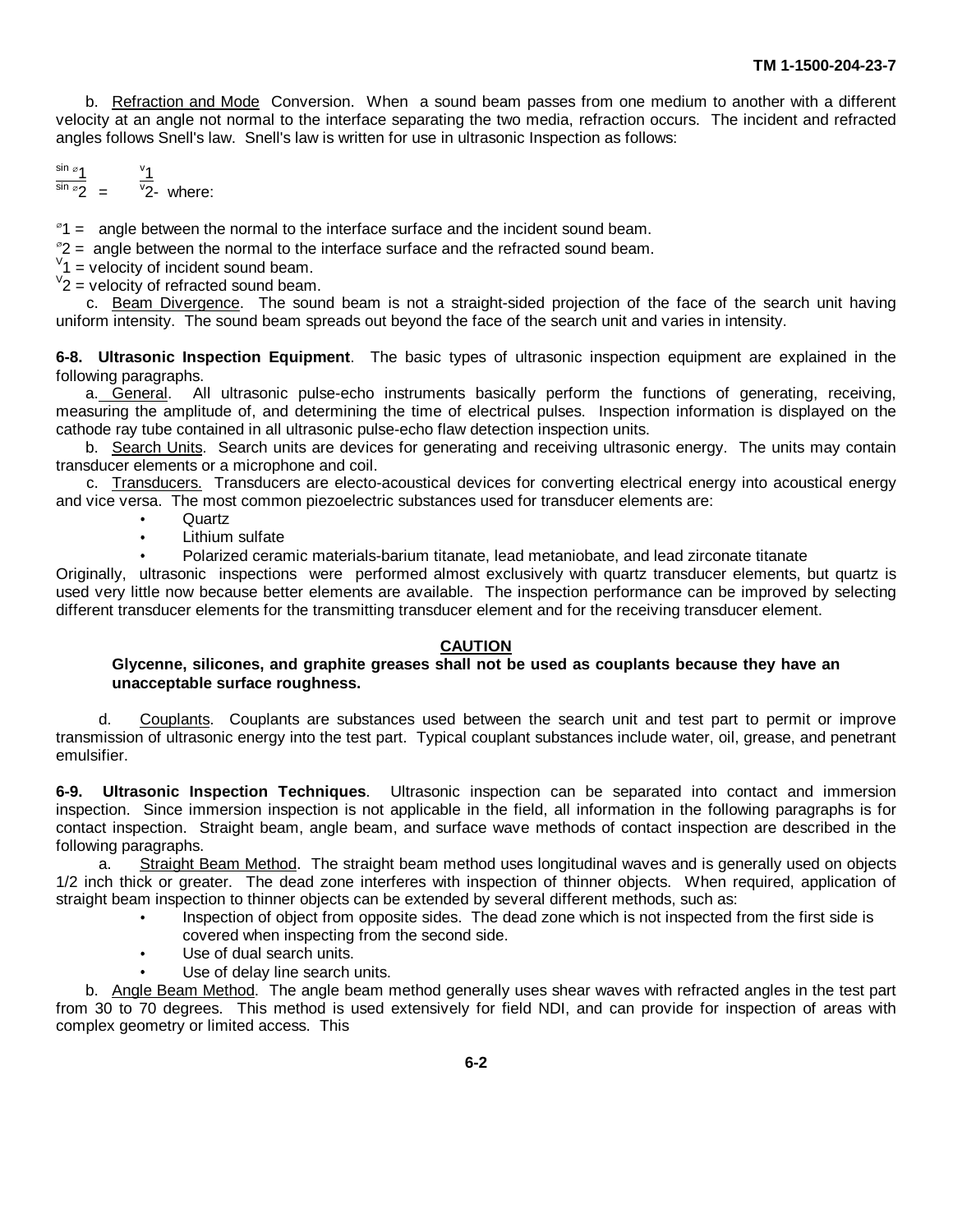is because angle beams can travel through a part by bouncing from surface to surface. Useful inspection information can be obtained at great distances from the search unit. Angle beam inspections are particularly applicable to Inspections around fastener holes, inspection of cylindrical components, examination of skins for cracks, and inspection of welds.

c. Surface Wave Method. The surface wave method uses surface (Rayleigh) waves. When inspecting thin objects (less than one wave-length thick) with sound propagated perpendicular to the thickness direction, Lamb waves are used.

d. Surface Preparation. The sound entry surface is visually examined to determine if any special preparation is required to provide a suitable condition for ultrasonic inspection. The surface finish should be 250 rhr or smoother. Painted surfaces can normally be inspected without removing the paint if the paint is uniform and adheres tightly to the surface. Loose paint or uneven, patched paint shall be stripped prior to ultrasonic inspection.

e. Inspection of Metal Plates and Sheets. Metal plates and sheets should be inspected for laminations, surface cracks, and weldment defects. These defects are explained in the following paragraphs.

(1) Laminations. Laminations in rolled plate or strip are formed when blowholes or internal fissures are not welded tight during rolling, but are enlarged and flattened into sometimes quite large areas of horizontal discontinuities. Laminations may be detected by magnetic particle testing on the cut edges of plate, but do not give indications on plate or strip surfaces, since these discontinuities are internal and lie in a plane parallel to the surface. Ultrasonic mapping techniques are used to define them. When inspecting parts fabricated from sheet or plate, laminations can be detected by noting a reduction in the distance between back reflection multiples.

(2) Surface cracks. When inspecting for surface cracks, the sound should be directed normal to the expected plane of the discontinuity. The straight beam method is used for laminar discontinuities and the angle beam method for internal discontinuities.

(3) Weldment defects. Several kinds of discontinuities may be formed during welding. Some are at the surface and some are in the interior of the metal Ultrasonic testing can detect some types of weldment defects. Refer to the applicable maintenance manual.

f. Inspection of Bar Stock. Bar stock should be inspected for blow holes and cracks. These are explained in the following paragraphs.

(1) Blow holes. A blow hole is a hole in a casting or weld caused by gas entrapped during solidification.

(2) Cracks. Various types of cracks can be detected by ultrasonic testing methods. Refer to the applicable maintenance manual for detection methods and interpretation.

g. Inspection of Tubes and Pipes. Inspection of tubes and pipes using ultrasonic testing methods should be done in accordance with the applicable maintenance manual.

**6-10. Calibration of Ultrasonic Equipment**. The most important calibration is the verification of each inspection setup through use of the applicable reference standard. It is essential that this verification be performed for each and every inspection Attenuation measurements should be made using ASTM test block, angle beam blocks, and a surface wave reference standard. This IS done to minimize the scattering of the sound beam. Complete procedures are found in TM 55-1500-335-23.

#### **6-3/(6-4 blank)**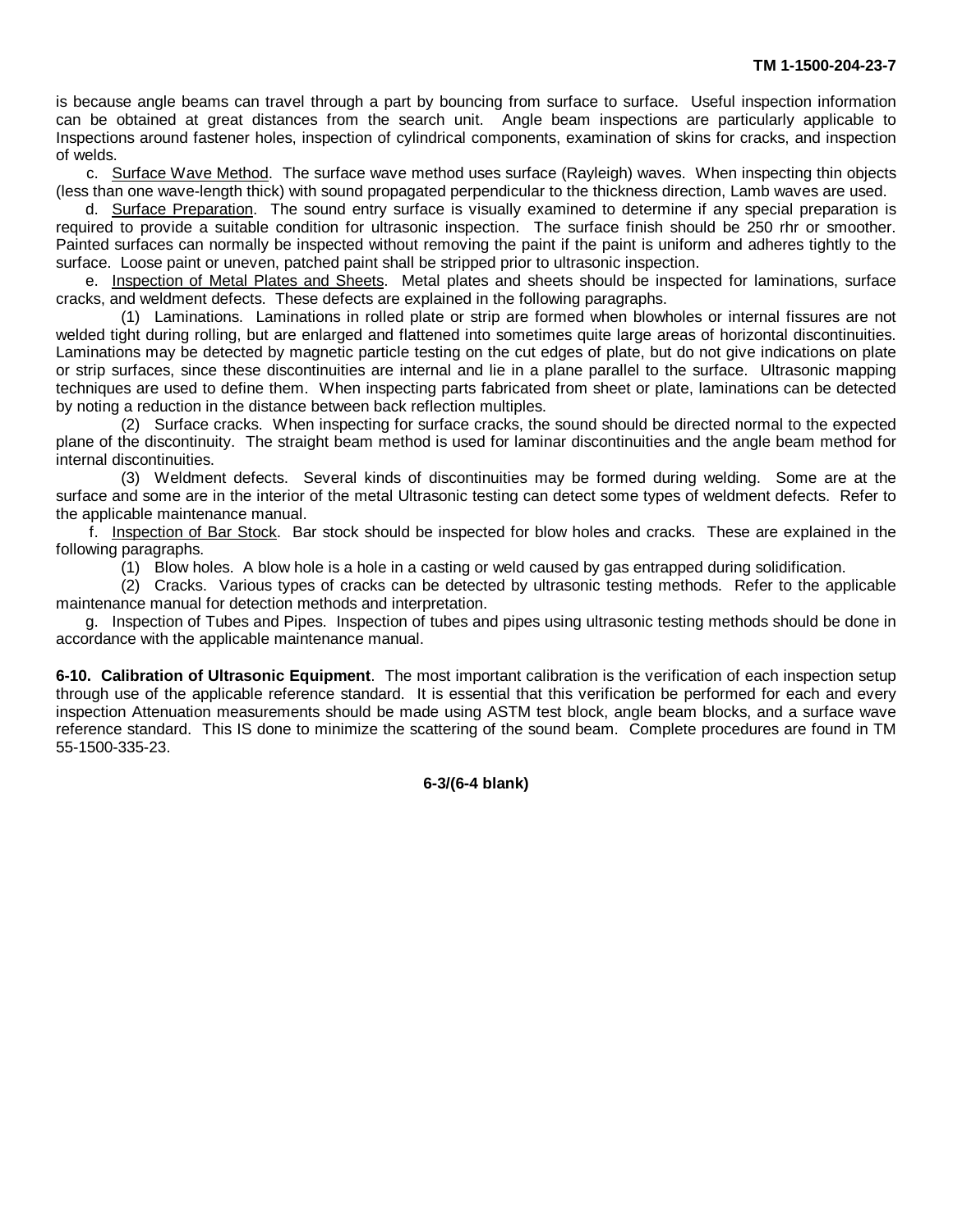#### **CHAPTER 7**

#### **ELECTROMAGNETIC INSPECTIONS**

<span id="page-49-0"></span>**7-1. General**. With magnetic metals such as steel, the reaction of the metal to the applied magnetic field is much more dependent upon the magnetic permeability of the metal than on Its electrical conductivity. When magnetic properties are predominant, the form of testing is more accurately termed magnetoinductive testing. Eddy current testing and magnetoinductive testing are grouped together under the more general classification of electromagnetic testing.

**7-2. Purpose**. Electromagnetic inspections are used in aircraft maintenance to inspect jet engine-turbine shaft and veins, wing skins, wheels, bolt holes, and spark plug bores for cracks, heat or frame damage. In aircraft manufacturing plants, eddy current is used to inspect castings, stamping, machine parts, forgings, and extrusions.

**7-3. Eddy Currents**. Eddy currents are electrical currents Induced in a conductor of electricity by reaction with a magnetic field. The eddy currents are circular In nature, and their paths are oriented perpendicular to the direction of the applied magnetic field. In general, during eddy current testing, the varying magnetic field is generated by an alternating electrical current flowing through a coil of wire positioned immediately adjacent to the conductor, around the conductor, or within the conductor. A summary of the uses of eddy current inspection as related to the property or test conditions measured is presented i[n table 7-1.](#page-50-0)

**7-4. Field Application**. Eddy current techniques are particularly well suited for detection of service-induced cracks in the field. Service-induced cracks in aircraft structure are generally caused by fatigue or stess corrosion. Both types of cracks initiate at the surface of a part. If this surface is accessible, eddy current inspection can be performed with a minimum of part preparation and a high degree of sensitivity. Unlike penetrant inspection, eddy current inspection can usually be performed without removing such surface coatings as primer, paint, and anodic films. Eddy current inspection has greatest application for inspecting small localized areas where possible crack initiation is suspected rather than for scanning broad areas of metal for randomly oriented cracks. In some instances, it is more economical to scan relatively large areas with eddy current rather than strip surface coatings, inspect by another method, and then refinish.

**7-5. Eddy Current Test Set Model ED-520**. The ED-520 eddy current test instrument is a compact, lightweight, battery-operated portable unit designed primarily for the detection of cracks and flaws. The ED-520 is an impedance type instrument where variations in conductivity, permeability, or physical characteristics result in impedance changes in the test coil attached to the bridge circuit. The impedance change causes the bridge to become unbalanced; the unbalanced voltage is amplified and indicated by the panel meter. The instrument can be used with a wide variety of probes and coils. The two-wire system is generally used with a single coil.

a. Operation. Front panel controls consist of a mode switch, lift-off frequency control, sensitivity and balance. The mode switch has six positions: OFF, TEST, LO, MED, HI, and CHG. In the OFF position the meter terminals are short circuited and the battery charger is shut off. In the LO, MED, and HI positions the instrument is turned on and the meter is connected to the output of the bridge circuit. The sensitivity of the instrument is increased by a factor of approximately 2 with each change in position from LO to MED to HI. If ac power is applied to the unit while in any one of these positions, a limited charging current is provided to the unit. When the unit is in the TEST position, the meter is connected directly across the rechargeable batteries and indicates the state of charge of the batteries. When the batteries are adequately charged, the meter will read above the red line on the face of the meter. In the CHG position, maximum charging is applied to the batteries and all other circuits are shut off. The CHARGING light will be on whenever the line voltage is being supplied to the battery charging circuits.

b. Testing Procedure. For testing, the operating frequency is set by the LIFT-OFF/FREQ. control. Defect detection usually requires a procedure which will minimize the effects of lift-off on the eddy current response. This is accomplished by establishing an operating frequency with the LIFT-OFF/FREQ. control which will provide the same probe coil impedance with the probe in contact with bare metal of the part. Operating frequencies for lift-off compensation are determined by adjusting the LIFT-OFF/FREQ. until the same meter reading is obtained with the probe in each of these two positions. More than one frequency may provide lift-off compensation. However, the highest frequency (lowest LIFTOFF/FREQ. setting) usually provides the best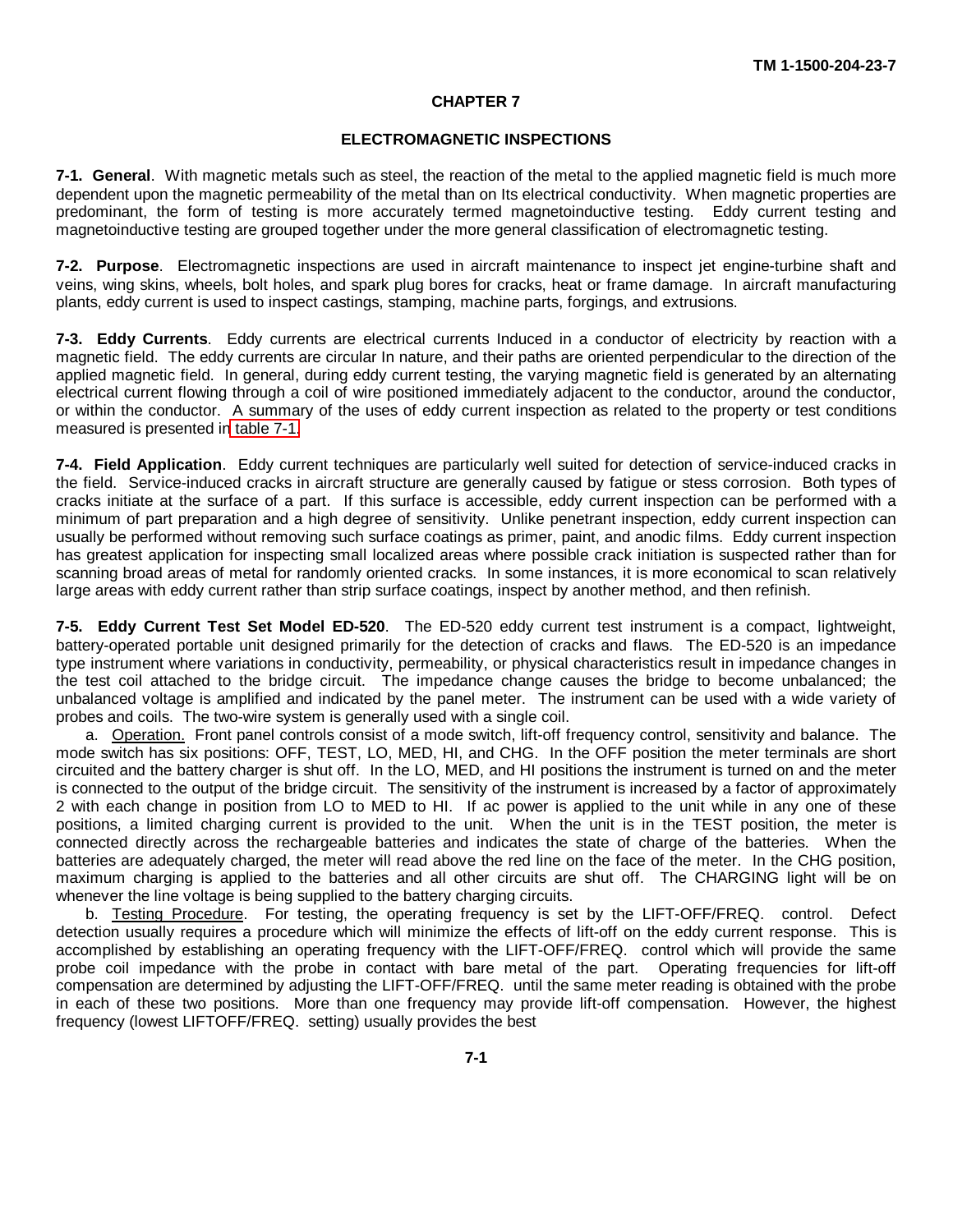<span id="page-50-0"></span>

| <b>Variable Measured</b>          |                                                    |                                                  |                                                                   |                                                             |
|-----------------------------------|----------------------------------------------------|--------------------------------------------------|-------------------------------------------------------------------|-------------------------------------------------------------|
| <b>Electrical</b><br>conductivity | <b>Magnetic</b><br>permeability                    | <b>Geometry</b>                                  | Homogeneity                                                       | <b>Magnetic</b><br>coupling<br>(lift-off or<br>fill factor) |
| <b>Alloy Sorting</b>              | <b>Alloy Sorting</b><br>(magnetic<br>materials)    | Metal<br><b>Thickness</b><br>(thin<br>materials) | <b>Flaw Detection:</b><br>1. Cracks<br>2. Segregation<br>3. Seams | Insulation<br><b>Thickness</b>                              |
| Heat-Treat<br>Control             | Case Depth                                         |                                                  | 4. Inclusions<br>5. Pits<br>6. Corrosion                          | Nonmetallic<br>Coating<br>Thickness                         |
| Cladding<br>Thickness             | Heat-Treat<br>Condition<br>(magnetic<br>materials) |                                                  |                                                                   | Proximity<br>Gauge                                          |
| Plating<br><b>Thickness</b>       | Plating<br><b>Thickness</b>                        |                                                  |                                                                   | Diameter<br>Diameter                                        |

#### **Table 7-1. Uses of Eddy Current Inspection**

sensitivity for defect detection. When using the ED-520 for purposes other than defect detection, frequencies may be selected to minimize variations in parameters other than lift-off. The magnitude of the current change corresponding to a specific change in test coil impedance is regulated by the position of the function switch LO, MED, HI and the SENSITIVITY control.

c. Changing magnitude of Current. In the simplest type of instrumentation, analysis of the signal consists of measuring the change in relative magnitude of the current flowing through the bridge. Changes in the ac current are amplified and converted to a dc current prior to readout. In more sophisticated instrumentation, both amplitude and phase are determined. In this case, a reference signal is provided as a basis of comparison with the amplified signal from the bridge or compensating circuit. Phase is then measured in relation to the reference signal.

d. Needle Deflections. Acceptance of an eddy current probe should be based primarily on crack or flaw detection capability or sensitivity. With the ED-520 adjusted for 3 mils of lift-off and maximum sensitivity, probes should exhibit a static meter deflection of at least 100 units from a 0.60 inch long x 0.020 inch deep Electrical Discharge Machined (EDM) notch in aluminum in order to exhibit adequate sensitivity. Probes that are also to be used on steel or titanium should meet minimum sensitivity requirements for those materials. Response from a 0.060 inch long x 0.010 inch deep EDM notch in steel should be a minimum of 60 meter units. A 0.100 inch long x 0.030 inch deep notch in titanium should yield a meter deflection of 30.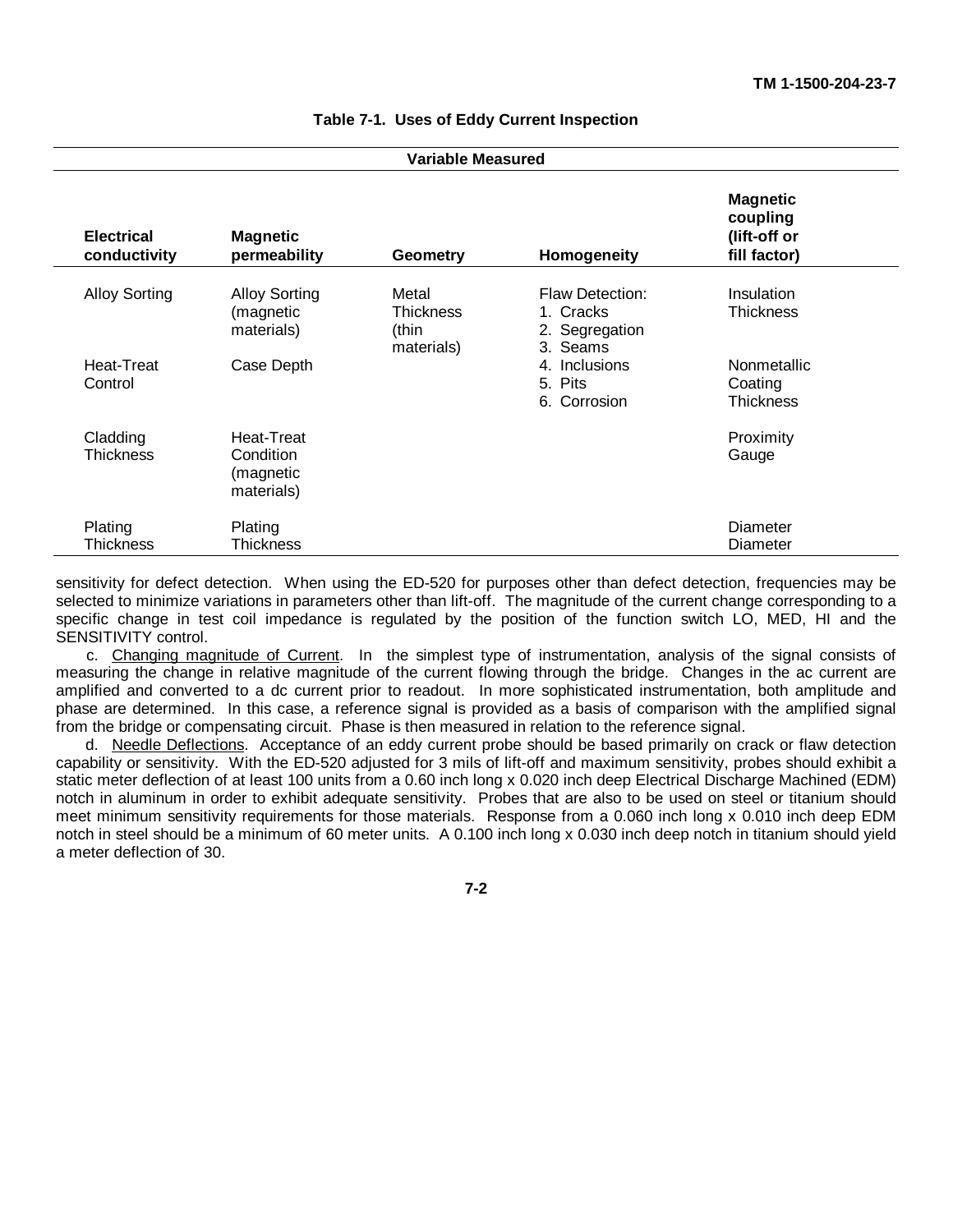#### **APPENDIX A**

#### **REFERENCE**

#### <span id="page-51-0"></span>**A-1. ARMY REGULATIONS (AR):**

# **A-2. FEDERAL HANDBOOK:**

**A-3. TECHNICAL MANUALS (TM):**

AR 385-10<br>AR 385-11 **AR 385-11** AR 385-11 Ionizing Radiation Protection AR 385-30 Safety Color Code Markings and Signs<br>AR 385-32 **Safety Color Code Markings and Signs**<br>Protective Clothing and Equipment Protective Clothing and Equipment

H4/H8 Commercial and Government Entity (CAGE) Publication - Name to CAGE

Nondestructive Inspection Methods

**A-1/(A-2 blank)**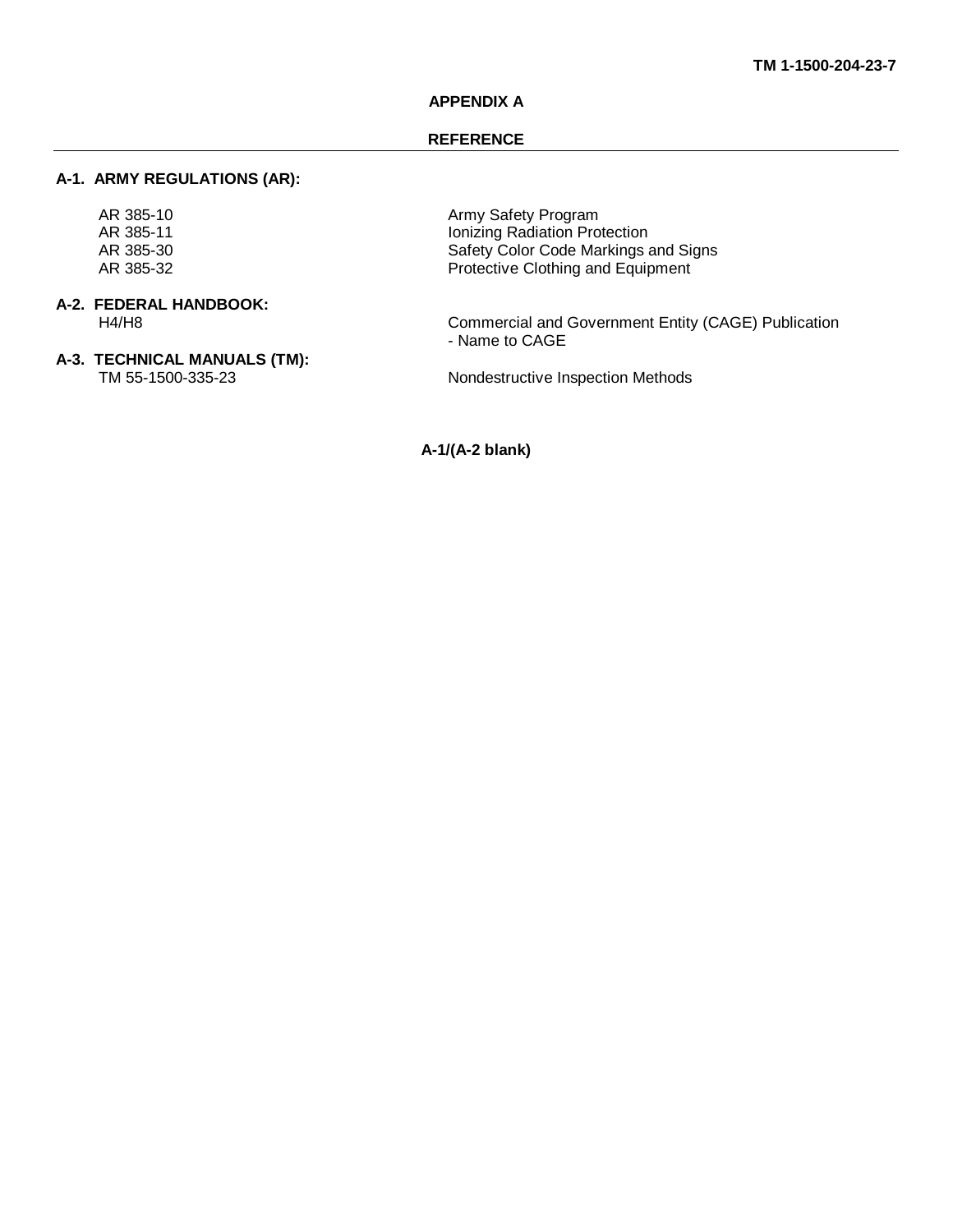### **GLOSSARY**

<span id="page-52-0"></span>

| AMPERAGE -                 | The strength of a current of electricity measured in amperes.                                                                                                                                                                                                                           |
|----------------------------|-----------------------------------------------------------------------------------------------------------------------------------------------------------------------------------------------------------------------------------------------------------------------------------------|
| <b>ATTENUATION (RT) -</b>  | Loss of energy caused by scattering of the radiation wave within a<br>material or at an Interface, or an electronic device in or attached to<br>the instrument.                                                                                                                         |
| ATTENUATION (UT) -         | Loss of energy caused by scattering of the sound beam within a<br>material or at an interface, or an electronic device in or attached to<br>the instrument.                                                                                                                             |
| <b>BEAM DIVERGENCE -</b>   | Spreading of a beam as it travels through material.                                                                                                                                                                                                                                     |
| <b>CENTRAL CONDUCTOR -</b> | A conductor made of copper, aluminum, steel, or flexible cable that<br>is passed into or through an opening in a cylindrically-shaped part<br>or other shapes when applicable for the purpose of establishing a<br>circular field on the inside diameter.                               |
| <b>CORROSION -</b>         | The gradual loss of material which is being eaten away by chemical<br>action.                                                                                                                                                                                                           |
| <b>CURIE POINT -</b>       | The temperature at which ferromagnetic metals become non-<br>magnetic and can no longer be magnetized by outside sources.                                                                                                                                                               |
| DEFECT -                   | A discontinuity which interferes with the usefulness of a part.                                                                                                                                                                                                                         |
| <b>DEMAGNETIZATION -</b>   | The reduction to can acceptable level of the residual magnetism in<br>ferromagnetic materials.                                                                                                                                                                                          |
| <b>DISCONTINUITY--</b>     | An interruption in the normal physical structure or configuration of a<br>part.                                                                                                                                                                                                         |
| <b>DWELL TIME -</b>        | The period of time that the liquid penetrant remains on the surface of<br>the part.                                                                                                                                                                                                     |
| ELECTROMAGNETIC -          | The magnetism created In a suitable metal core which has been<br>placed in the magnetic field created by passing electric current<br>through a coil of wire or a central conductor.                                                                                                     |
| ELECTROMAGNETIC TESTING -  | The nondestructive testing of materials (including magnetic materials)<br>which uses electromagnetic energy with frequencies less than that of<br>visible light to determine the quality of tested materials. This<br>term includes eddy current testing and magneto-inductive testing. |
| <b>EMULSIFICATION-</b>     | The process of dispersing one liquid in a second immiscible liquid.                                                                                                                                                                                                                     |

**Glossary 1**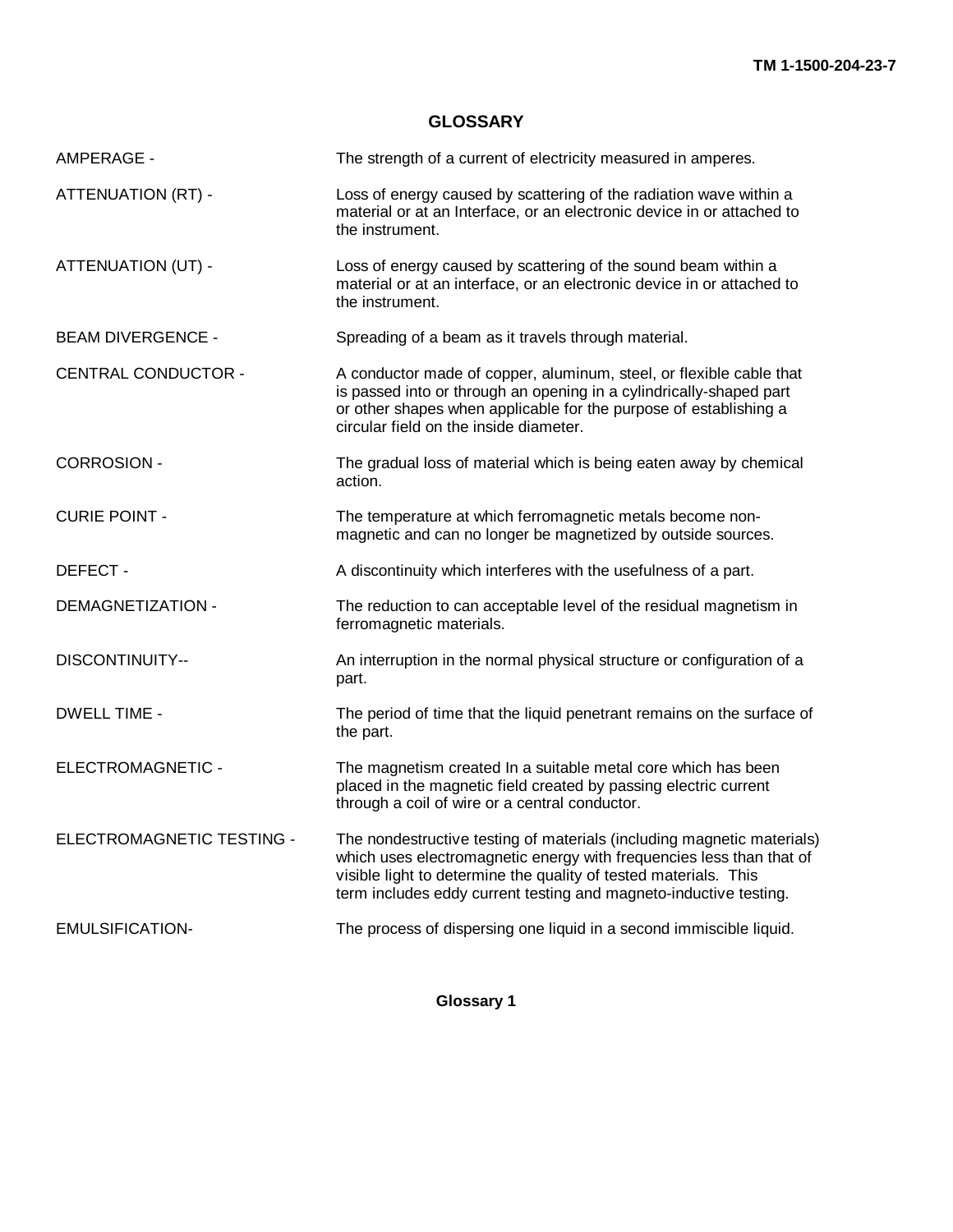#### **GLOSSARY**

| <b>FERROMAGNETIC METALS -</b> | The attraction of repulsion of most metals when under the influence<br>of a magnet is very slight. A few metals, particularly iron, steel, cobalt<br>and nickel are strongly attracted. These metals, permeable to<br>magnetic flux, are called ferromagnetic. In magnetic particle testing,<br>we are concerned only with ferromagnetic metals.                                                                                                                                                                                                           |
|-------------------------------|------------------------------------------------------------------------------------------------------------------------------------------------------------------------------------------------------------------------------------------------------------------------------------------------------------------------------------------------------------------------------------------------------------------------------------------------------------------------------------------------------------------------------------------------------------|
| FLUOROSCOPY--                 | The visual presentation of an X-ray image on a fluorescent screen.                                                                                                                                                                                                                                                                                                                                                                                                                                                                                         |
| <b>GAMMA RAY -</b>            | The electromagnetic radiation of high-frequency and short wave-<br>length emitted by the nucleus of an atom during a nuclear reaction.<br>Gamma rays are not affected by electric fields or magnetic fields<br>Although produced differently then X-rays, they are identical in nature<br>and properties to X-rays of the same wavelength.                                                                                                                                                                                                                 |
| <b>IONIZATION CHAMBER -</b>   | An instrument that detects and measures the electrical current<br>created when gas in the chamber is ionized by radiation and<br>becomes an electrical conductor.                                                                                                                                                                                                                                                                                                                                                                                          |
| <b>LEAKAGE FIELD -</b>        | The magnetic field forced out into the air by the distortion of the field<br>within a part caused by the presence of a discontinuity or change in<br>section configuration.                                                                                                                                                                                                                                                                                                                                                                                |
| <b>MAGNETIC FLUX -</b>        | Magnetism may be considered a force which tends to produce a<br>magnetic field. Magnetic flux is a condition in this magnetic field<br>which accounts for the effect of the field on magnetic objects. To<br>picture a magnetic field in a diagram, magnetic flux is commonly<br>represented by flux lines that form a pattern or series of curved lines<br>within the magnetic field flowing through the magnet and air around<br>the magnet. The stronger the field, the greater the number of flux<br>lines. These lines are also called lines of force |
| <b>MAGNETIC METALS -</b>      | Magnetic metals are those metals which are attracted be magnetism,<br>or which are permeable to magnetic flux.                                                                                                                                                                                                                                                                                                                                                                                                                                             |
| <b>MAGNETISM-</b>             | The property of some metals, chiefly iron and steel to attract other<br>pieces or iron or steel is called magnetism. While most metals are<br>affected by magnetism to some degree, only iron and steel and some<br>of their alloys are sufficiently affected for the application or use of<br>magnetic particle inspection.                                                                                                                                                                                                                               |
| PENETRAMETER -                | A device using radiography to ensure that the inspection technique<br>was appropriate. It is not intended to judge the size of discontinuities<br>or to establish acceptance limits for materials or products.                                                                                                                                                                                                                                                                                                                                             |
| PENETRATION TIME -            | The time allowed for the penetrant to enter surface discontinuities.                                                                                                                                                                                                                                                                                                                                                                                                                                                                                       |

**Glossary 2**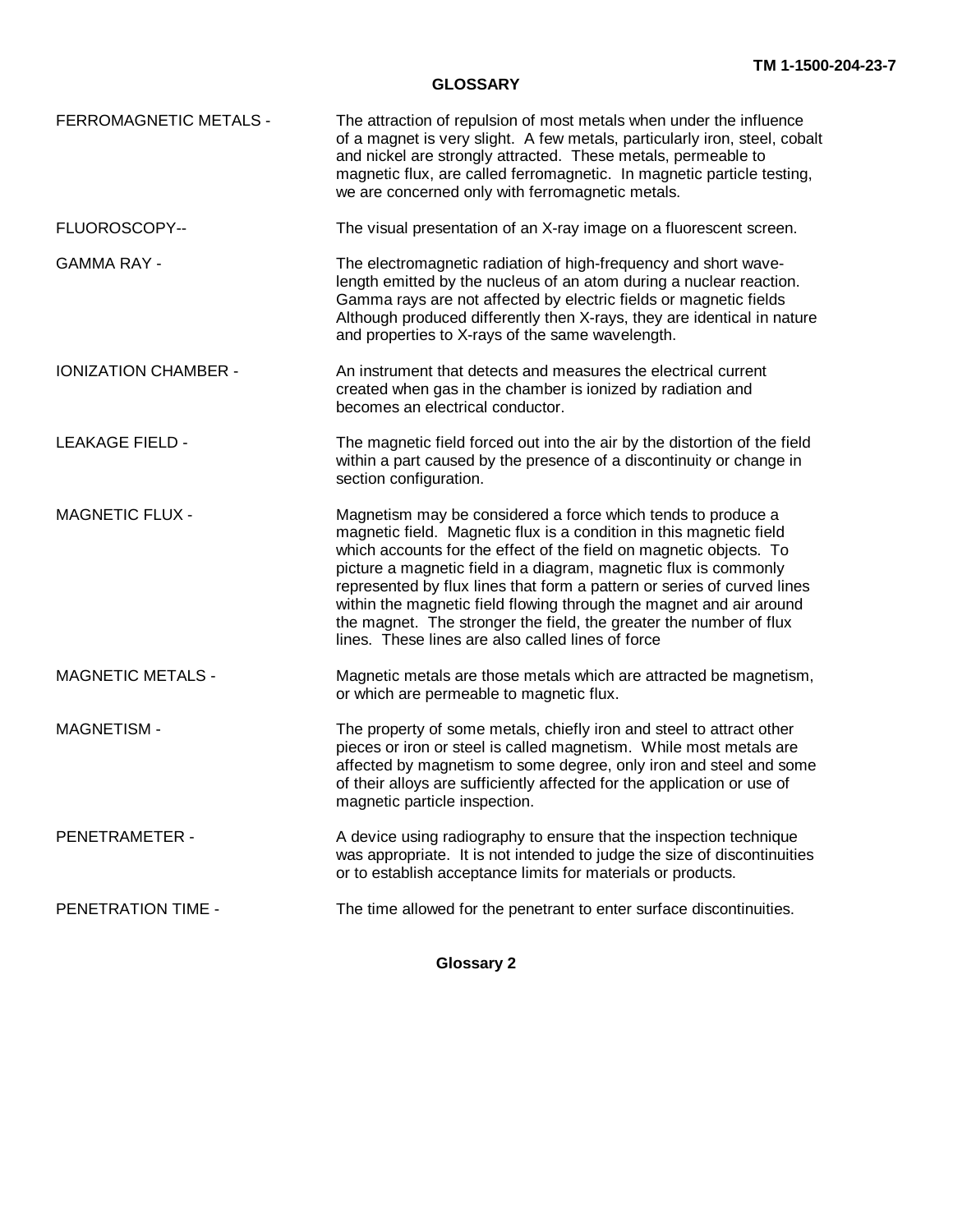#### **GLOSSARY**

| PERMEABILITY--              | The ease with which a metal or metallic part can be magnetized is<br>called permeability. A metal that Is easy to magnetize is said to have<br>high permeability or to be highly permeable A metal that is difficult to<br>magnetize is said to have low permeability. Soft iron and iron with a<br>low percentage of carbon are usually easy to magnetize and are<br>highly permeable. Hard steel with a high percentage of carbon<br>content is usually hard to magnetize and, therefore, is usually lower in<br>permeability. Permeability and retentivity are inversely related char-<br>acteristics. The higher the permeability the lower the retentivity and<br>the lower the permeability, the higher the retentivity. |
|-----------------------------|--------------------------------------------------------------------------------------------------------------------------------------------------------------------------------------------------------------------------------------------------------------------------------------------------------------------------------------------------------------------------------------------------------------------------------------------------------------------------------------------------------------------------------------------------------------------------------------------------------------------------------------------------------------------------------------------------------------------------------|
| RADIOGRAPHY-                | A nondestructive test using X-rays or gamma rays to determine the<br>subsurface condition of opaque materials. The information obtained<br>is permanently recorded on a specially prepared film called a<br>radiograph.                                                                                                                                                                                                                                                                                                                                                                                                                                                                                                        |
| <b>RESIDUAL MAGNETISM -</b> | The magnetic field that remains in the parts when the magnetizing<br>force has been reduced to zero or the magnetizing current IS shut off<br>is called the residual field. The magnetism which remains is called<br>residual magnetism.                                                                                                                                                                                                                                                                                                                                                                                                                                                                                       |
| <b>RETENTIVITY-</b>         | The property of any magnetic metal to keep or retain a magnetic field<br>after the magnetizing current is removed is called its retentivity.<br>Metals such as hard steel with a high percentage of carbon which<br>keep a strong magnetic field have high retentivity or are said to be<br>highly retentive. Those metals such as soft iron or iron with a low per-<br>centage of carbon which lose most of their magnetism as soon as<br>the magnetizing current is removed have poor retentivity.                                                                                                                                                                                                                           |
| SENSITIVITY -               | The degree of discontinuity or defect revealed by the Inspection.<br>Higher sensitivity means that smaller defects are detectable                                                                                                                                                                                                                                                                                                                                                                                                                                                                                                                                                                                              |
| TRANSVERSE WAVE -           | A wave in which particle motion Is perpendicular to the direction of<br>propagation.                                                                                                                                                                                                                                                                                                                                                                                                                                                                                                                                                                                                                                           |
| <b>ULTRASONIC -</b>         | Pertains to mechanical vibrations with frequency greater than 20,000<br>hertz                                                                                                                                                                                                                                                                                                                                                                                                                                                                                                                                                                                                                                                  |
| X-RAY-                      | Radiant energy produced when a suitable target is bombarded by<br>high voltage electrons in a vacuum. X-rays have wavelengths<br>between 10-11 cm and 10-6 cm                                                                                                                                                                                                                                                                                                                                                                                                                                                                                                                                                                  |

**Glossary 3/(Glossary 4 blank)**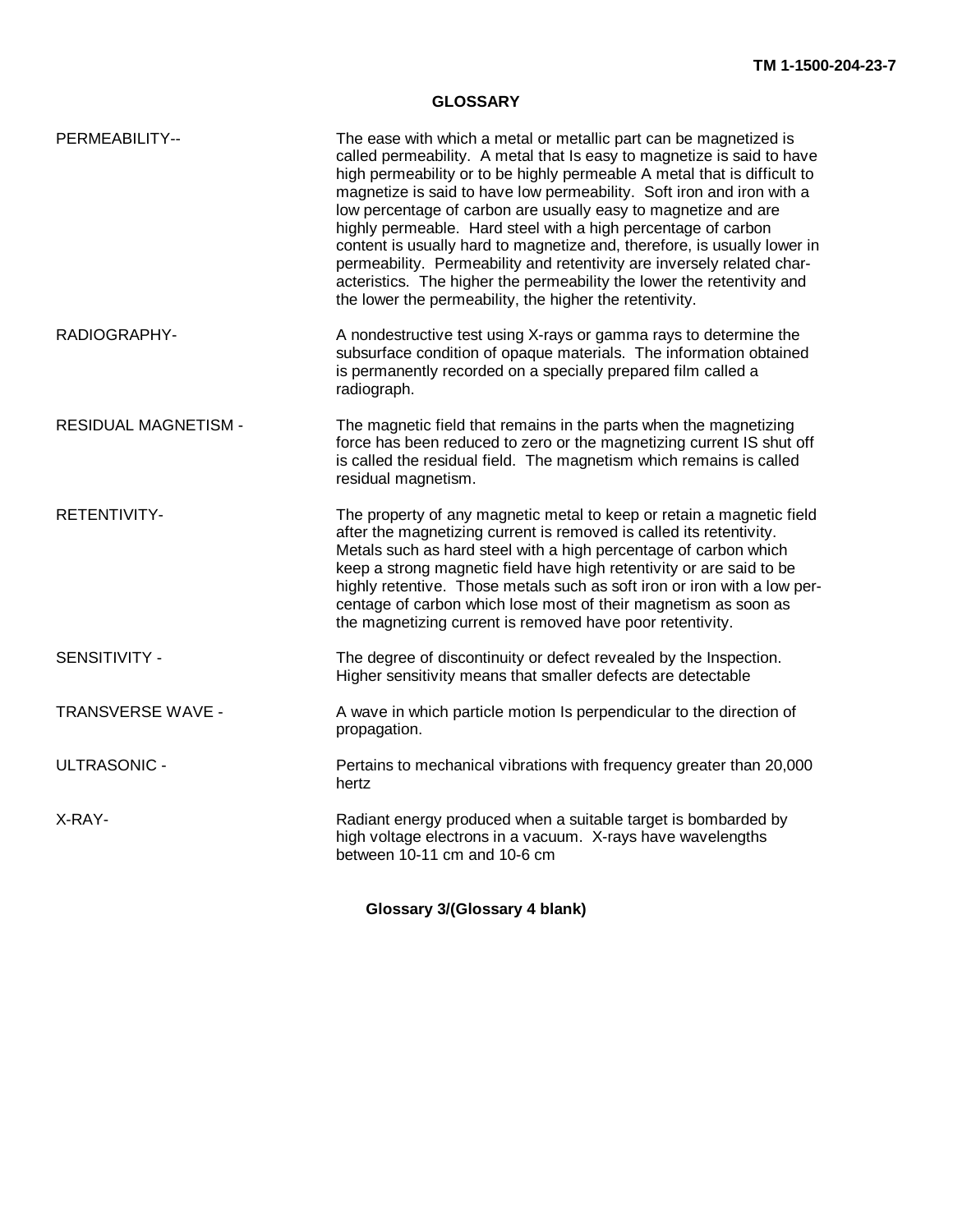#### **INDEX**

<span id="page-55-0"></span>

| Subject |  |  |
|---------|--|--|
|         |  |  |

| Paragraph,    |
|---------------|
| Figure, Table |
| Number        |

 $\mathbf{A}$ 

B

| $5-3$     |
|-----------|
| $6 - 2$   |
| $4-9b$    |
| $4 - 10h$ |
| 6-9b      |
| -7-4      |
| $3 - 14b$ |
| $3-14e$   |
| $4-10c$   |
| 5-5       |
| $4 - 12h$ |
| $3-8b$    |

#### $3-3$  $4 - 3$  $4-3a$  $4-3b$  $4-3d$  $4-3e$  $4-3c$  $4-3f$  $4-3q$  $4-3h$  $6 - 4$  $6-7c$  $5-6f$  $3-11d$

#### $\mathbf c$

| $6 - 10$   |
|------------|
| $4 - 5$    |
| $7-5c$     |
| $6 - 7$    |
| $4 - 9$    |
| $4-9b$     |
| $4-9a$     |
| $3-8a$     |
| $4 - 1.3b$ |
| $1 - 3$    |
| $4-8b$     |
| $6-8d$     |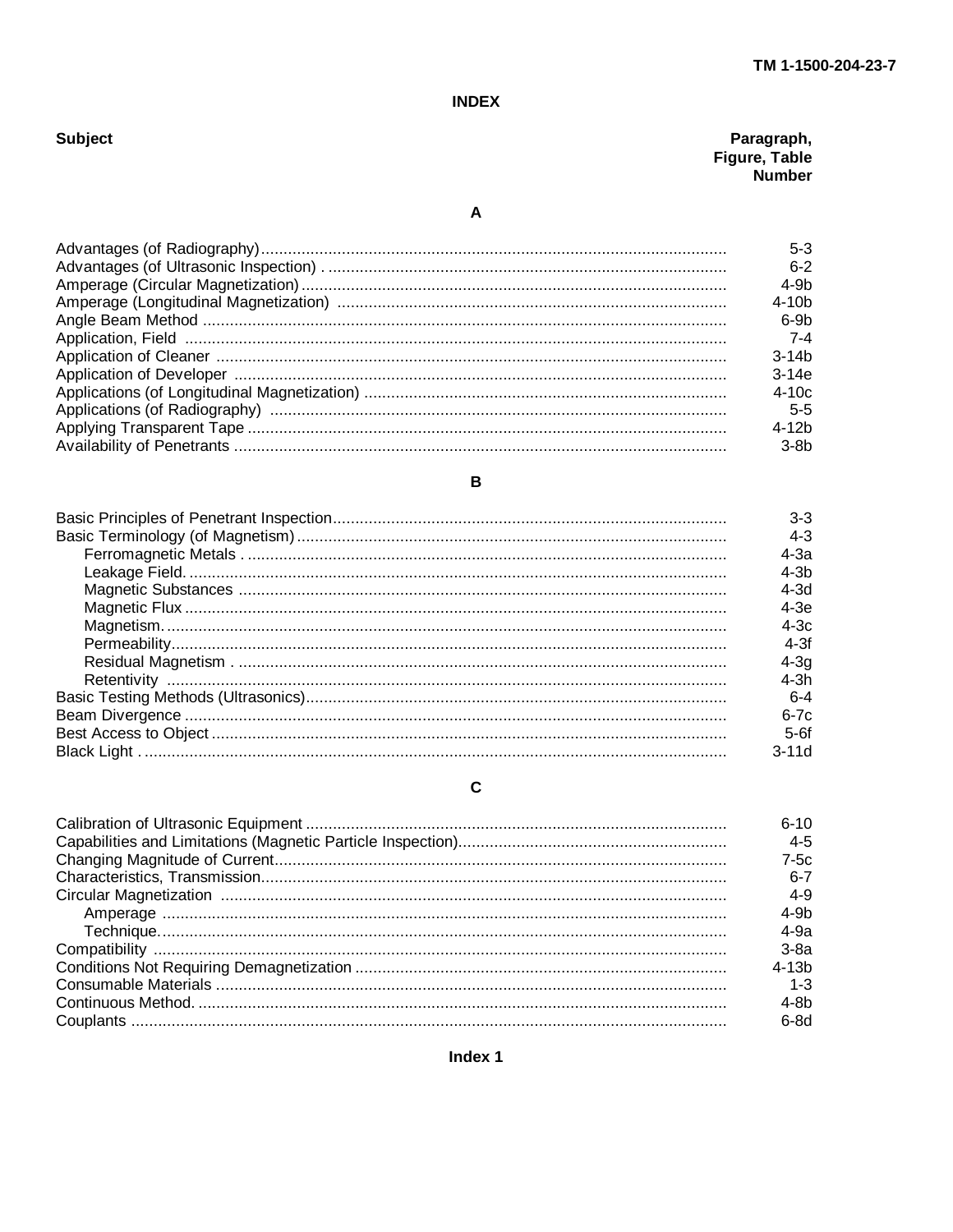### **INDEX - CONT**

# Paragraph,<br>Figure, Table<br>Number

# C - Continued

| 4-8     |
|---------|
| $4-8b$  |
| $4-8c$  |
| 4-8d    |
| 4-8a    |
| $1-8e$  |
| $7 - 3$ |

# D

|   | $2 - 6$         |
|---|-----------------|
|   | $T2-2$          |
|   | $4 - 11a$       |
|   | 5-6d            |
|   | $4 - 13$        |
|   | $4-13b$         |
|   | 4-1 3d          |
|   | 4-13a           |
|   | $4 - 1.3a$      |
|   | $2 - 4a$        |
|   | T5-1            |
|   | $2 - 7. T2 - 1$ |
|   | $3-10i$         |
|   | $3-10k$         |
|   | $3 - 101$       |
|   | $5 - 4$         |
|   | $6-3$           |
|   | $3-e$           |
|   | $4-12c$         |
|   | $3-c$           |
| Е |                 |

| T7-1    |
|---------|
| $7 - 5$ |
| $7-5c$  |
| 7-d     |
| $7-5a$  |
| $7-5b$  |
|         |
| $5-11d$ |
|         |
| $3-10g$ |
| $3-10h$ |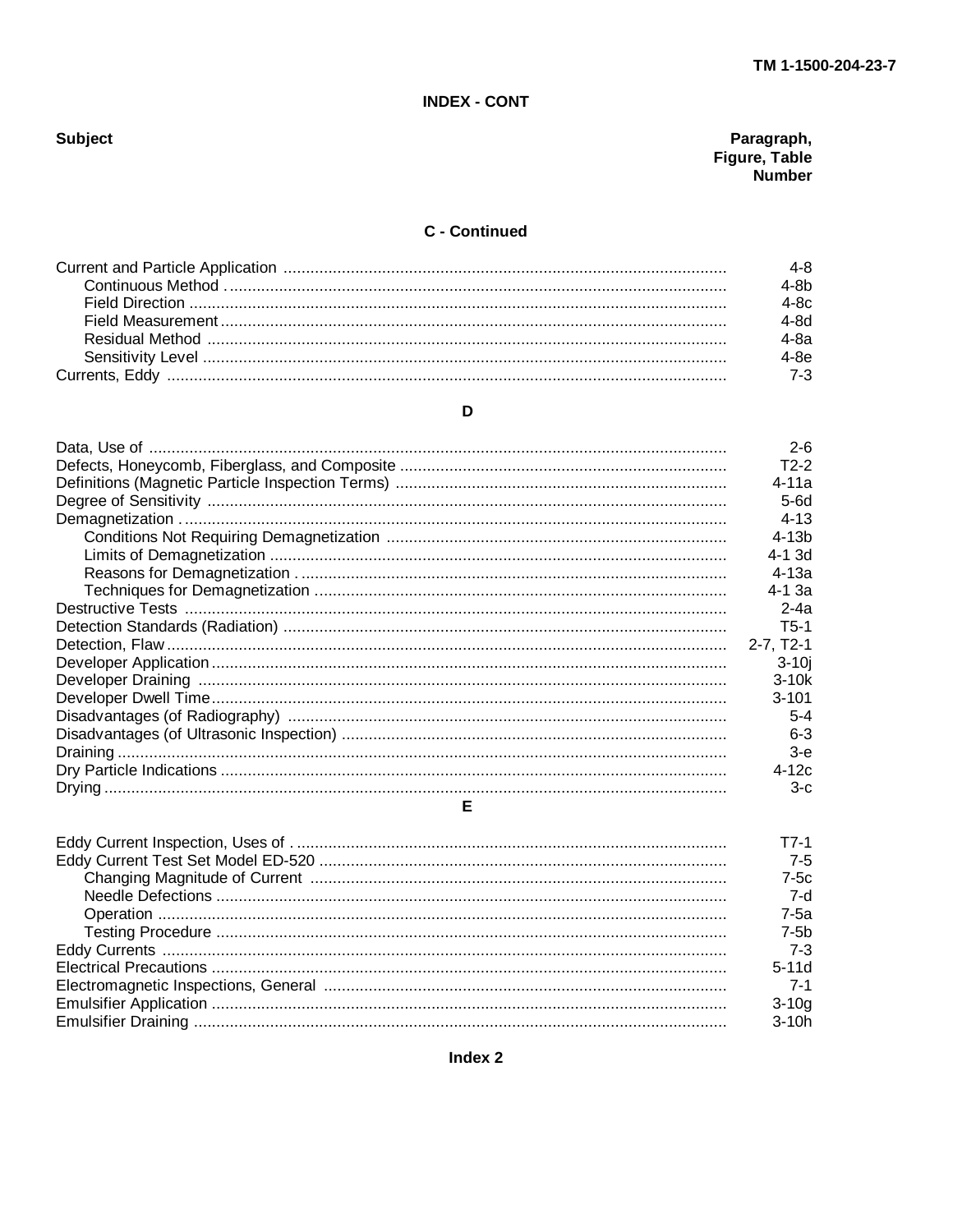### **INDEX -CONT**

# **Subject**

# Paragraph,<br>Figure, Table<br>Number

### **E** - Continued

| 3-10i    |
|----------|
| 4-10d    |
| $3-149$  |
| 5-8a     |
| $5-8$    |
| $5-11 h$ |

# $\bar{\mathsf{F}}$

| $4-3a$       |
|--------------|
| 7-4          |
| $4-8c$       |
| 4-8d         |
| $5-10$       |
| $5-8$        |
| $5-8a$       |
| $5-8b$       |
| $5-6b$       |
| F5-1         |
| 4-12a        |
| $2 - 7. T21$ |
| $4-12e$      |
| $3 - 11$     |
| $3-13$       |
| 5-7a         |
| $4 - 4$      |

### ${\mathsf G}$

| 5-6a    |
|---------|
| $3-1$   |
| $3-6$   |
| $2 - 2$ |
| $2-2e$  |
| $2-2a$  |
| $2-2b$  |
| $2-2c$  |
| $2-2d$  |
| 7-1     |
| $4 - 1$ |
| $2 - 1$ |
|         |
| $5 - 1$ |
| $5-11a$ |
| 6-8a    |
| $6-1$   |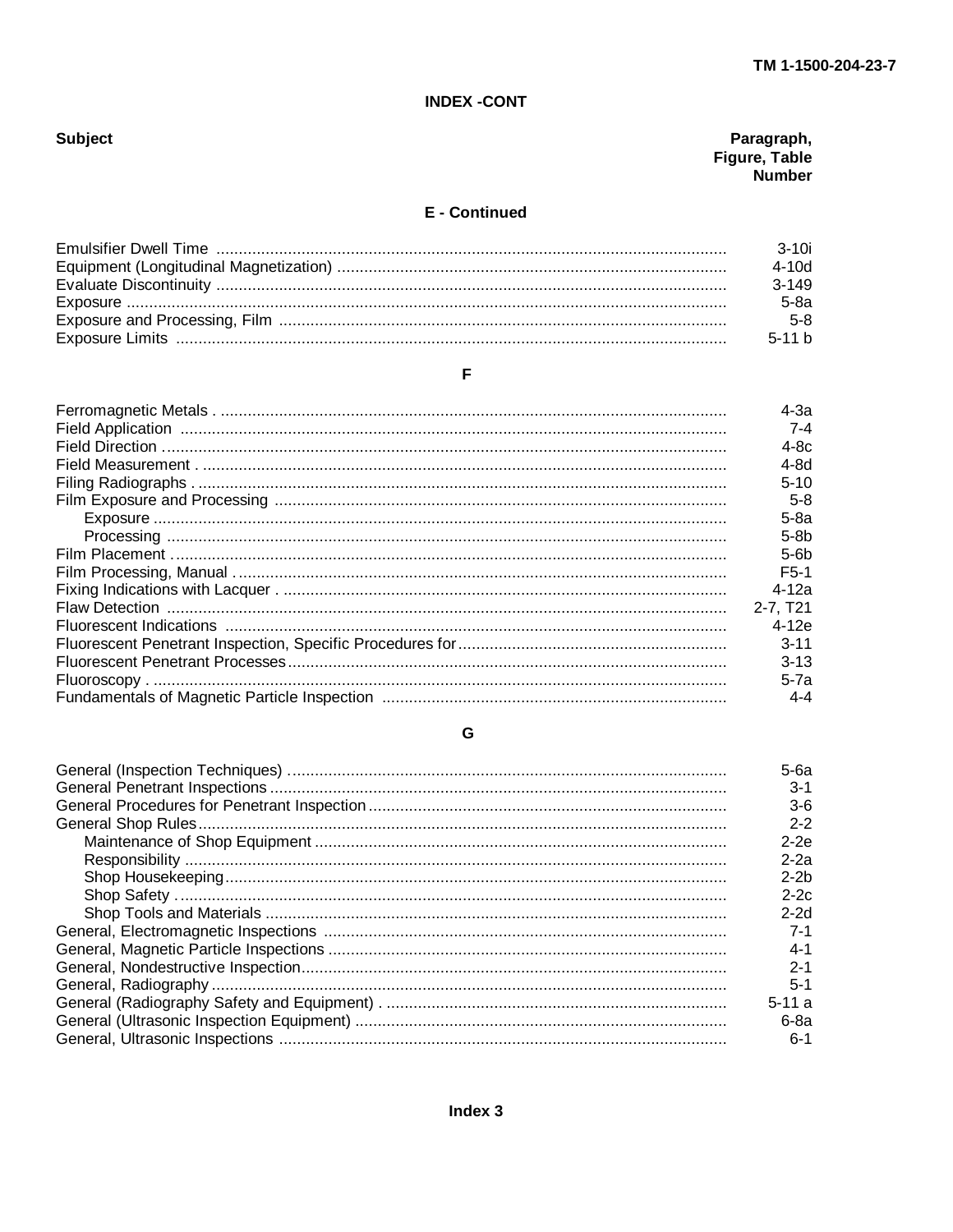#### **INDEX - CONT**

| <b>Subject</b> | Paragraph,<br>Figure, Table<br><b>Number</b> |
|----------------|----------------------------------------------|
| н              |                                              |
|                | $T2-2$                                       |
| ı              |                                              |
|                | $3-5$                                        |
|                | 4-11                                         |
|                | $3-12a$                                      |
|                | $3 - 12$                                     |
|                | $3-12a$                                      |
|                | $3-12b$                                      |
|                | $3 - 11a$                                    |
|                | $6-9f$                                       |
|                | $6-9e$                                       |
|                | $3 - 14f$                                    |
|                | $6-9g$                                       |
|                | $4-6$                                        |
|                | $3-9$                                        |
|                | $5-6$                                        |
|                | $5-6f$                                       |
|                | $5-6d$                                       |
|                | $5-6b$                                       |
|                | $5-6a$                                       |
|                | $5-6c$                                       |
|                | $5-6e$                                       |
|                | $T3-2$                                       |
|                | $6 - 8$                                      |
|                | $6-9$                                        |
|                | $2 - 4$                                      |
|                | $3 - 12$                                     |
|                | $3-12b$                                      |
|                | 5-9, 5-9a                                    |
| L              |                                              |

| 3-6d<br>4-3b<br>$3 - 11c$ |
|---------------------------|
| $3 - 4$                   |
| $4 - 5$                   |
| 4-13d                     |
| 4-10                      |
| 4-10b                     |
| 4-1 Oc                    |
| 4-10d                     |
| 4-10a                     |
| 6-6а                      |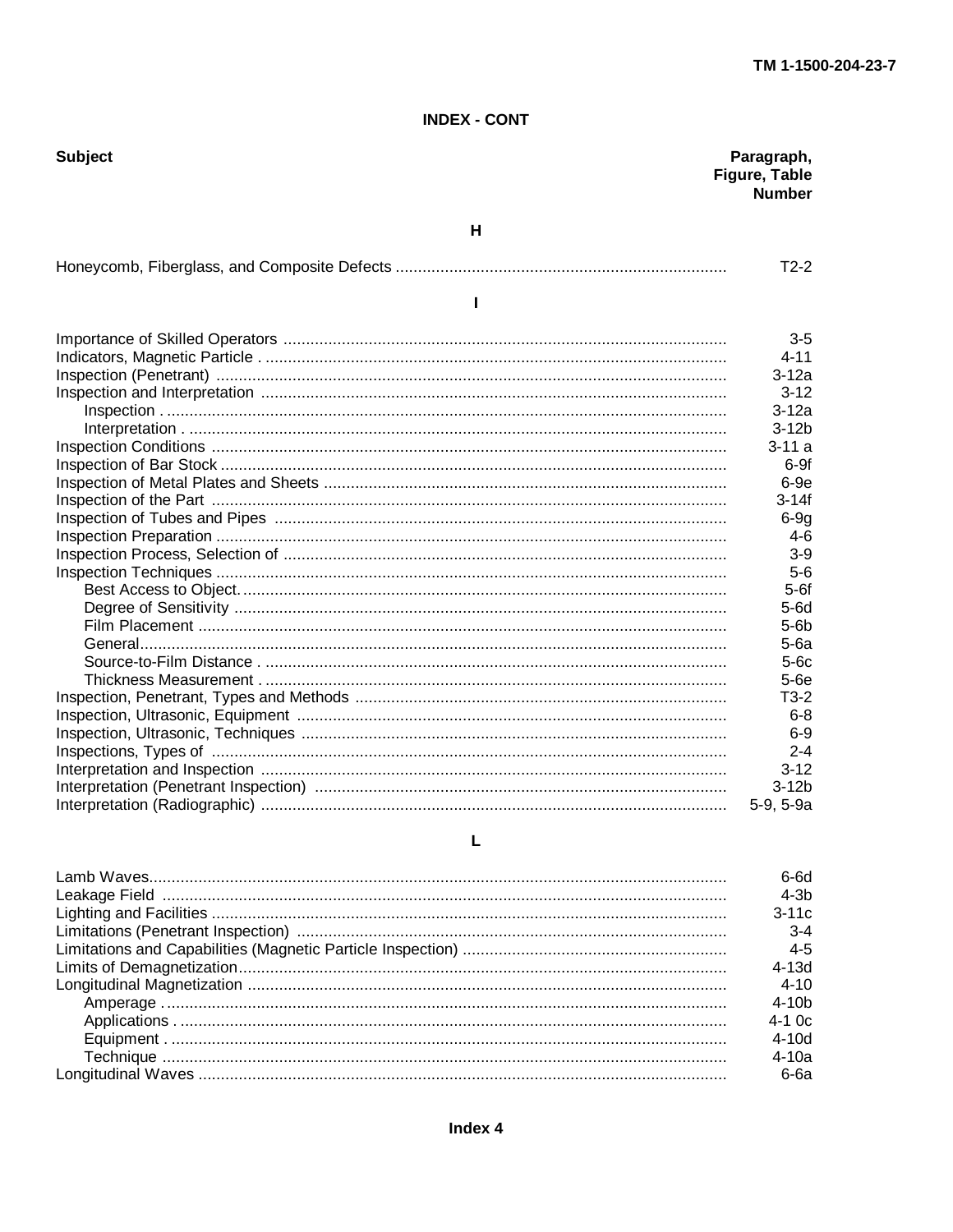## **INDEX - CONT**

# Subject

# Paragraph,<br>Figure, Table<br>Number

# $\mathsf{M}$

| $4-3e$    |
|-----------|
| $4 - 11$  |
| $4 - 11a$ |
| $4 - 11h$ |
| $4 - 4$   |
| $4 - 1$   |
| $4-3d$    |
| $4 - 3c$  |
| $4-2$     |
| $4 - 9$   |
| $4 - 10$  |
| $2-2e$    |
| $F5-1$    |
| $1 - 3$   |
| 4-7h      |
| $4 - 7$   |
| $4 - 12$  |
| $4-12b$   |
| $4-12c$   |
| $4-12a$   |
| $4-12e$   |
| $4 - 12f$ |
| $4 - 12d$ |
| $T3-1$    |
| $5-9b$    |
| $6-6$     |
| $6-6d$    |
| 6-6а      |
| $6-6c$    |
| $6-6b$    |

### $\overline{\mathsf{N}}$

| 6-5     |
|---------|
| $2 - 3$ |
| 2-4c    |
| 7-5d    |
| $2 - 1$ |
| 2-4h    |

# $\mathbf{o}$

| est<br>5e†<br>או זו –<br>. |  |
|----------------------------|--|
| AIII<br>.                  |  |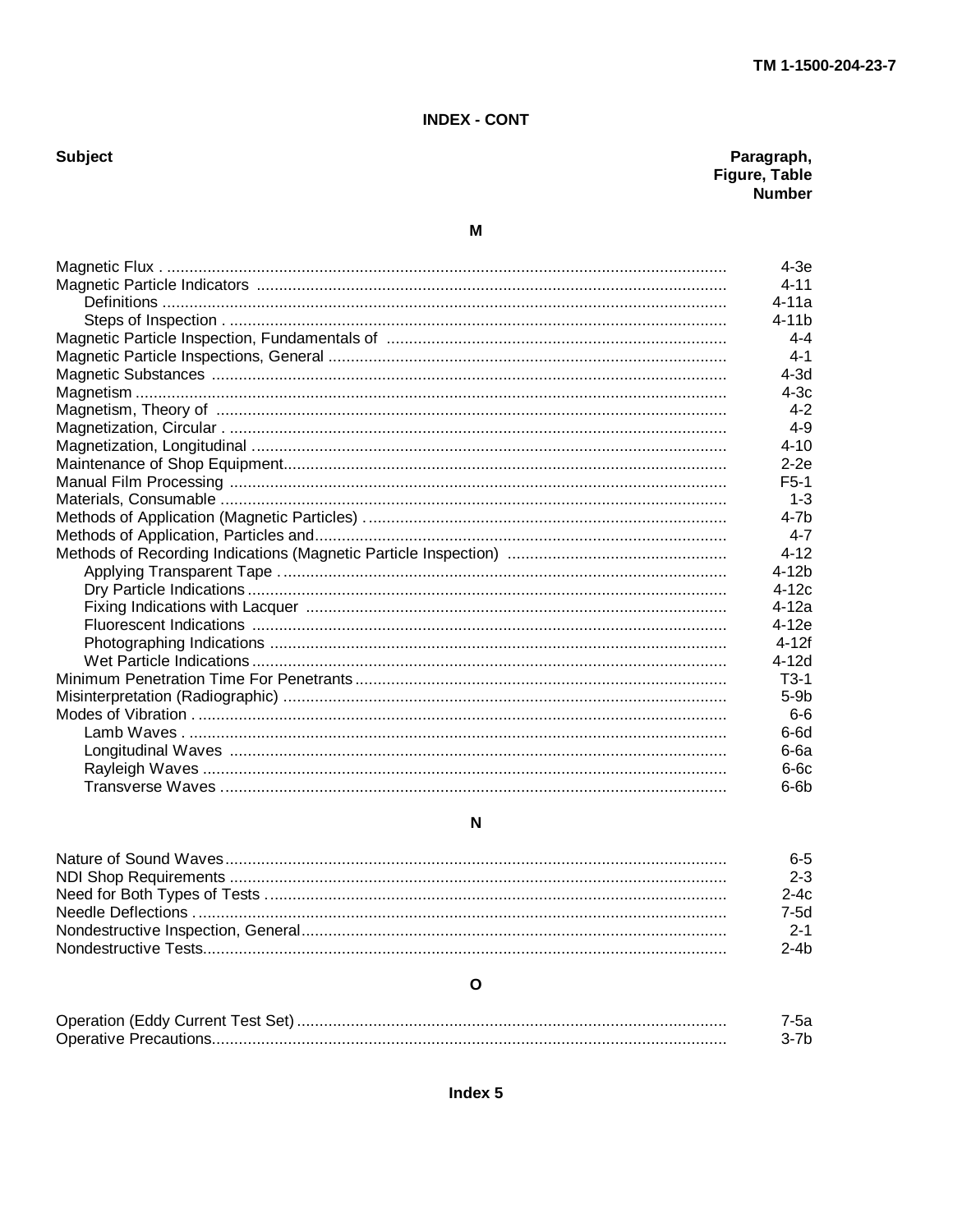Subject

Paragraph,<br>Figure, Table<br>Number

| $4 - 8$   |
|-----------|
| 4-7a      |
| $4 - 7$   |
| 4-7b      |
| 4-7a      |
| $3-10d$   |
| 3-14c     |
| $3 - 3$   |
| $3-6$     |
| $3 - 14$  |
| $T3-2$    |
| 3-1       |
| $3 - 7$   |
| $T3-1$    |
| $3 - 8$   |
| $3-10f$   |
| $4-3f$    |
| $2 - 5$   |
| 4-12f     |
| 5-7b      |
| $3-7a$    |
| $3 - 7$   |
| $3-7b$    |
| 3-7a      |
| 3-7d      |
| $3-7c$    |
| $3-10b$   |
| $3-14a$   |
| $4-6$     |
| $3-10a$   |
| 3-10      |
| $3-10j$   |
| $3-10k$   |
| $3 - 101$ |
| $3-10e$   |
| $3-10c$   |
| $3-10g$   |
| $3-10h$   |
| $3-10i$   |
| $3-10d$   |
| $3-10f$   |
| $3-10b$   |
| $3-10a$   |
| $3-10m$   |
| 5-8b      |
|           |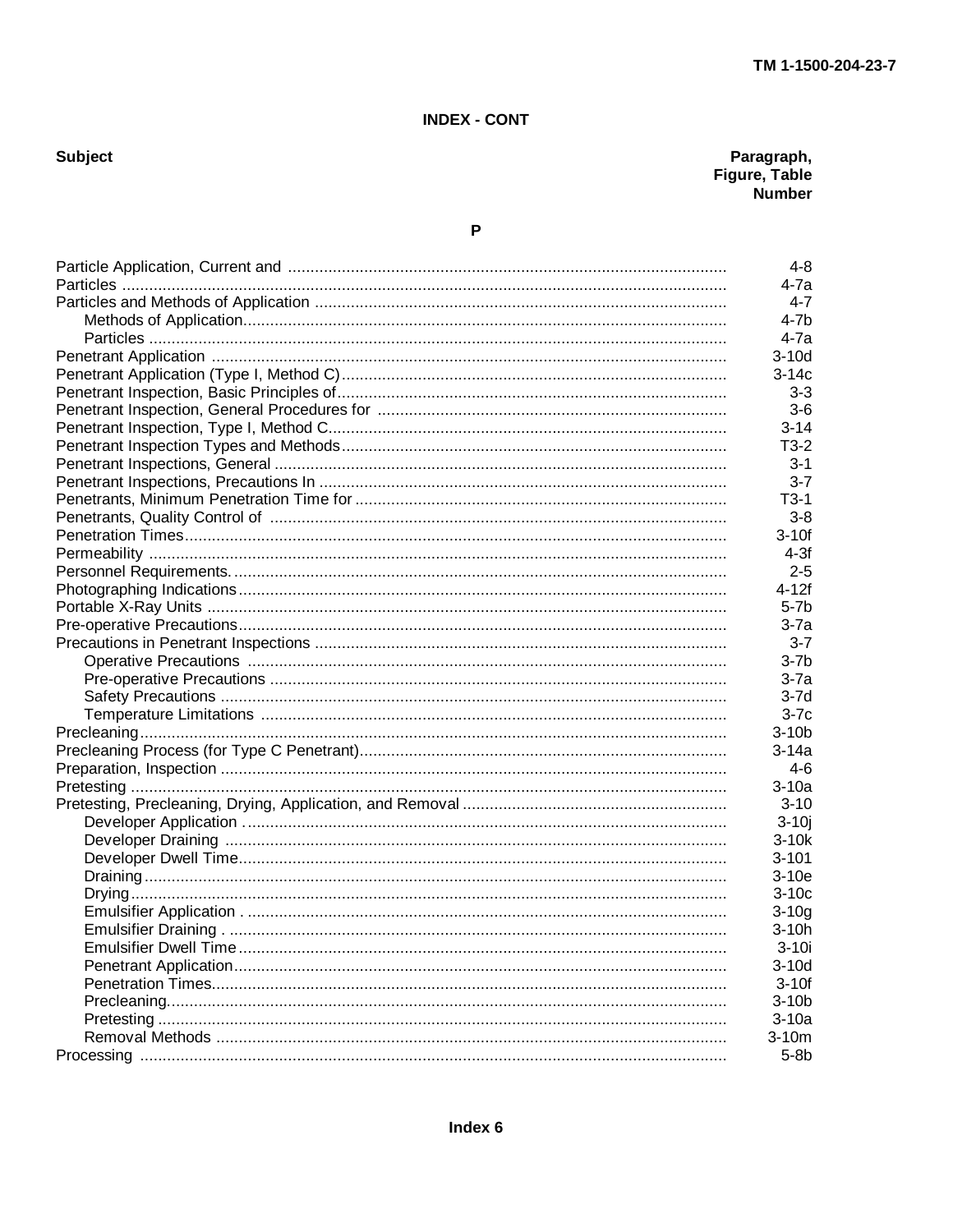## **INDEX - CONT**

# **Subject**

# Paragraph,<br>Figure, Table<br>Number

# P - Continued

| 3-2. |
|------|
|      |

# $\mathbf Q$

#### $\overline{\mathsf{R}}$

| $T5-1$   |
|----------|
| $5-11c$  |
| $5-9$    |
| $5-9a$   |
| $5-9b$   |
| $5 - 10$ |
| $5 - 1$  |
| $5 - 11$ |
| $5-11d$  |
| $5-11b$  |
| $5-11a$  |
| $5-11c$  |
| $6-6c$   |
| $4-13a$  |
| $4 - 12$ |
| $6-7a$   |
| $6-7b$   |
| $T5-2$   |
| $3-14h$  |
| $3-14d$  |
| $3-10m$  |
| $2 - 5$  |
| $4-3q$   |
| 4-8a     |
| $2-2a$   |
| $4-3h$   |

# ${\mathsf s}$

| Safety                                       |  |
|----------------------------------------------|--|
| Safety I<br><b>Precautions and Foujoment</b> |  |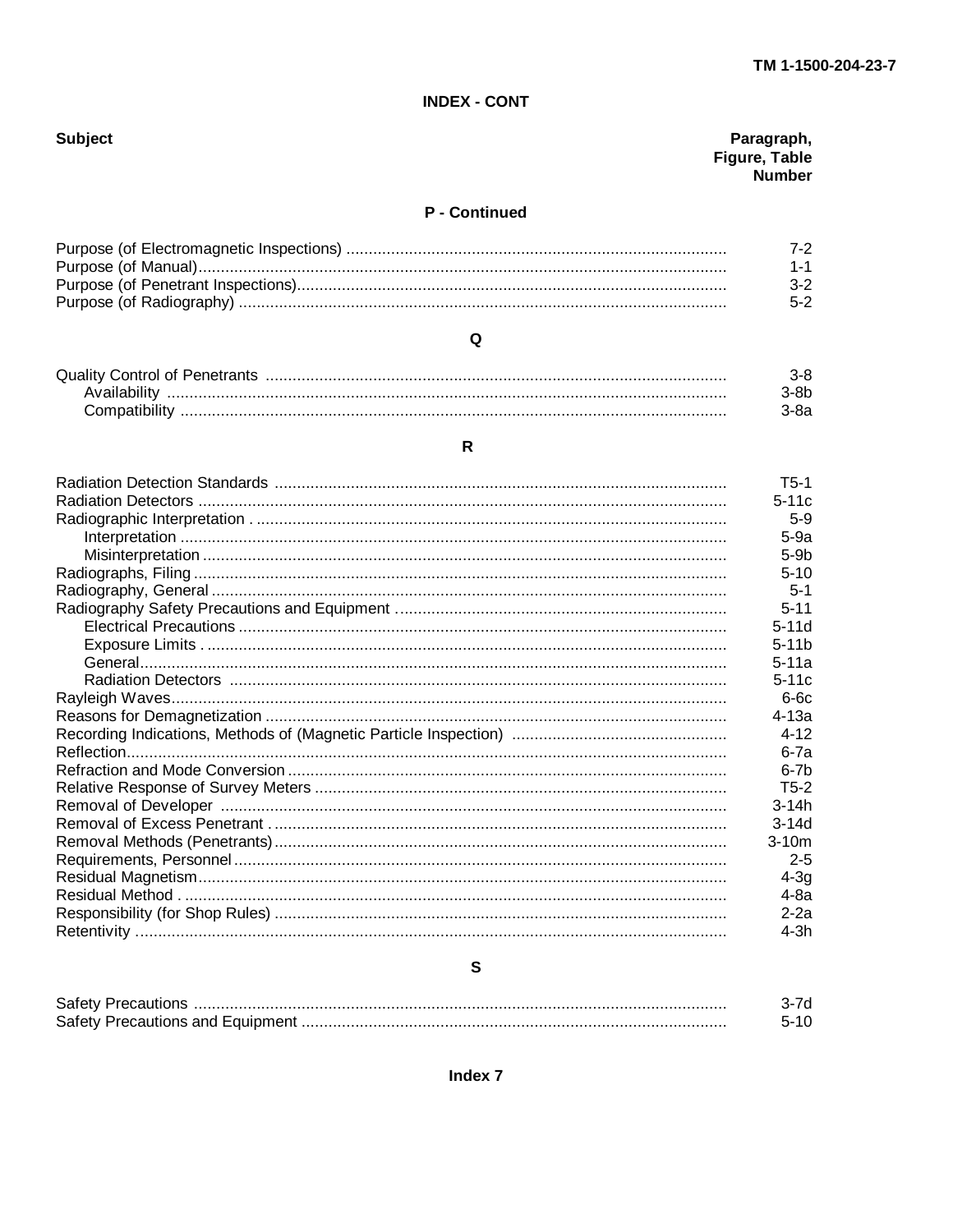#### **INDEX- CONT**

# Subject

# Paragraph,<br>Figure, Table<br>Number

#### **S** - Continued

| $1 - 2$      |
|--------------|
| $6-8b$       |
| $3-9$        |
| $4-8e$       |
| $2-2b$       |
| $2 - 3$      |
| $2 - 2$      |
| $2-2c$       |
| $2-2d$       |
| $3-5$        |
| $6 - 5$      |
| $5-6c$       |
| $5 - 7$      |
| $5-7a$       |
| $5-7b$       |
| $3 - 11$     |
| $3-11d$      |
| $3 - 11a$    |
| $3-11c$      |
| $3-11 b$     |
| $4 - 11 b$   |
| $6-9a$       |
| 3-11 b, 6-9d |
| $6-9c$       |
| $T5-2$       |

#### $\mathbf T$

| 4-9а    |
|---------|
| $4-10a$ |
| $4-13c$ |
| $5-6$   |
| $5 - 7$ |
| $3-7c$  |
| $4 - 3$ |
| $7-5$   |
| $6 - 4$ |
| $7-5b$  |
| $4 - 2$ |
| $5-7e$  |
| $6-8c$  |
| $6 - 7$ |
| $6-7c$  |
| 6-7a    |
| $6-7b$  |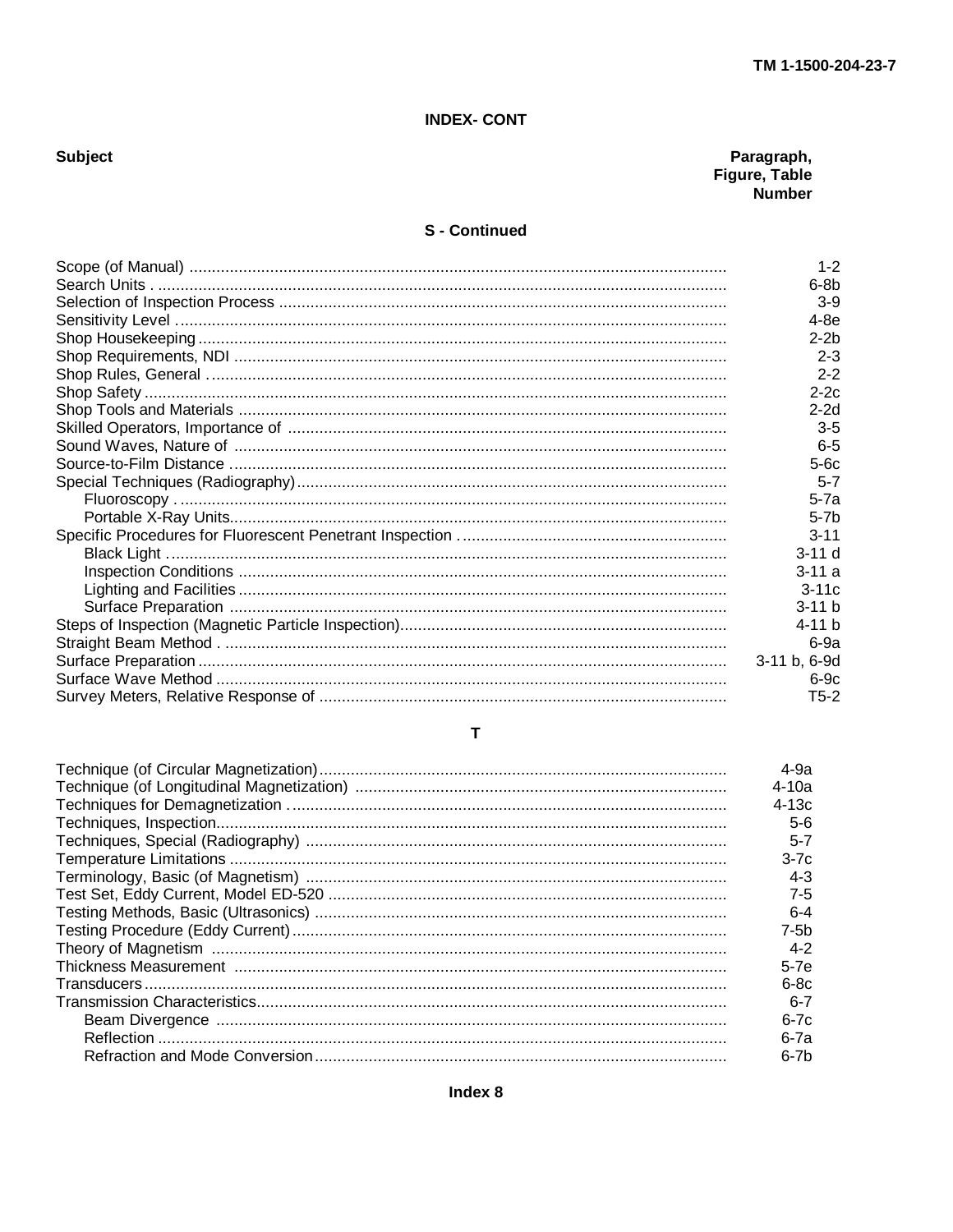### **INDEX - CONT**

# **Subject**

# Paragraph,<br>Figure, Table<br>Number

#### **T** - Continued

| $6-6b$    |
|-----------|
| $3 - 14$  |
| $3 - 14b$ |
| $3-14e$   |
| $3 - 149$ |
| $3 - 14f$ |
| $3-14c$   |
| $3 - 14a$ |
| $3 - 14h$ |
| $3-14d$   |
| $3-13$    |
| $2 - 4$   |
| $2-4a$    |
| $2-4c$    |
| $2-4b$    |
|           |

#### $\overline{U}$

|   | $6 - 10$ |
|---|----------|
|   | $6-8$    |
|   | $6-8a$   |
|   | $6-8b$   |
|   | $6-8c$   |
|   | 6-9      |
|   | $6-9b$   |
|   | $6-9f$   |
|   | $6-9e$   |
|   | $6-9g$   |
|   | $6-9a$   |
|   | $6-9d$   |
|   | $6-9c$   |
|   | $6 - 1$  |
|   | $2 - 6$  |
|   | T7-1     |
| v |          |
|   | հ-հ      |

#### W  $4-12d$

Index 9/(Index 10 blank)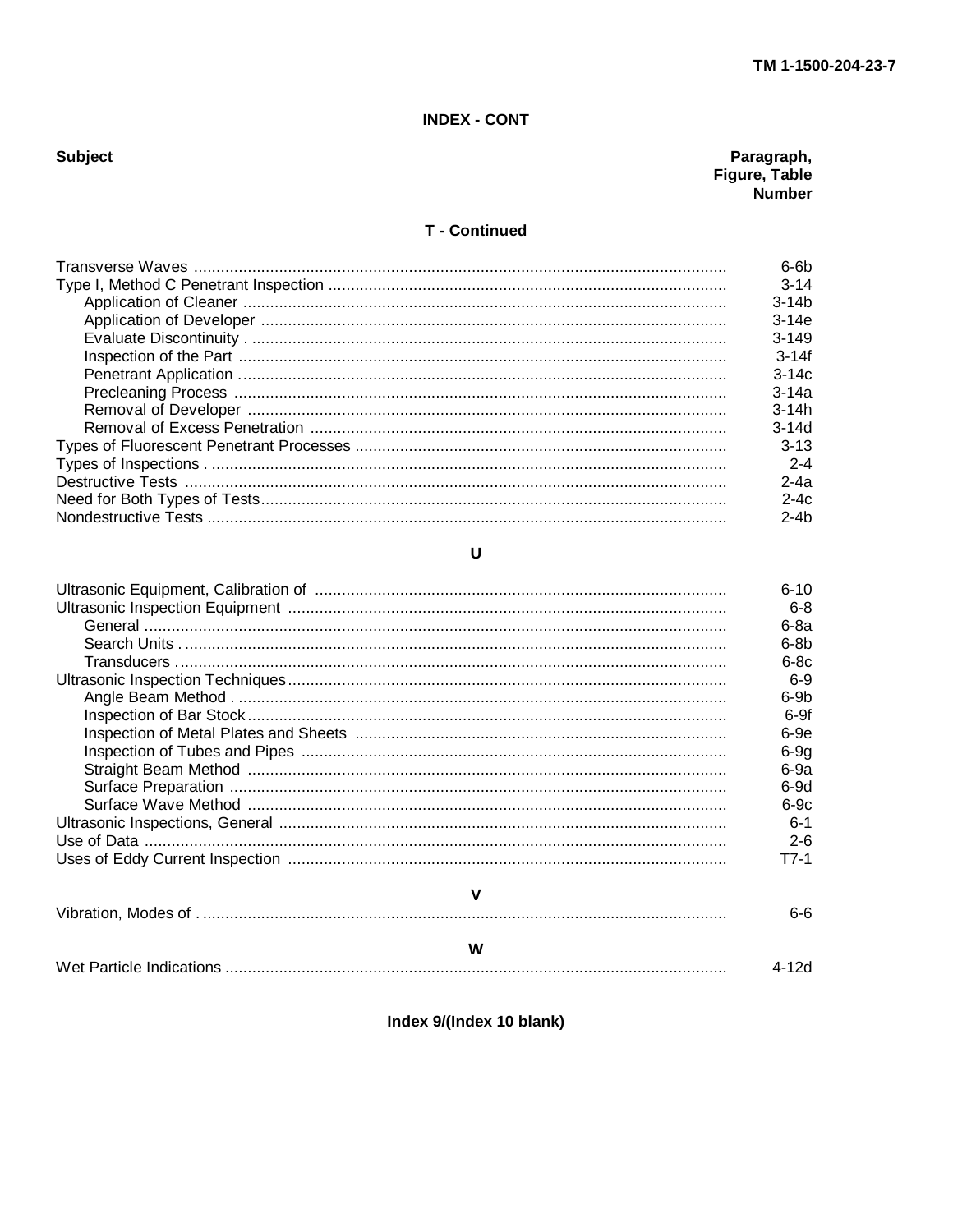By Order of the Secretary of the Army-

Official

mitte of dut

**MILTON H HAMILTON** Administrative Assistant to the Secretary of the Army 02556

**GORDON R SULLIVAN** General, United States Army Chief of Staff

DISTRIBUTION: To be distributed in accordance with DA Form 12-31-E, block no. 3226, requirements for TM 1-1500-204-23-7.

4U.S. GOVERMENT PRINTING OFFICE: 1995 0 - 395-478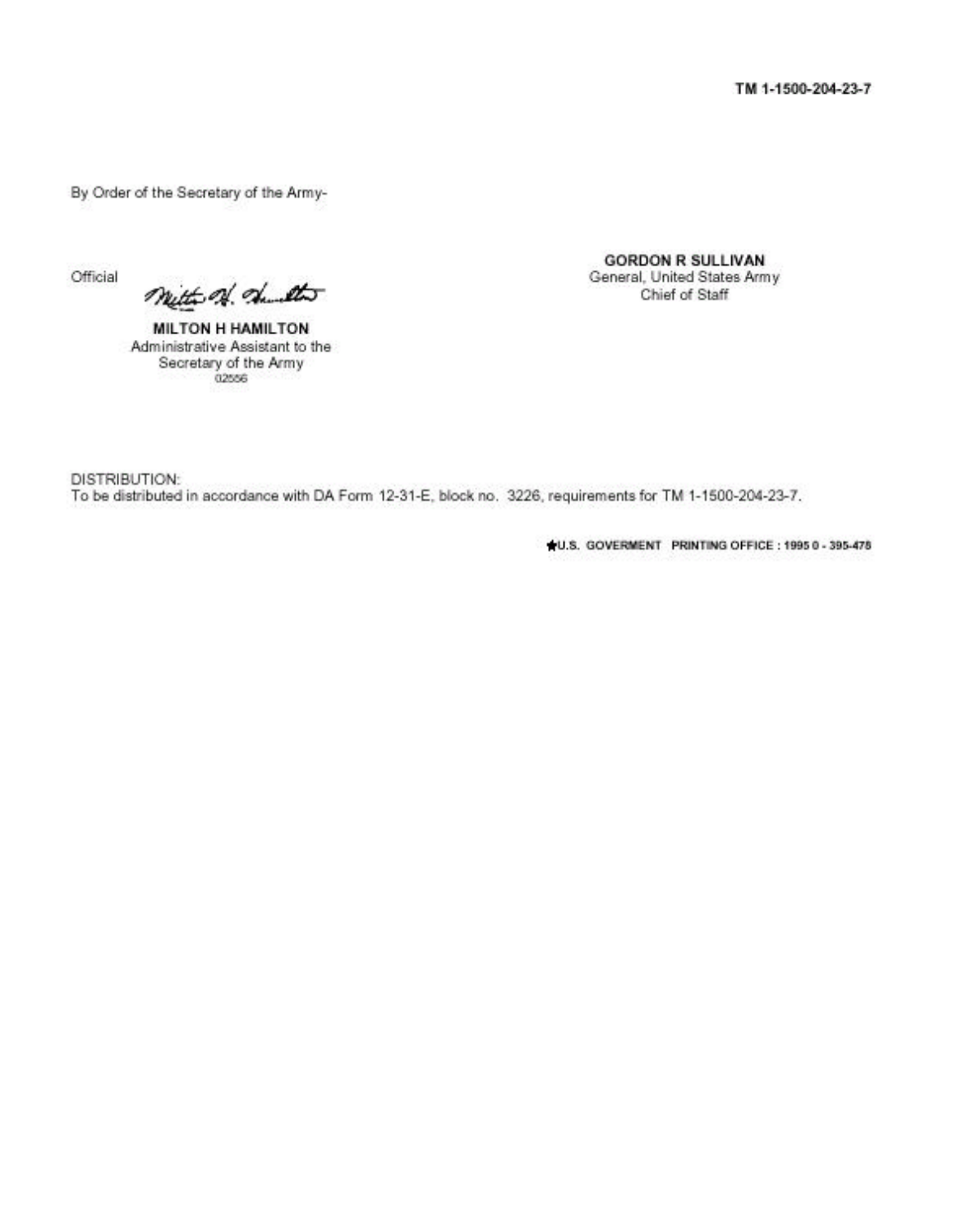|      | RECOMMENDED CHANGES TO EQUIPMENT TECHNICAL PUBLICATIONS |                                                 |              |                                                                                                               |                  |                                                                                                                                  |  |  |
|------|---------------------------------------------------------|-------------------------------------------------|--------------|---------------------------------------------------------------------------------------------------------------|------------------|----------------------------------------------------------------------------------------------------------------------------------|--|--|
|      |                                                         |                                                 |              |                                                                                                               |                  | SOMETHING WRONG WITH PUBLICATION                                                                                                 |  |  |
|      |                                                         |                                                 |              | THENJOT DOWN THE<br>DOPE ABOUT IT ON THIS FORM.<br>CAREFULLY TEAR IT OUT, FOLD IT<br>AND DROP IT IN THE MAIL. |                  | FROM: (PRINT YOUR UNIT'S COMPLETE ADDRESS)<br><b>DATE SENT</b>                                                                   |  |  |
|      | <b>PUBLICATION NUMBER</b>                               |                                                 |              |                                                                                                               | PUBLICATION DATE | <b>PUBLICATION TITLE</b>                                                                                                         |  |  |
| PAGE | PARA-                                                   | BE EXACT PIN-POINT WHERE IT IS<br><b>FIGURE</b> | <b>TABLE</b> | IN THIS SPACE, TELL WHAT IS WRONG                                                                             |                  | AND WHAT SHOULD BE DONE ABOUT IT.                                                                                                |  |  |
| NO.  | <b>GRAPH</b>                                            | NO.                                             | NO.          |                                                                                                               |                  |                                                                                                                                  |  |  |
|      |                                                         |                                                 |              | PRINTED NAME, GRADE OR TITLE AND TELEPHONE NUMBER                                                             | SIGN HERE        |                                                                                                                                  |  |  |
|      |                                                         |                                                 |              |                                                                                                               |                  |                                                                                                                                  |  |  |
|      | DA FORM 2028-2                                          |                                                 |              | PREVIOUS EDITIONS<br>ARE OBSOLETE.                                                                            |                  | P.S.-- IF YOUR OUTFIT WANTS TO KNOW ABOUT YOUR<br>RECOMMENDATION MAKE A CARBON COPY OF THIS<br>AND GIVE IT TO YOUR HEADQUARTERS. |  |  |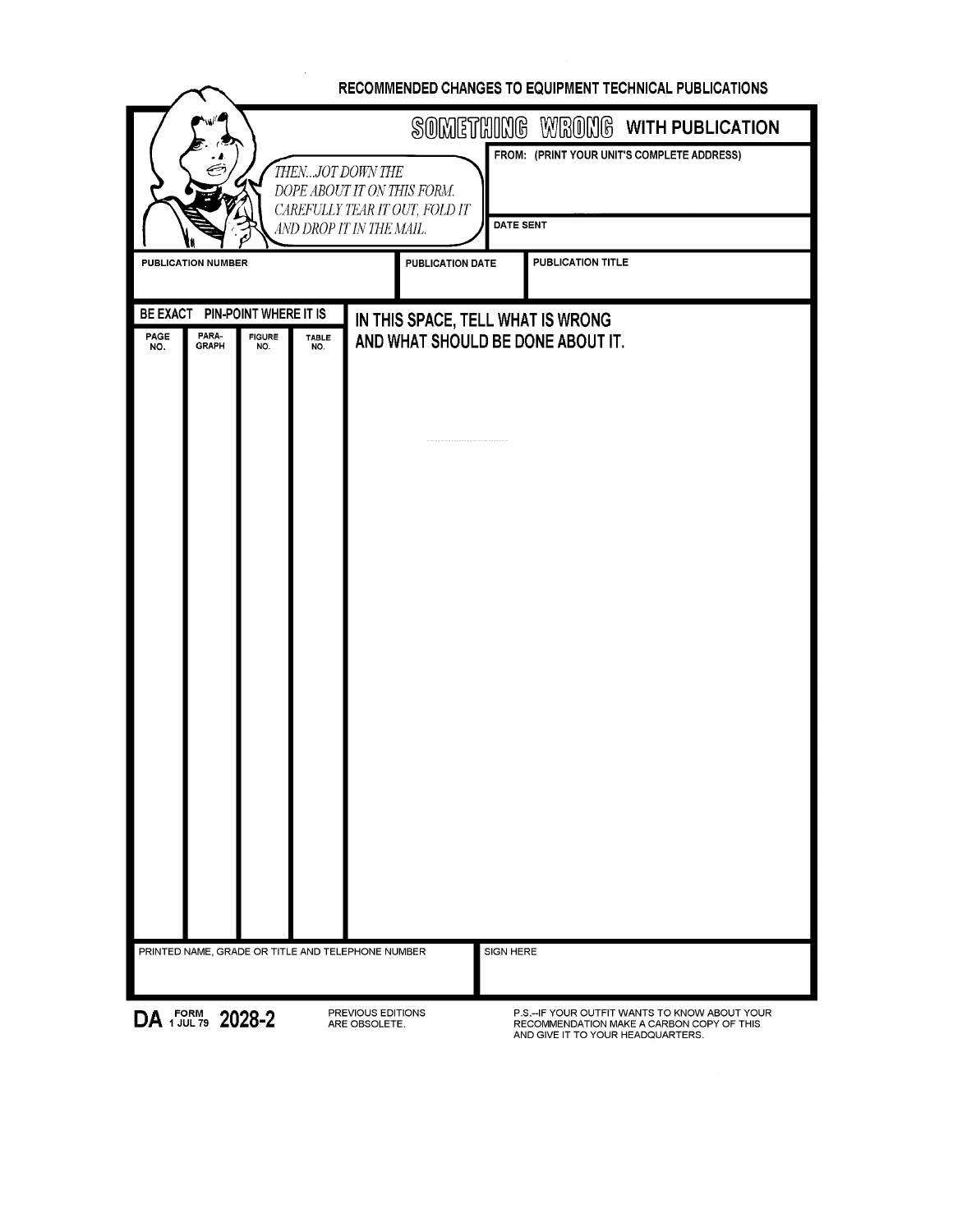#### **The Metric System and Equivalents**

#### *Linear Measure Liquid Measure*

- **1 centimeter = 10 millimeters = .39 inch 1 deciliter = 10 centiliters = 3.38 fl. ounces**
- **1 decimeter = 10 centimeters = 3.94 inches 1 liter = 10 deciliters = 33.81 fl. ounces**
- **1 meter = 10 decimeters = 39.37 inches 1 dekaliter = 10 liters = 2.64 gallons**
- **1 dekameter = 10 meters = 32.8 feet 1 hectoliter = 10 dekaliters = 26.42 gallons**

**1 kilometer = 10 hectometers = 3,280.8 feet**

#### *Weights*

- 
- 
- 
- 

**acres**

- **1 kilogram = 10 hectograms = 2.2 pounds**
- **1 quintal = 100 kilograms = 220.46 pounds** *Cubic Measure*
- **1 metric ton = 10 quintals = 1.1 short tons**
- **1 centiliter = 10 milliters = .34 fl. ounce**
- 
- 
- 
- 
- **1 hectometer = 10 dekameters = 328.08 feet 1 kiloliter = 10 hectoliters = 264.18 gallons**

#### *Square Measure*

- **1 sq. centimeter = 100 sq. millimeters = .155 sq. inch**
- **1 centigram = 10 milligrams = .15 grain 1 sq. decimeter = 100 sq. centimeters = 15.5 sq. inches**
- **1 decigram = 10 centigrams = 1.54 grains 1 sq. meter (centare) = 100 sq. decimeters = 10.76 sq. feet**
- **1 gram = 10 decigram = .035 ounce 1 sq. dekameter (are) = 100 sq. meters = 1,076.4 sq. feet**
- **1 decagram = 10 grams = .35 ounce 1 sq. hectometer (hectare) = 100 sq. dekameters = 2.47**

**1 hectogram = 10 decagrams = 3.52 ounces 1 sq. kilometer = 100 sq. hectometers = .386 sq. mile**

**1 cu. centimeter = 1000 cu. millimeters = .06 cu. inch 1 cu. decimeter = 1000 cu. centimeters = 61.02 cu. inches 1 cu. meter = 1000 cu. decimeters = 35.31 cu. feet**

#### **Approximate Conversion Factors**

| To change     | To                   | <b>Multiply by</b> | To change                | To                   | <b>Multiply by</b> |
|---------------|----------------------|--------------------|--------------------------|----------------------|--------------------|
| inches        | centimeters          | 2.540              | ounce-inches             | <b>Newton-meters</b> | .007062            |
| feet          | meters               | .305               | centimeters              | inches               | .394               |
| yards         | meters               | .914               | meters                   | feet                 | 3.280              |
| miles         | kilometers           | 1.609              | meters                   | vards                | 1.094              |
| square inches | square centimeters   | 6.451              | kilometers               | miles                | .621               |
| square feet   | square meters        | .093               | square centimeters       | square inches        | .155               |
| square yards  | square meters        | .836               | square meters            | square feet          | 10.764             |
| square miles  | square kilometers    | 2.590              | square meters            | square yards         | 1.196              |
| acres         | square hectometers   | .405               | square kilometers        | square miles         | .386               |
| cubic feet    | cubic meters         | .028               | square hectometers acres |                      | 2.471              |
| cubic yards   | cubic meters         | .765               | cubic meters             | cubic feet           | 35.315             |
| fluid ounces  | milliliters          | 29,573             | cubic meters             | cubic yards          | 1.308              |
| pints         | liters               | .473               | milliliters              | fluid ounces         | .034               |
| quarts        | liters               | .946               | liters                   | pints                | 2.113              |
| gallons       | liters               | 3.785              | liters                   | quarts               | 1.057              |
| ounces        | grams                | 28.349             | liters                   | gallons              | .264               |
| pounds        | kilograms            | .454               | grams                    | ounces               | .035               |
| short tons    | metric tons          | .907               | kilograms                | pounds               | 2.205              |
| pound-feet    | <b>Newton-meters</b> | 1.356              | metric tons              | short tons           | 1.102              |
| pound-inches  | <b>Newton-meters</b> | .11296             |                          |                      |                    |

#### **Temperature (Exact)**

**°F Fahrenheit 5/9 (after Celsius °C temperature subtracting 32) temperature**